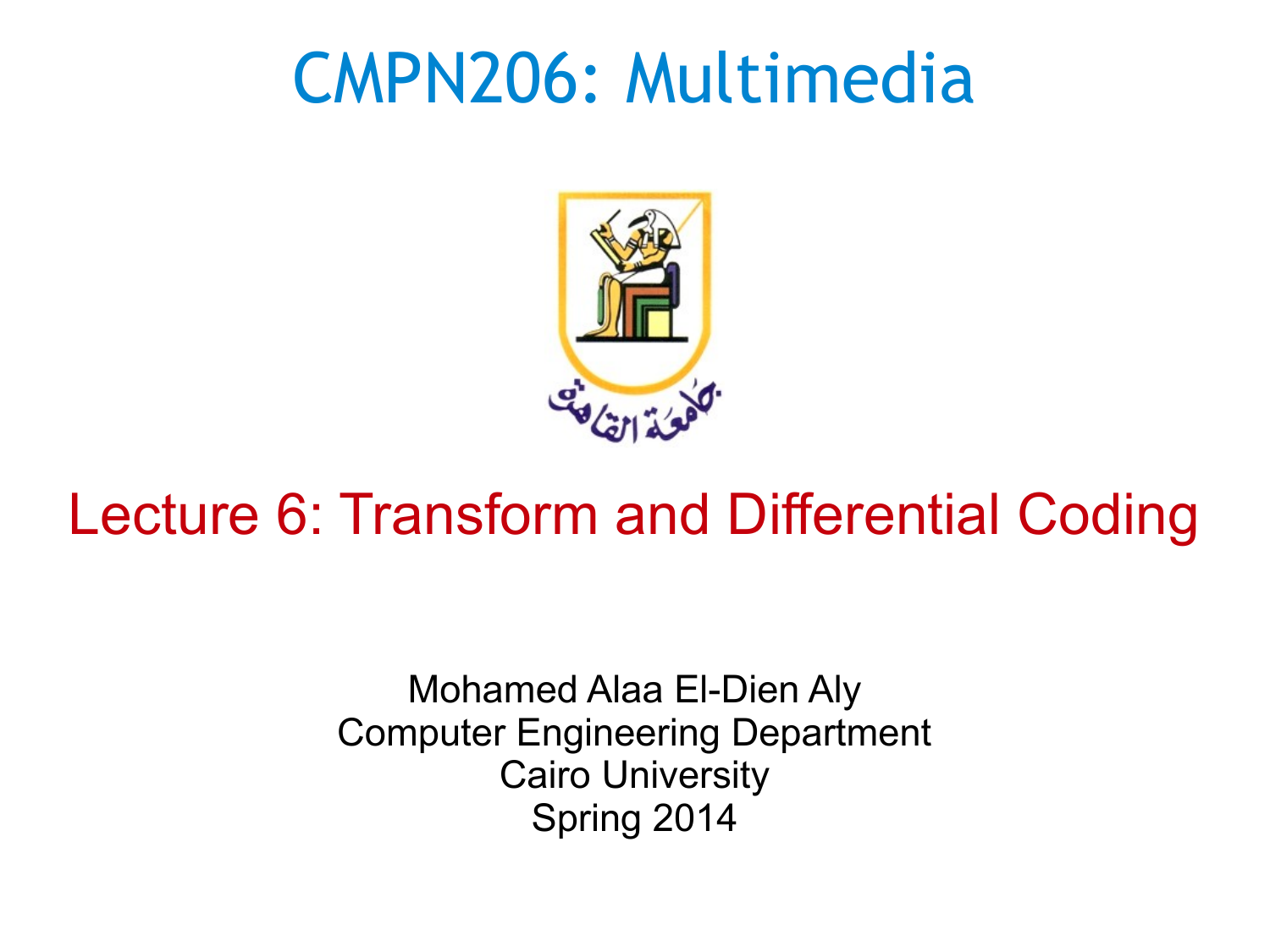# Agenda

- Transform Coding
	- Transform Properties
	- 1D Transforms
	- 2D Transforms
	- DCT Transform
- Differential Coding

**Acknowledgments**: Most slides are adapted from Richard Ladner, from Li and Drew, and from Khaled Sayood.

**Mohamed Aly – CMPN206 Spring 2014 Computer Engineering, Cairo University 2/61**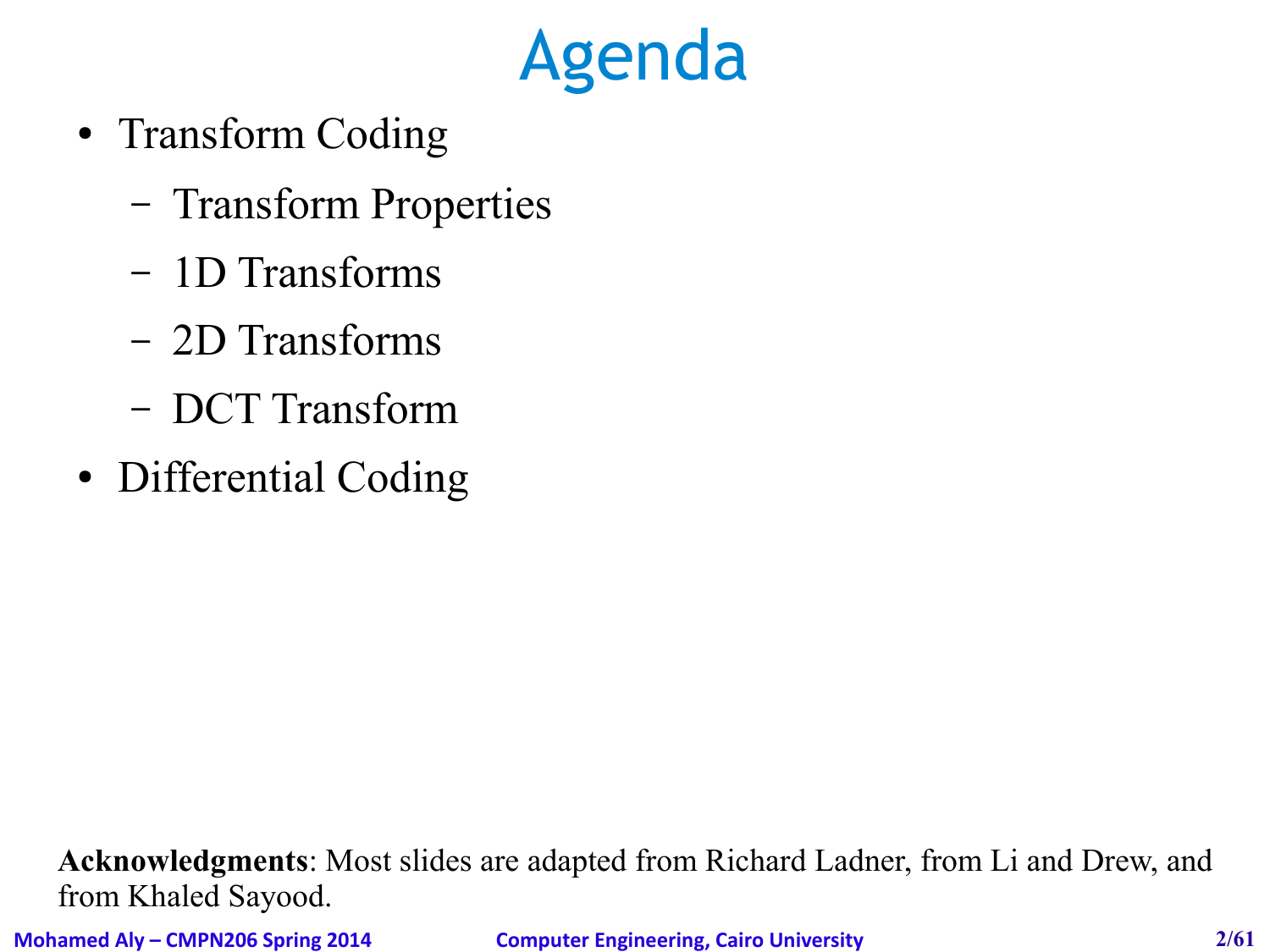# Transform Coding

- *Transform* the input vector *X* into another vector *Y* such that:
	- Most of the entries of the vector *Y* are zeros or near zero
	- Most of the *energy* or *information* is compacted into a few *components* or *coefficients*
- Quantize the coefficients
	- This causes the information *loss*
	- Important coefficients are coded with higher precision i.e. more bits
- Code the quantized coefficients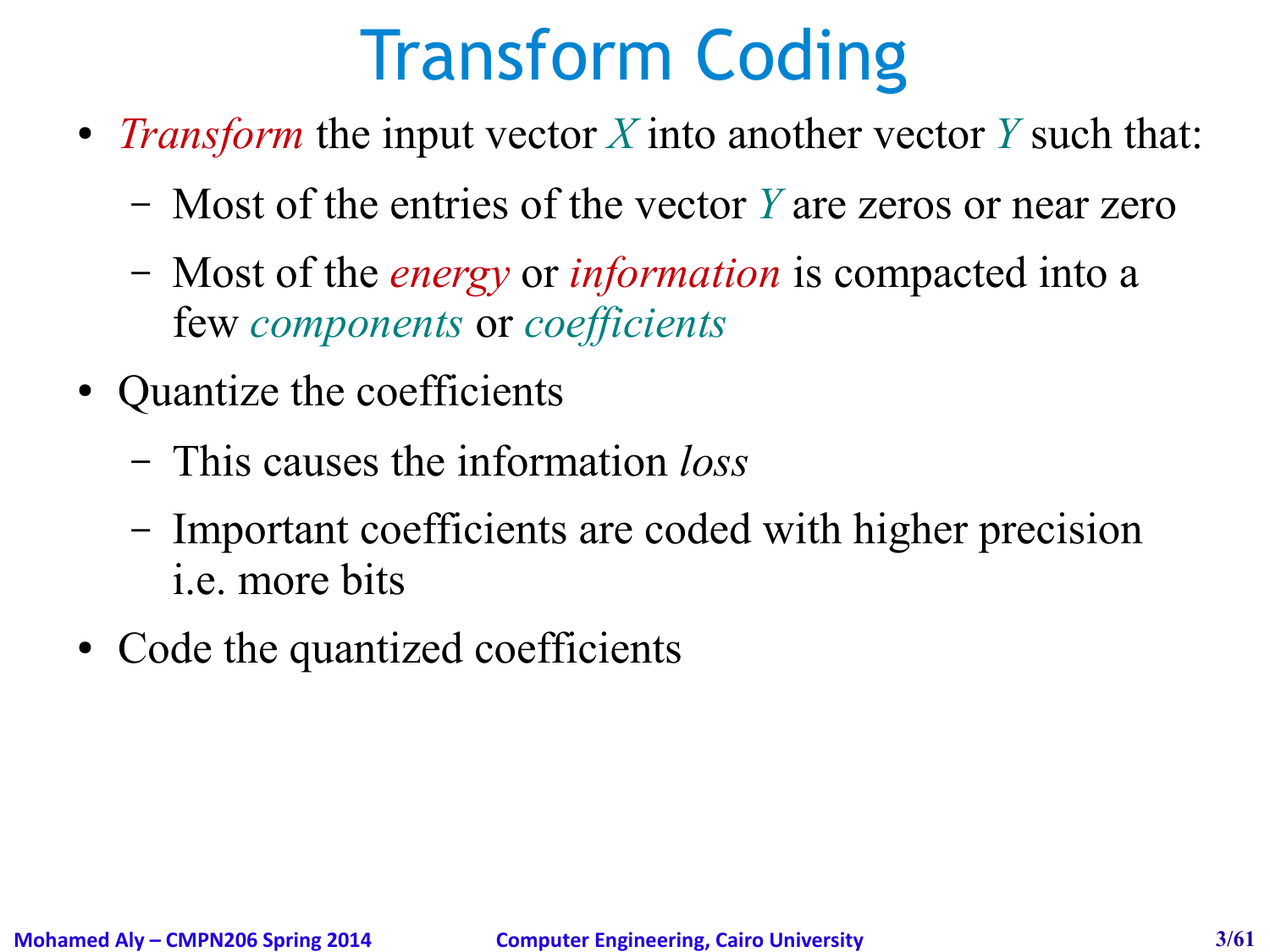# Transform Coding: Encoder

- Transform the input (source output)
- Quantize the *coefficients*
- Code the quantized coefficients using e.g. Huffman Coding

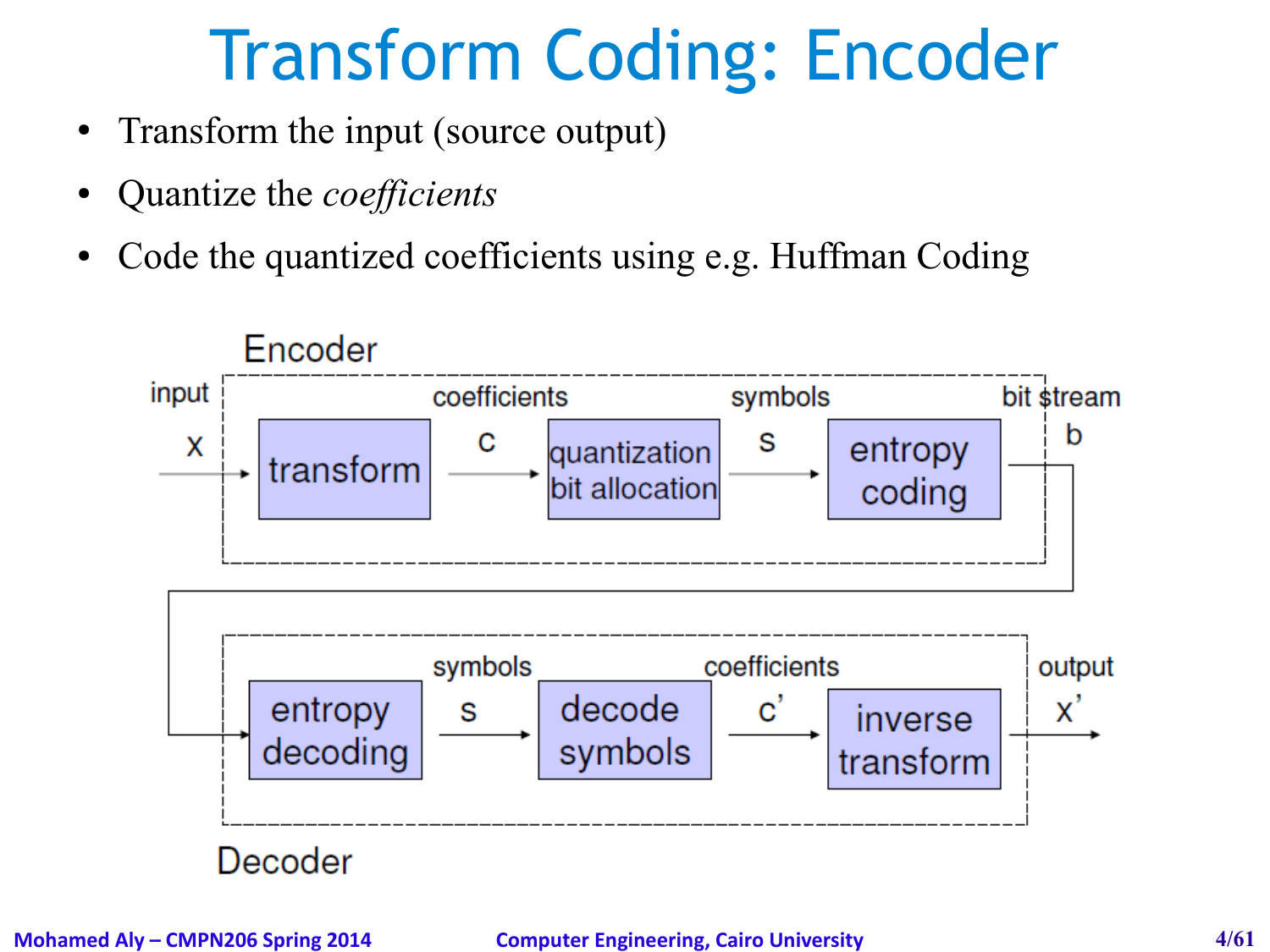# Transform Coding: Decoder

- Decode the entropy coded quantized coefficients
- Decode the quantized coefficients to obtain their approximation
- Apply the inverse transform to obtain the approximation of the input

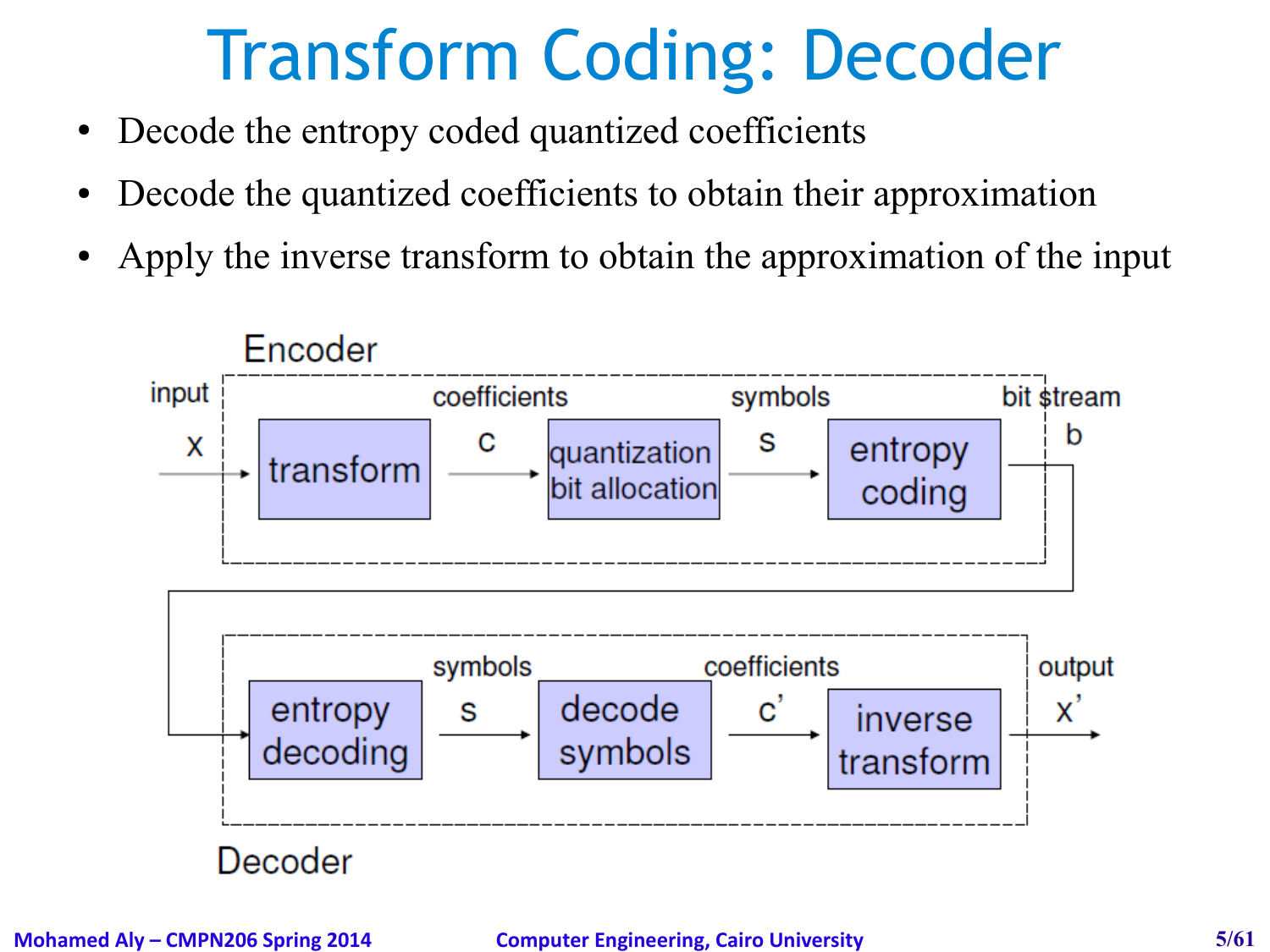# Example Transform

- Assume we have input 2D vectors  $x$  as shown
- The points are along the line  $x_2 = \sqrt{3} x_1$

 $y=-T$   $\bf{v}$ 

● We can approximate these input vectors by applying a *rotation* transformation *T* and keeping only the first coordinate of the transformed vectors *y*

$$
\begin{bmatrix} y_1 \\ y_2 \end{bmatrix} = T \begin{bmatrix} x_1 \\ x_2 \end{bmatrix}
$$
  
\n• The transformation *T* is a rotation  
\nby 60 degrees:  
\n
$$
= \begin{bmatrix} \cos 60 & -\sin 60 \\ \sin 60 & \cos 60 \end{bmatrix} = \begin{bmatrix} 1/2 & -\sqrt{3}/2 \\ \sqrt{3}/2 & 1/2 \end{bmatrix}
$$

**Mohamed Aly – CMPN206 Spring 2014 Computer Engineering, Cairo University 6/61**

 $T=$ 

 $\mathcal{X}_1$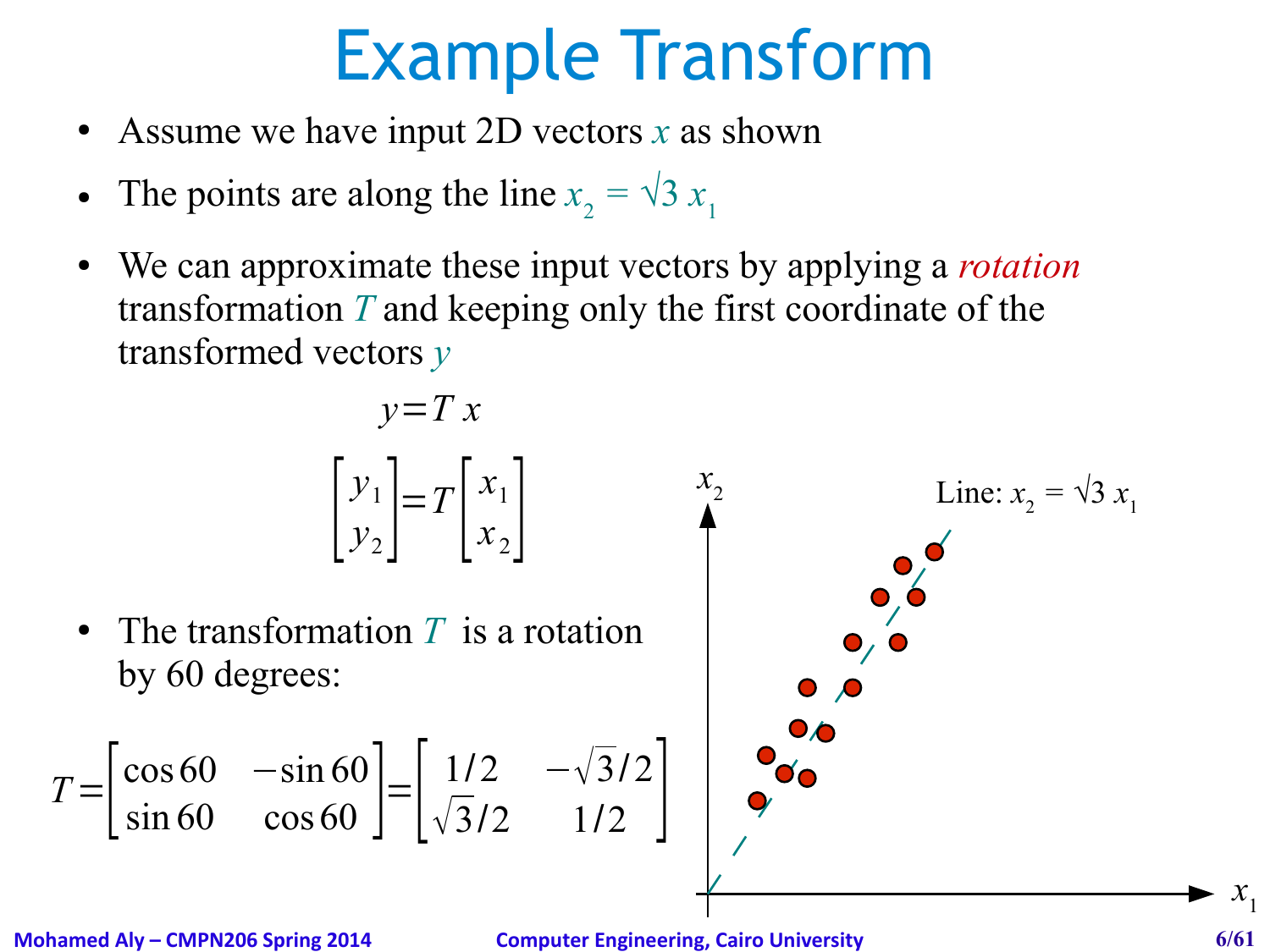# Example Transform

- This can be viewed as a change of coordinates
- The coordinate  $y_1$  has most of the information (or variance) while the second coordinate  $y_2$  is very close to zero for all the points
- So we can *transform* the input 2D vector *x* to the vector *y*, then only keep the first *coefficient*  $y_1$  to get the vector  $y'$ :



 $\mathcal{X}_1$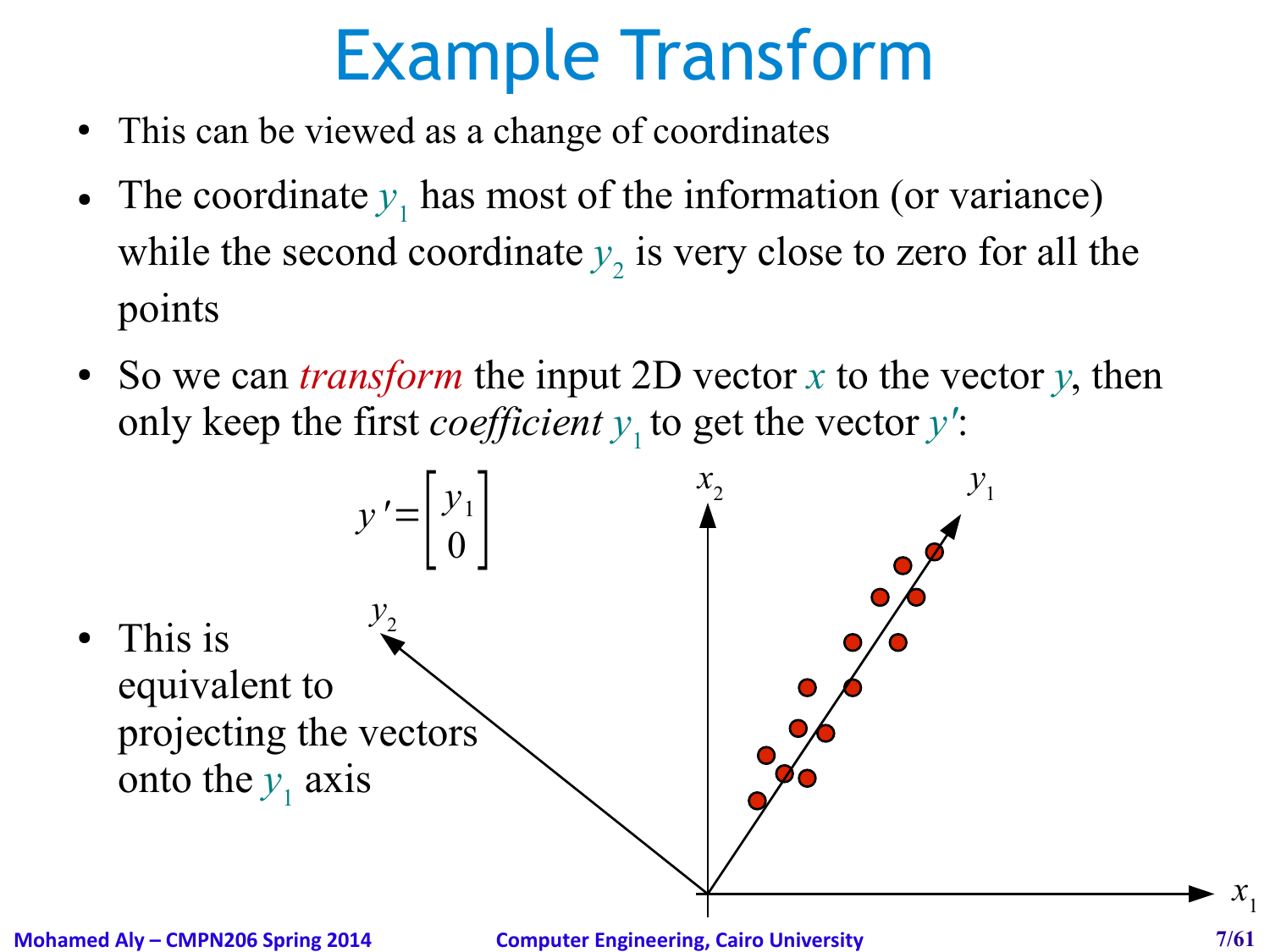# Example Transform

- This will save a lot of space since we only keep one component instead of two
- The receiver can then reconstruct an approximation  $x'$  to the input *x* using the *inverse transform*  $T^{-1}$  of  $y'$ :

$$
x' = T^{-1} y' = T^{-1} \begin{bmatrix} y_1 \\ 0 \end{bmatrix} \approx x
$$



**Mohamed Aly – CMPN206 Spring 2014 Computer Engineering, Cairo University 8/61**

 $x_{1}$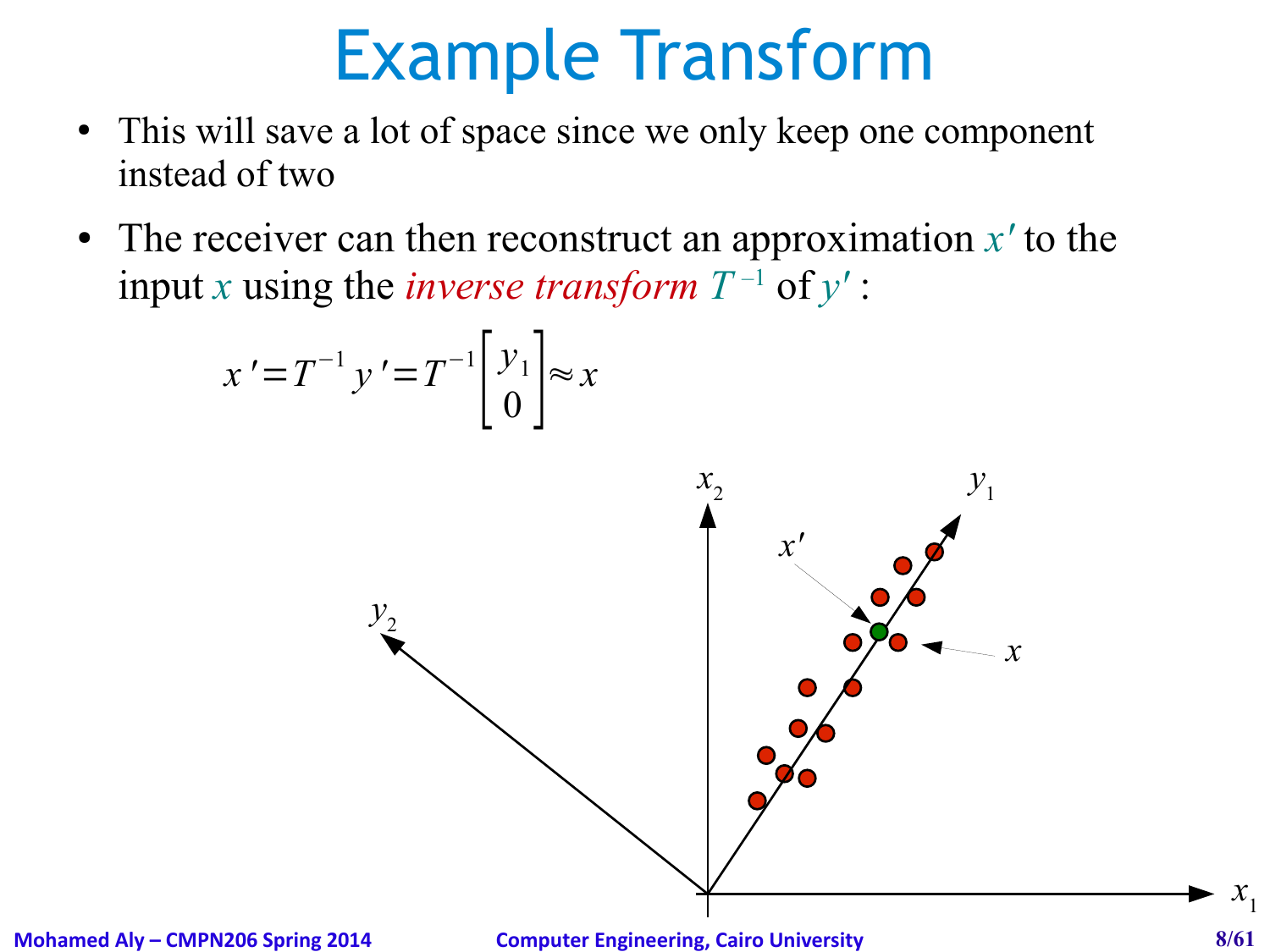#### Properties of Transforms

- We will consider only transforms that have two properties:
	- Linear
	- Orthonormal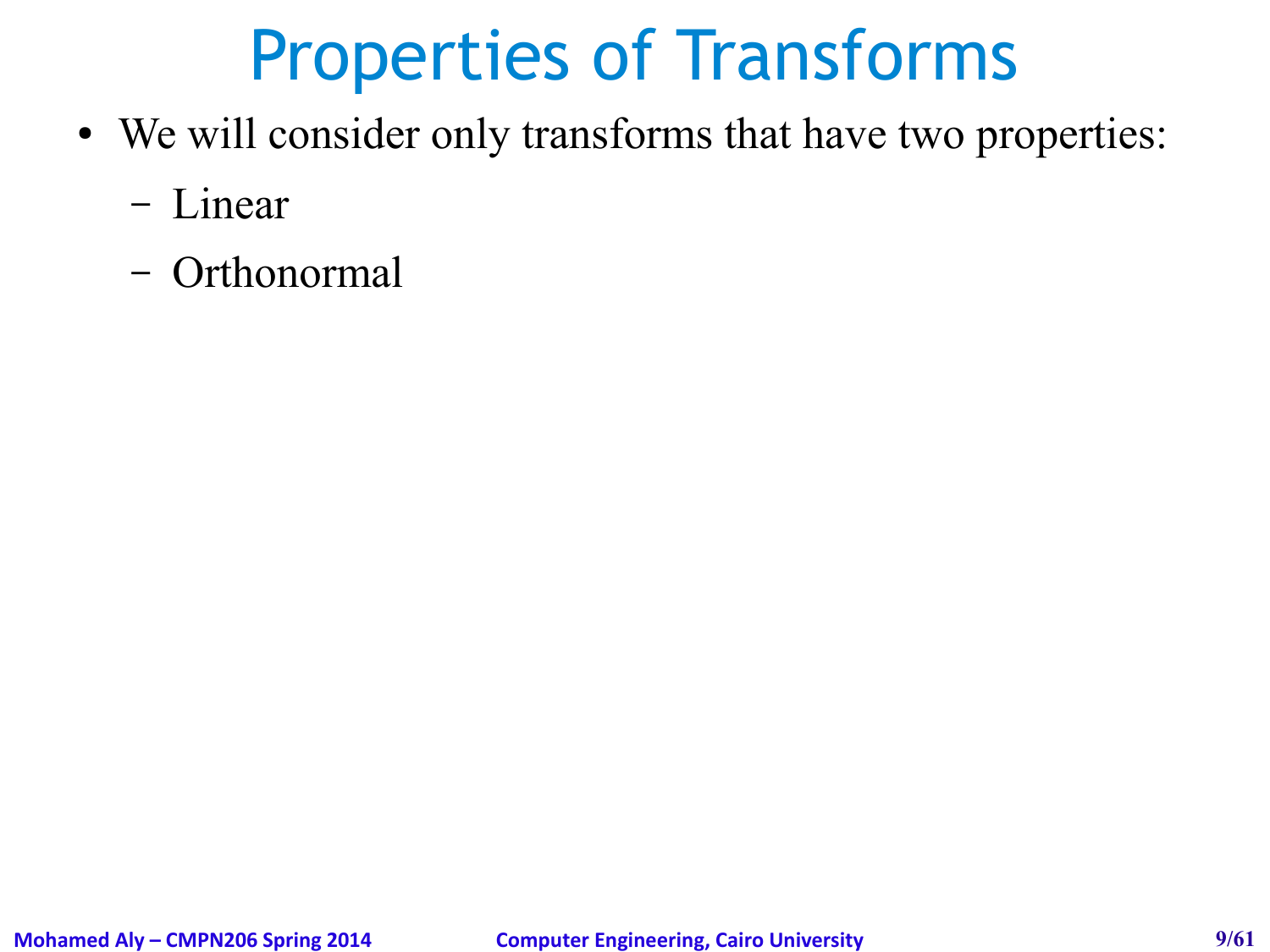## Linear Transforms

● Satisfies the *linearity property*:

 $T(\alpha x+\beta y)=\alpha T(x)+\beta T(y)$ 

• Defined by an  $N \times N$  matrix *A* such that:

$$
\begin{bmatrix}\ny_0 \\
y_0 \\
y_1 \\
\vdots \\
y_{N-1}\n\end{bmatrix} =\n\begin{bmatrix}\na_{0,0} & a_{0,1} & \cdots & a_{0,N-1} \\
a_{1,0} & a_{1,1} & \cdots & a_{1,N-1} \\
\vdots & \vdots & \ddots & \vdots \\
a_{N-1,0} & a_{N-1,1} & \cdots & a_{N-1,N-1}\n\end{bmatrix}\n\begin{bmatrix}\nx_0 \\
x_1 \\
\vdots \\
x_{N-1}\n\end{bmatrix}
$$

● Can also be written as a *sum*:

$$
y_i = \sum_{j=0}^{N-1} a_{i,j} x_j
$$
 for  $i = 0, \dots, N-1$ 

**Mohamed Aly – CMPN206 Spring 2014 Computer Engineering, Cairo University 10/61**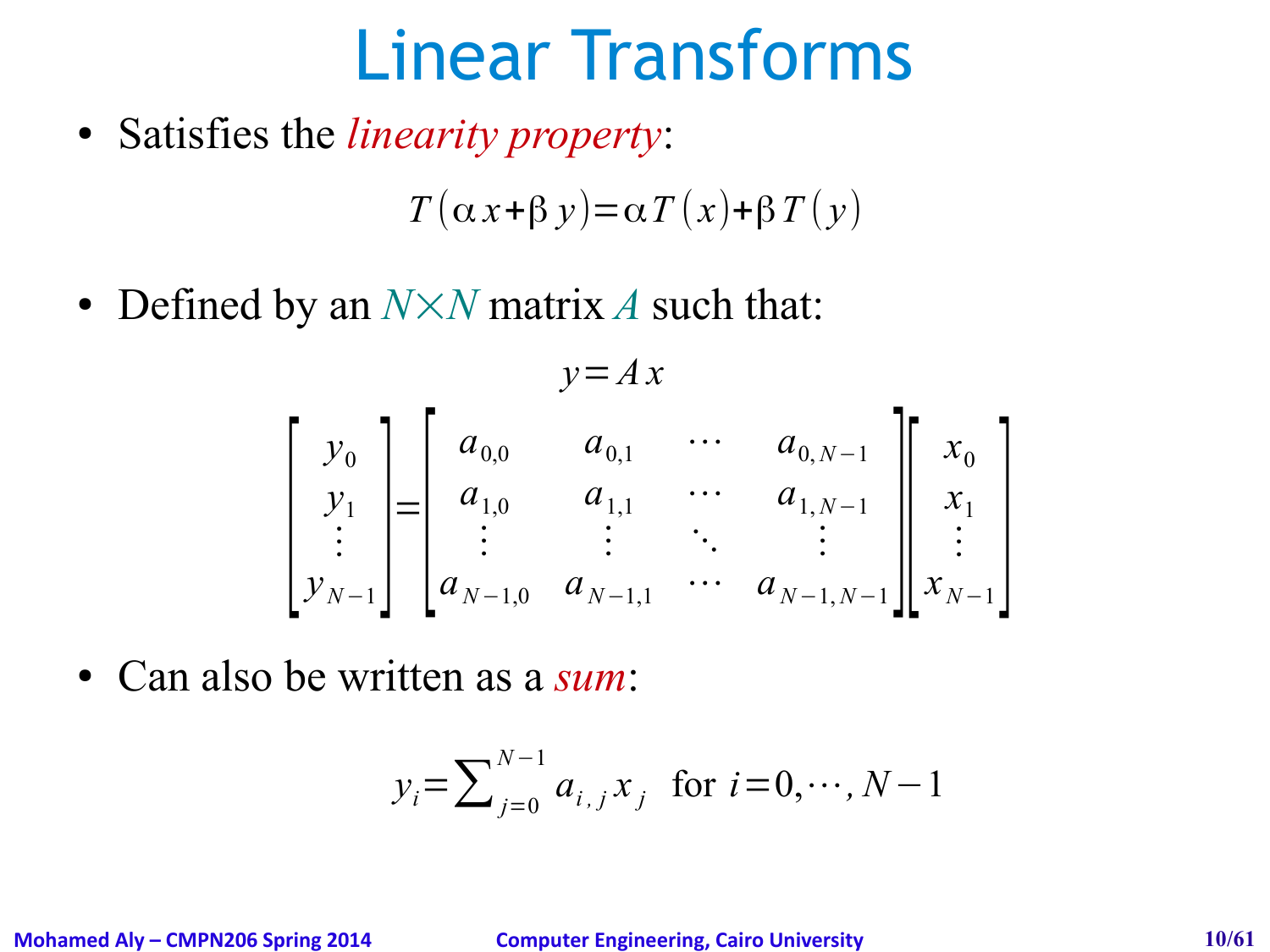#### Orthonormal Transforms

● Satisfies the *orthonormality property*:

$$
A^{-1} = A^{T}
$$
  
\n
$$
A A^{T} = A^{T} A = I
$$
  
\n
$$
A A^{T} = A^{T} A = I
$$
  
\n
$$
A \rightarrow A^{T} = A^{T} A = I
$$
  
\n
$$
A \rightarrow A^{T} = A^{T} A = I
$$
  
\n
$$
A \rightarrow A^{T} = A^{T} A = I
$$
  
\n
$$
A \rightarrow A^{T} = A^{T} A = I
$$
  
\n
$$
A \rightarrow A^{T} = A^{T} A = I
$$
  
\n
$$
A \rightarrow A^{T} = A^{T} A = I
$$
  
\n
$$
A \rightarrow A^{T} = A^{T} A = I
$$
  
\n
$$
A \rightarrow A^{T} = A^{T} A = I
$$
  
\n
$$
A \rightarrow A^{T} = A^{T} A = I
$$
  
\n
$$
A \rightarrow A^{T} = A^{T} A = I
$$
  
\n
$$
A \rightarrow A^{T} = A^{T} A = I
$$
  
\n
$$
A \rightarrow A^{T} = A^{T} A = I
$$
  
\n
$$
A \rightarrow A^{T} = A^{T} A = I
$$
  
\n
$$
A \rightarrow A^{T} = A^{T} A = I
$$

- Which means:
	- Both the rows and columns are *unit vectors*.

$$
\sum_{j} a_{i,j}^{2} = 1 \quad \forall i
$$
  

$$
\sum_{i} a_{i,j}^{2} = 1 \quad \forall j
$$

– The rows and columns are mutually *orthogonal*.

$$
\sum\nolimits_{k} a_{i,k} a_{k,j} = 1 \quad \forall i \neq j
$$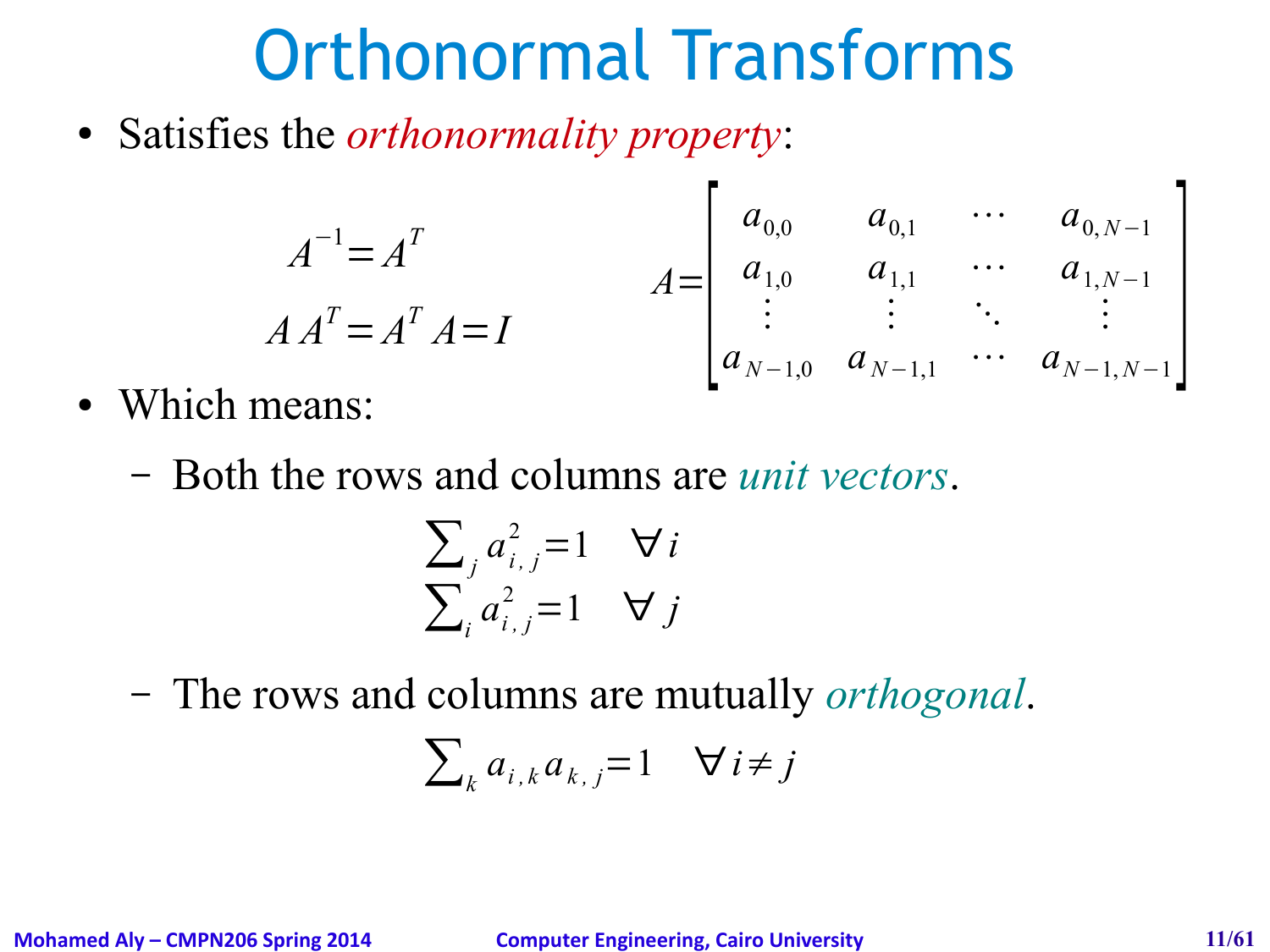#### Why Coefficients

We have: *y*=*A x*  $A^{-1} = A^T$ 



**Mohamed Aly – CMPN206 Spring 2014 Computer Engineering, Cairo University 12/61**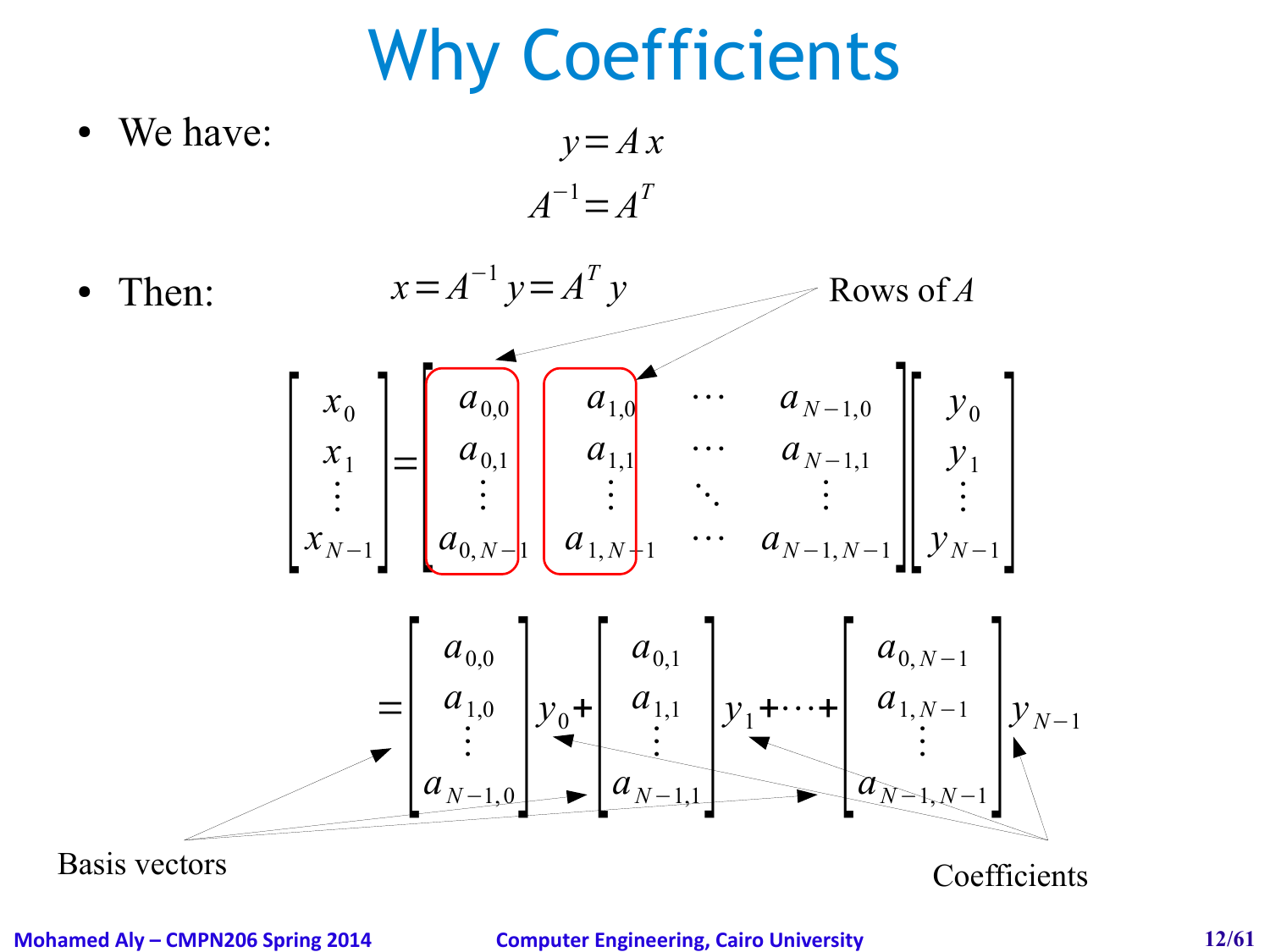#### Why Coefficients

• We can view transformations as *decomposing* the vector *x* as a *linear combination* of *basis vectors* where the *coefficients* are the coordinates of the transform vector *y* and the *basis vectors* are the *rows* of the transform matrix:



#### **Mohamed Aly – CMPN206 Spring 2014 Computer Engineering, Cairo University 13/61**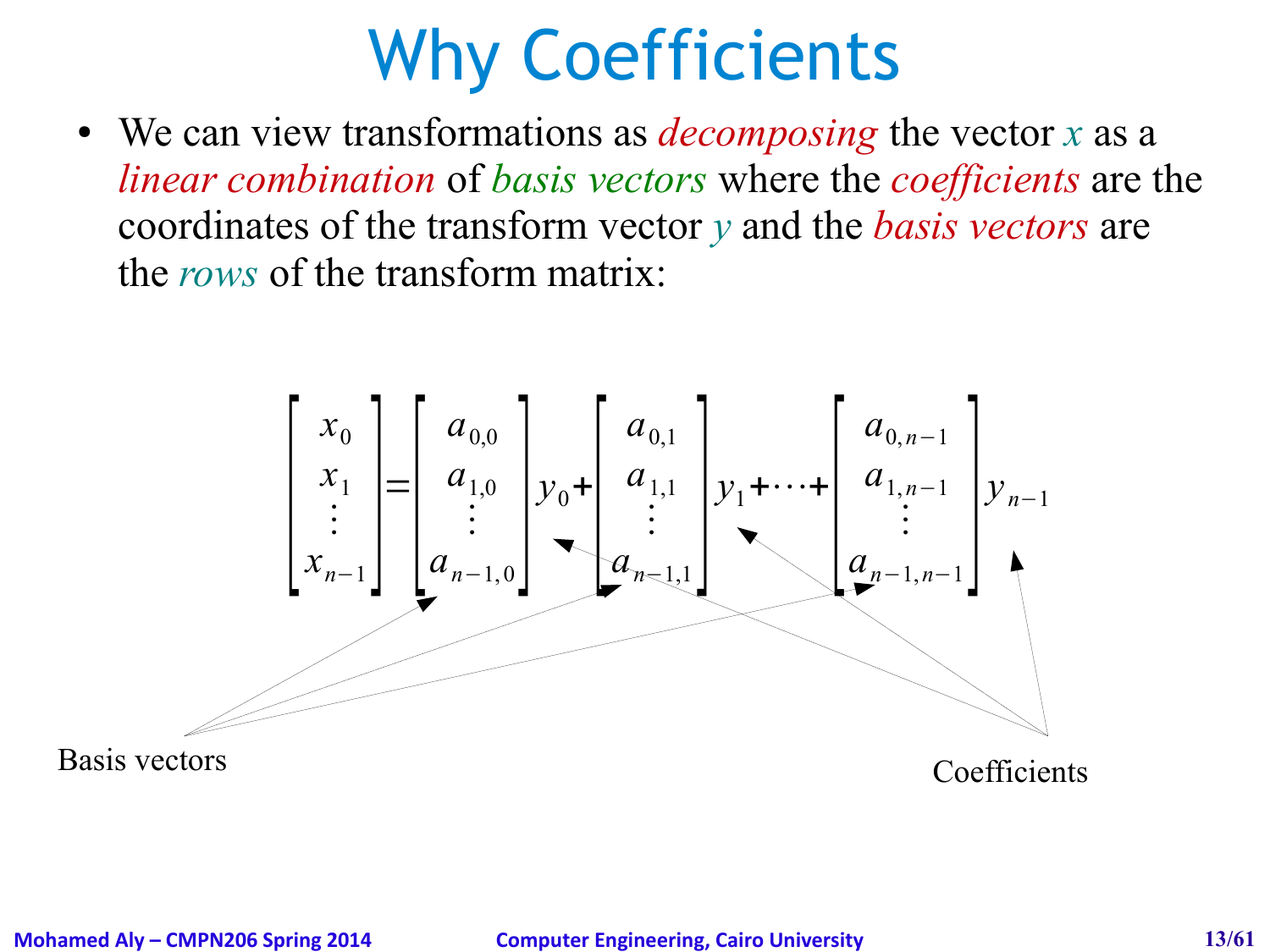# Why Orthonormality

• The *norm* (energy) of the data equals the energy of the *coefficients*:

$$
\sum_{i} y_{i}^{2} = y^{T} y
$$

$$
= (x^{T} A^{T})(A x)
$$

$$
= x^{T} (A^{T} A) x
$$

$$
= x^{T} x
$$

$$
= \sum_{i} x_{i}^{2}
$$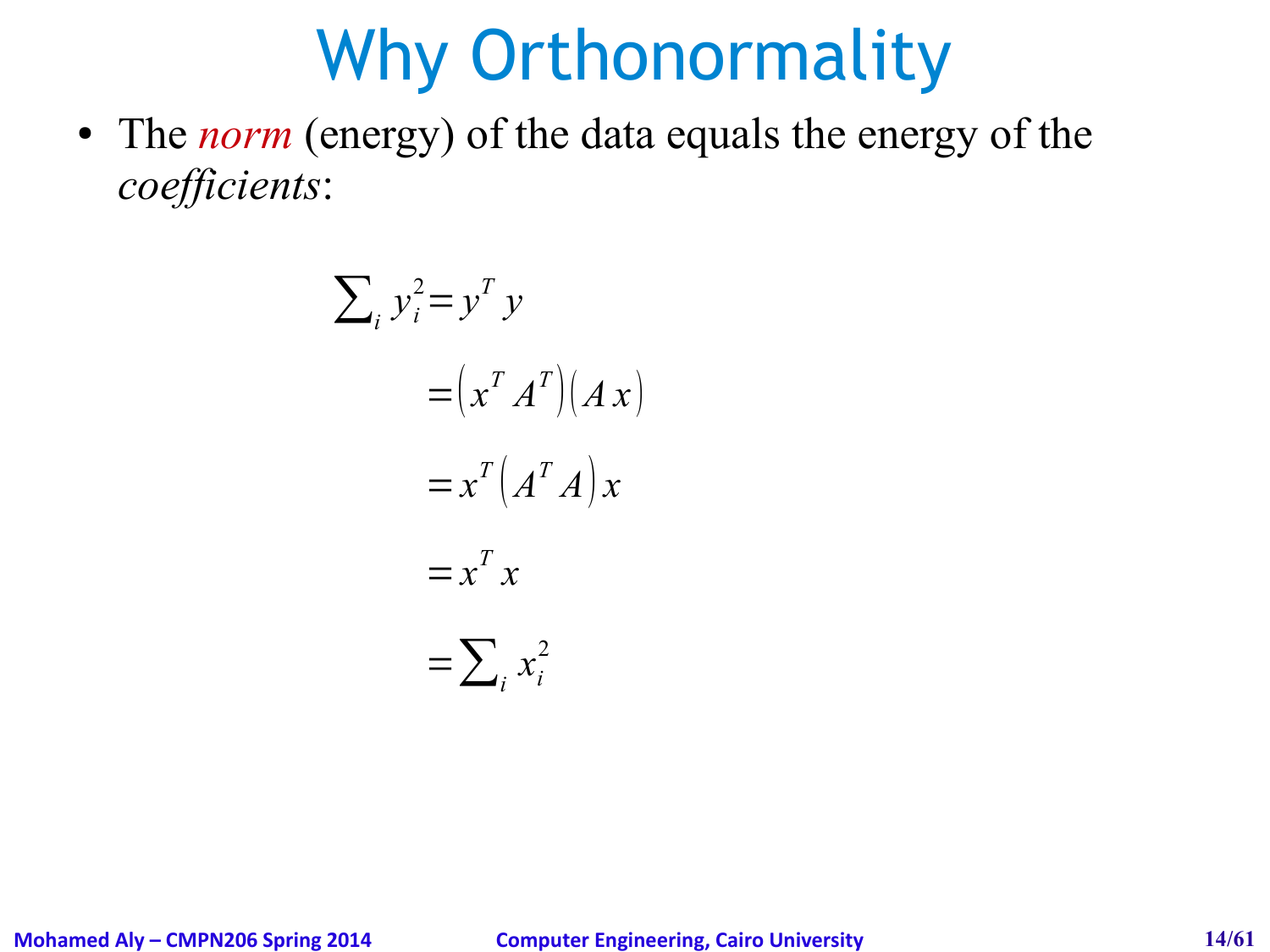# Why Orthonormality

● This also means the *squared error* in *approximating* the coefficients (e.g. using fewer bits) equals the squared error in the original data:

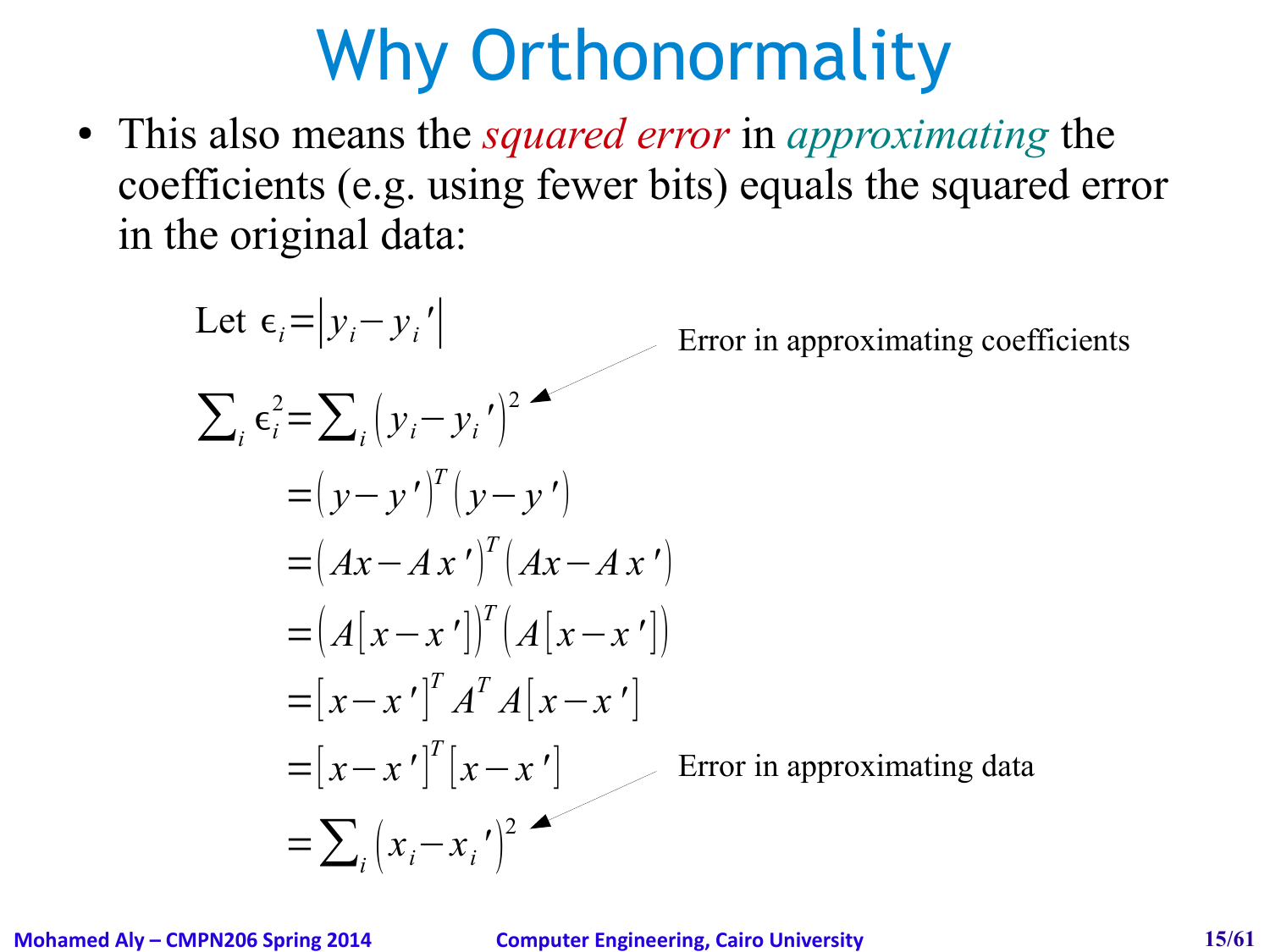# Linear 2D Transforms

- *Linear Transforms* can also work on 2D inputs such as images or blocks of pixels
- Linear 2D transforms for an input block X of size  $N \times N$  are defined as

$$
y_{k,l} = \sum_{i=0}^{N-1} \sum_{j=0}^{N-1} a_{i,j,k,l} x_{i,j}
$$

where *Y* is the transformed coefficients of size  $N \times N$  and  $A_{k,l}$ defines the transform

• We will only consider transforms that are *orthonormal*, and *separable*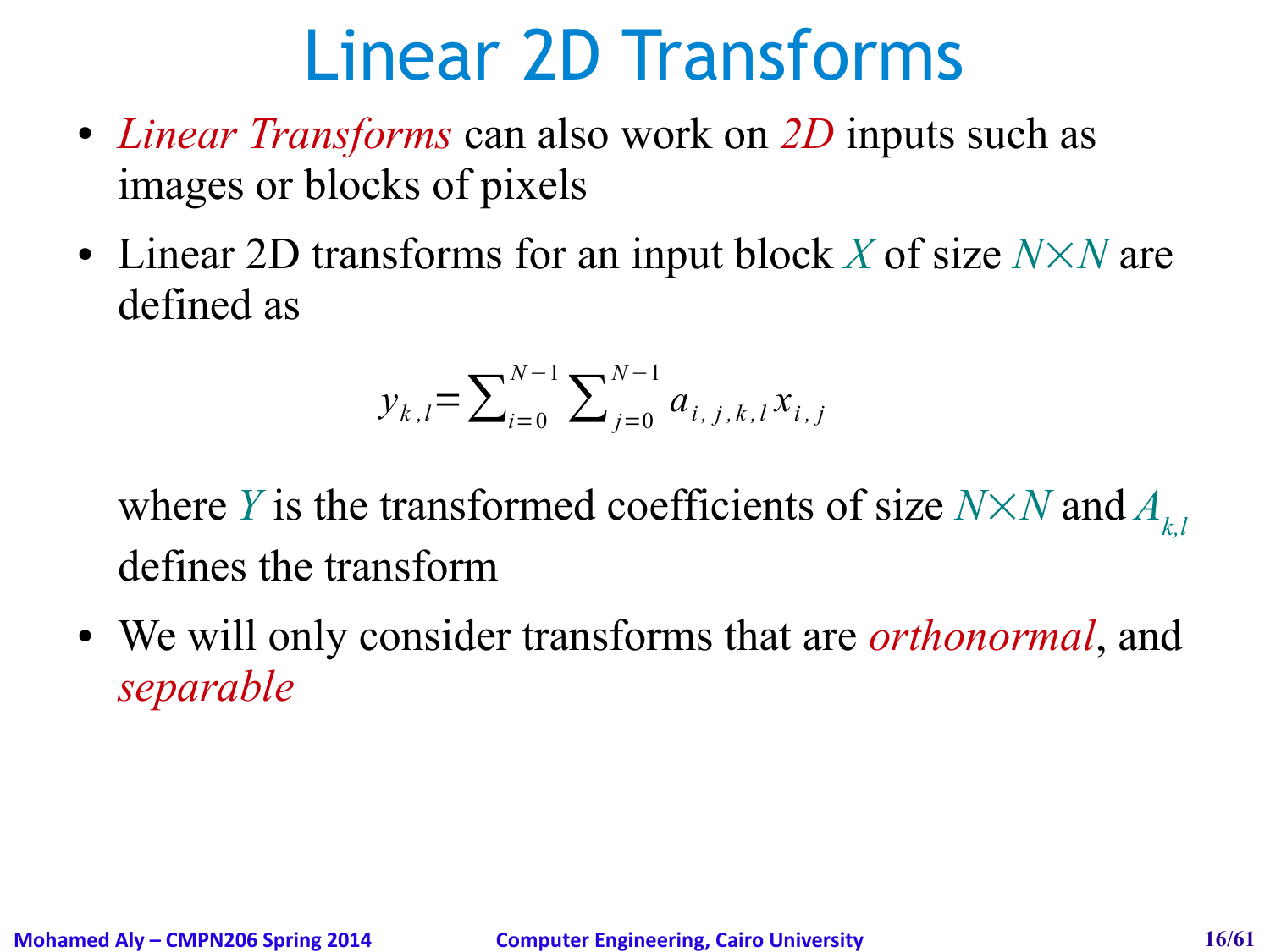#### Separable 2D Transforms

• Most 2D transforms used are *separable* i.e. they can be decomposed into *two* 1D transforms by first transforming along one dimension (e.g. the *rows*) using the corresponding *1D transform*, then transforming along the second dimension (e.g. the *columns*):

$$
y_{k,l} = \sum_{i=0}^{N-1} \sum_{j=0}^{N-1} a_{i,j,k,l} x_{i,j}
$$

1D transform of the rows

$$
= \sum_{i=0}^{N-1} a_{k,i} \sum_{j=0}^{N-1} a_{l,j} x_{i,j}
$$

1D transform of the columns

$$
=\sum\nolimits_{i=0}^{N-1} a_{k,i} g_{i,l}
$$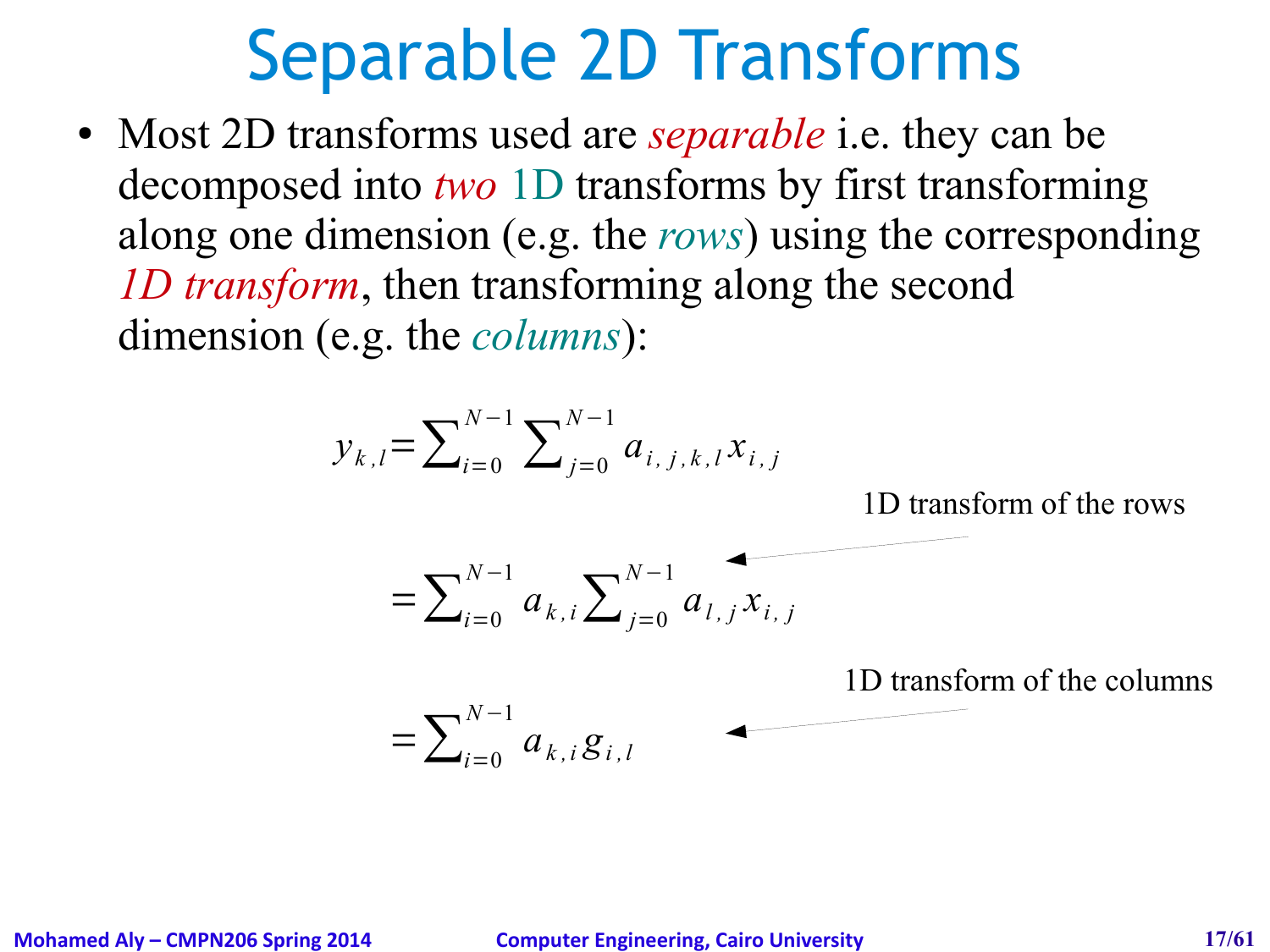Separable 2D Transforms

$$
y_{k,l} = \sum_{i=0}^{N-1} a_{k,i} \sum_{j=0}^{N-1} a_{l,j} x_{i,j}
$$

• In *matrix* form, this can be represented by:

$$
Y = A X A^T
$$

where *X* is the input block of size  $N \times N$ , *Y* is the transformed coefficients of size  $N \times N$  and *A* is an  $N \times N$  matrix defining the corresponding 1D transform

• Since the transform is also *orthonormal*, we have

$$
A^{-1} = A^T
$$

and the *inverse transform* is:

$$
X = A^T Y A
$$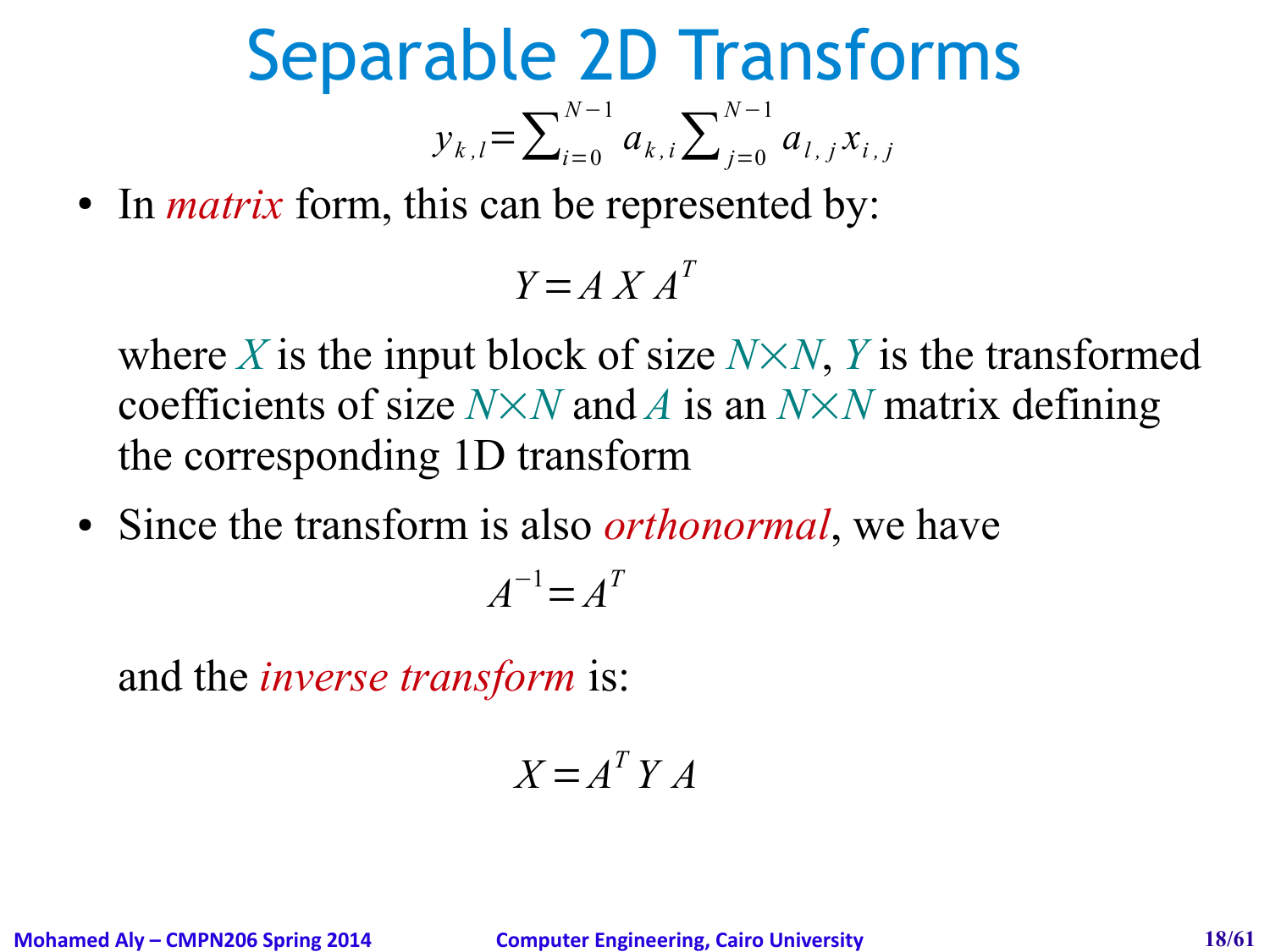#### 2D Basis Matrices

• We can also view 2D transforms as a decomposition of the input *matrix* (block) *X* as a *linear combination* of *basis matrices* formed by taking the *outer product* of the rows of the transform matrix *A* where the *coefficients* are the transformed matrix *Y*:

$$
X = AT Y A
$$
  
\n
$$
= \begin{bmatrix} a_{0,0} & \cdots & a_{N-1,0} \\ a_{0,1} & \cdots & a_{N-1,1} \\ \vdots & \ddots & \vdots \\ a_{0,N-1} & \cdots & a_{N-1,N-1} \end{bmatrix} \begin{bmatrix} y_{0,0} & \cdots & y_{N-1,0} \\ y_{0,1} & \cdots & y_{N-1,1} \\ \vdots & \ddots & \vdots \\ y_{0,N-1} & \cdots & y_{N-1,N-1} \end{bmatrix} \begin{bmatrix} a_{0,0} & \cdots & a_{0,N-1} \\ a_{1,0} & \cdots & a_{1,N-1} \\ \vdots & \ddots & \vdots \\ a_{N-1,0} & \cdots & a_{N-1,N-1} \end{bmatrix}
$$
  
\n
$$
= \sum_{i} \sum_{j} y_{i,j} \begin{bmatrix} a_{i,0} \\ a_{i,1} \\ \vdots \\ a_{i,N-1} \end{bmatrix} \begin{bmatrix} a_{i,0} \\ a_{j,0} & a_{j,1} & \cdots & a_{j,N-1} \end{bmatrix}
$$
Outer product of rows of A

**Mohamed Aly – CMPN206 Spring 2014 Computer Engineering, Cairo University 19/61**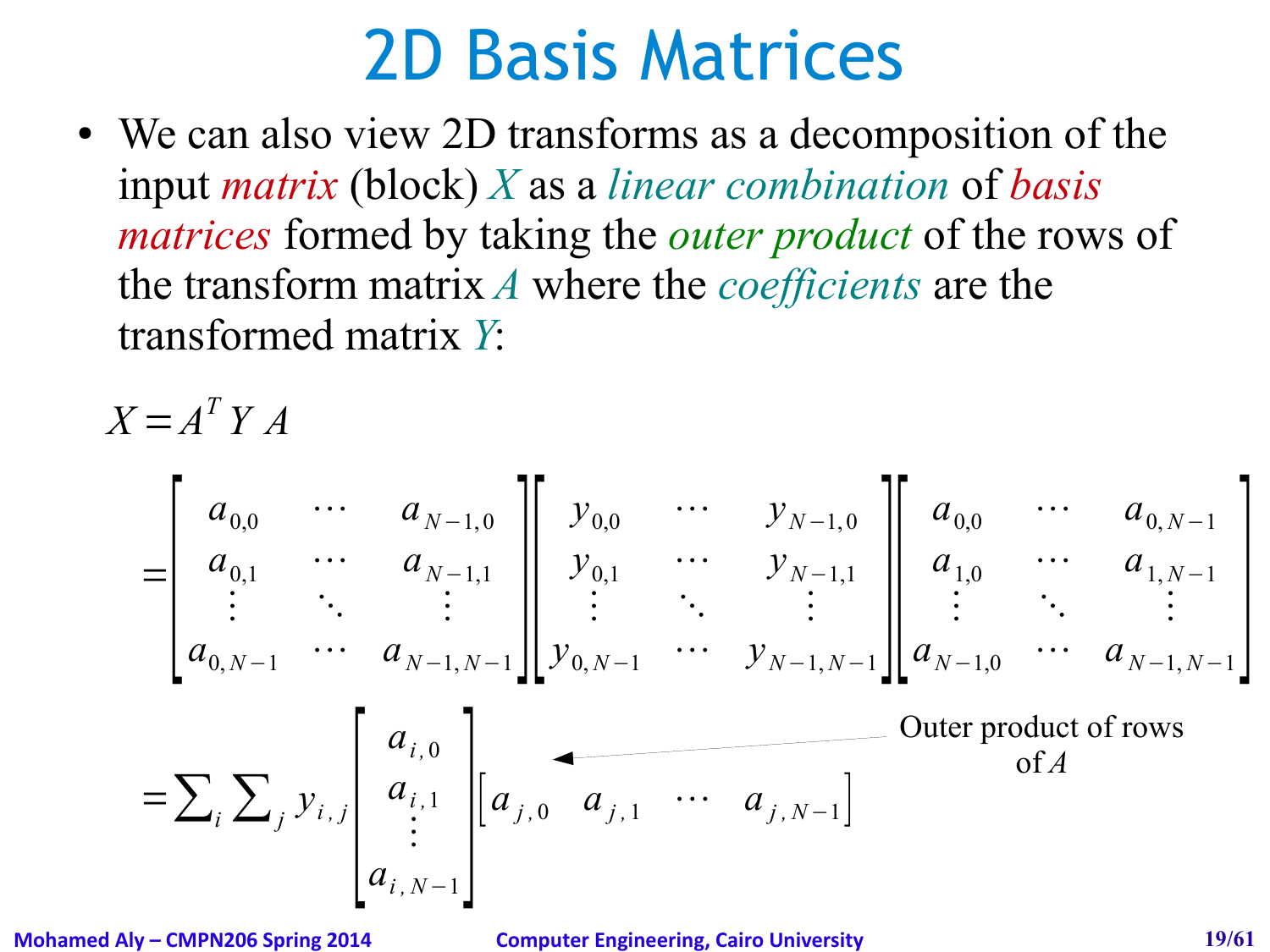$$
\sum_{X=\sum_{i}\sum_{j}y_{i,j}}\begin{bmatrix} a_{i,0} \\ a_{i,1} \\ \vdots \\ a_{i,N-1} \end{bmatrix}[a_{j,0} \ a_{j,1} \ \cdots \ a_{j,N-1}]
$$

$$
= \sum_{i}\sum_{j}y_{i,j}\alpha_{i,j}
$$

where  $\alpha_{i,j}$  define the basis matrices and defined as the outer product of the  $i^{\text{th}}$  row of and the  $j^{\text{th}}$  row of A:

$$
\alpha_{i,j} = \begin{bmatrix} a_{i,0} \\ a_{i,1} \\ \vdots \\ a_{i,N-1} \end{bmatrix} \begin{bmatrix} a_{j,0} & a_{j,1} & \cdots & a_{j,N-1} \end{bmatrix}
$$
  
= 
$$
\begin{bmatrix} a_{i,0}a_{j,0} & a_{i,0}a_{j,1} & \cdots & a_{i,0}a_{j,N-1} \\ \vdots & \vdots & \ddots & \vdots \\ a_{i,N-1}a_{j,0} & a_{i,N-1}a_{j,1} & \cdots & a_{i,N-1}a_{j,N-1} \end{bmatrix}
$$

**Mohamed Aly – CMPN206 Spring 2014 Computer Engineering, Cairo University 20/61**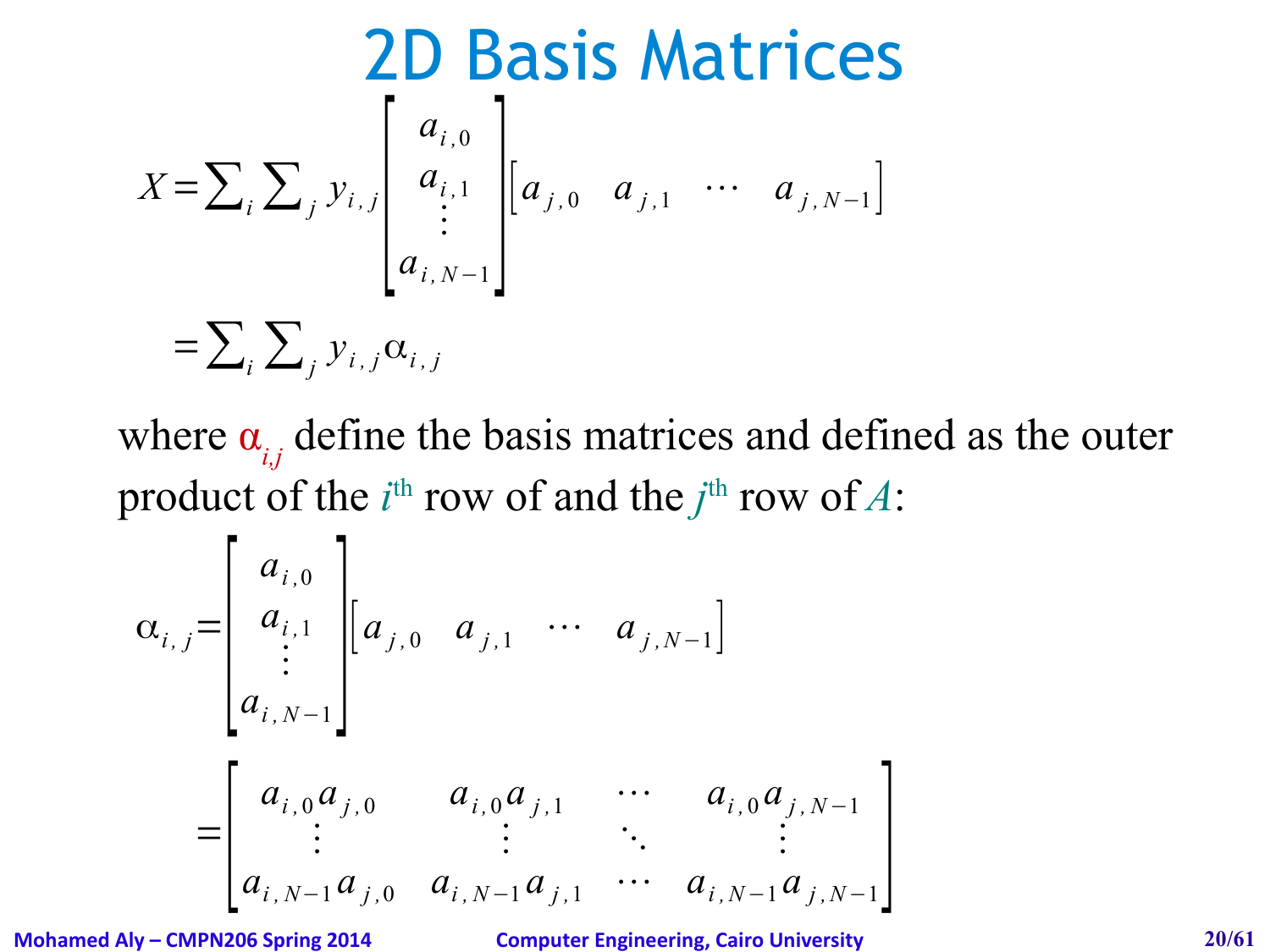# Discrete Cosine Transform (DCT)

- The most widely used transform in *multimedia compression*
- Linear, orthonormal, and separable 2D transform
- Gets the name from the fact that its rows are obtained from *cosine* functions. The 1D DCT matrix *A* is defined as:

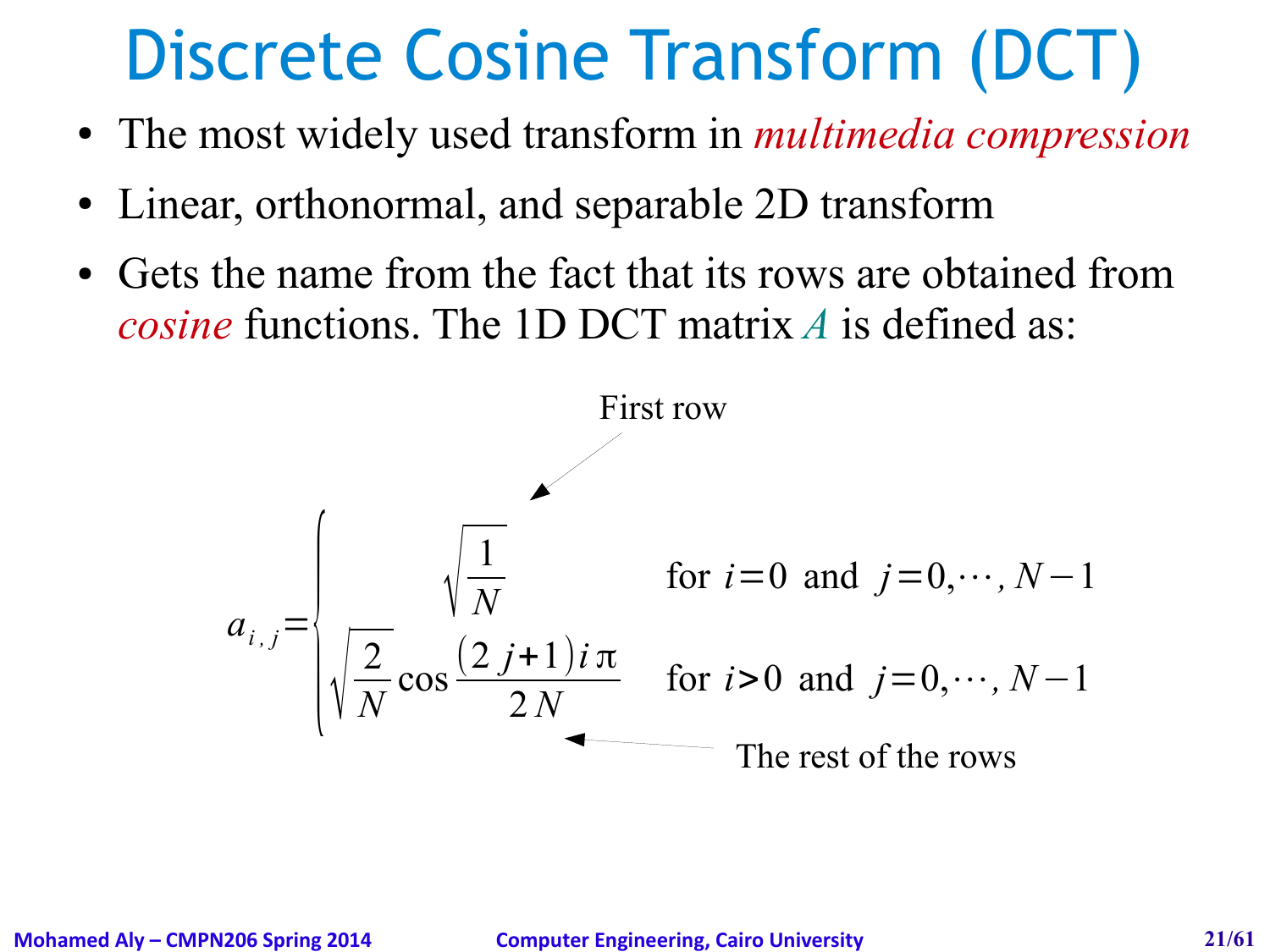#### Discrete Cosine Transform (DCT)

• The 1D DCT can also be represented as:

$$
y_i = \sqrt{\frac{1}{N}} x_0 + \sum_{j=1}^{N-1} \left( \sqrt{\frac{2}{N}} \cos \frac{(2 j + 1) i \pi}{2 N} \right) x_j
$$
  

$$
y_i = \sum_{j=0}^{N-1} a_{i,j} x_j
$$



for 
$$
i=0
$$
 and  $j=0, \dots, N-1$   
for  $i>0$  and  $j=0, \dots, N-1$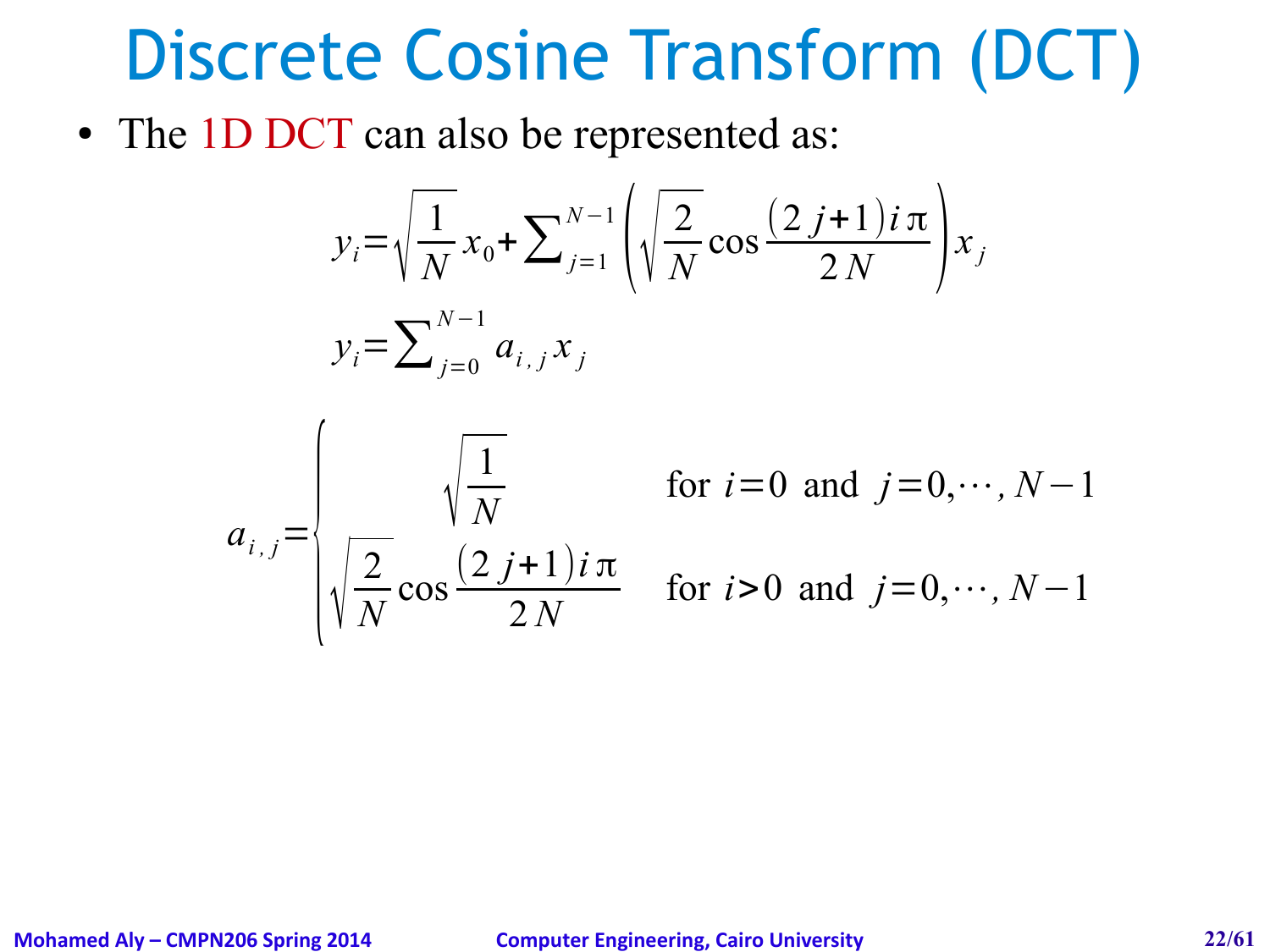#### Discrete Cosine Transform (DCT)



for 
$$
i=0
$$
 and  $j=0,\dots, N-1$ 

for 
$$
i > 0
$$
 and  $j = 0, \dots, N - 1$ 

● It is also *orthonormal*:

$$
A^{-1} = A^T
$$

- The *forward transform*:  $y = Ax$
- The *inverse transform*:  $x = A^T y$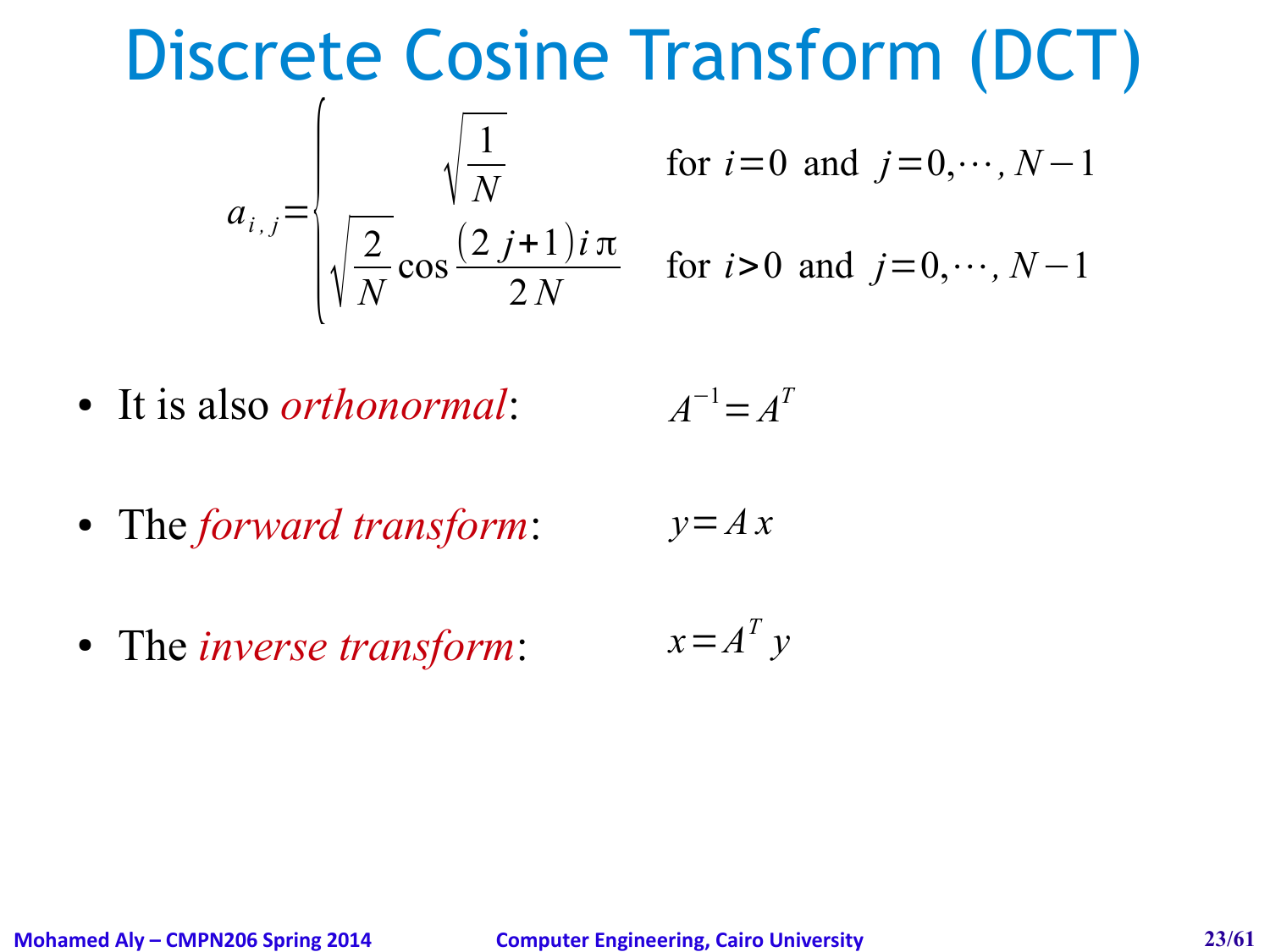**Example:** N = 4  
\n
$$
\begin{bmatrix}\n0.5 & 0.5 & 0.5 & 0.5 \\
0.653 & 0.271 & -0.271 & -0.653 \\
0.5 & -0.5 & -0.5 & 0.5 \\
0.271 & -0.653 & 0.653 & -0.271\n\end{bmatrix}
$$

#### Basis Vectors



row<sub>2</sub>

**Mohamed Aly – CMPN206 Spring 2014 Computer Engineering, Cairo University 24/61**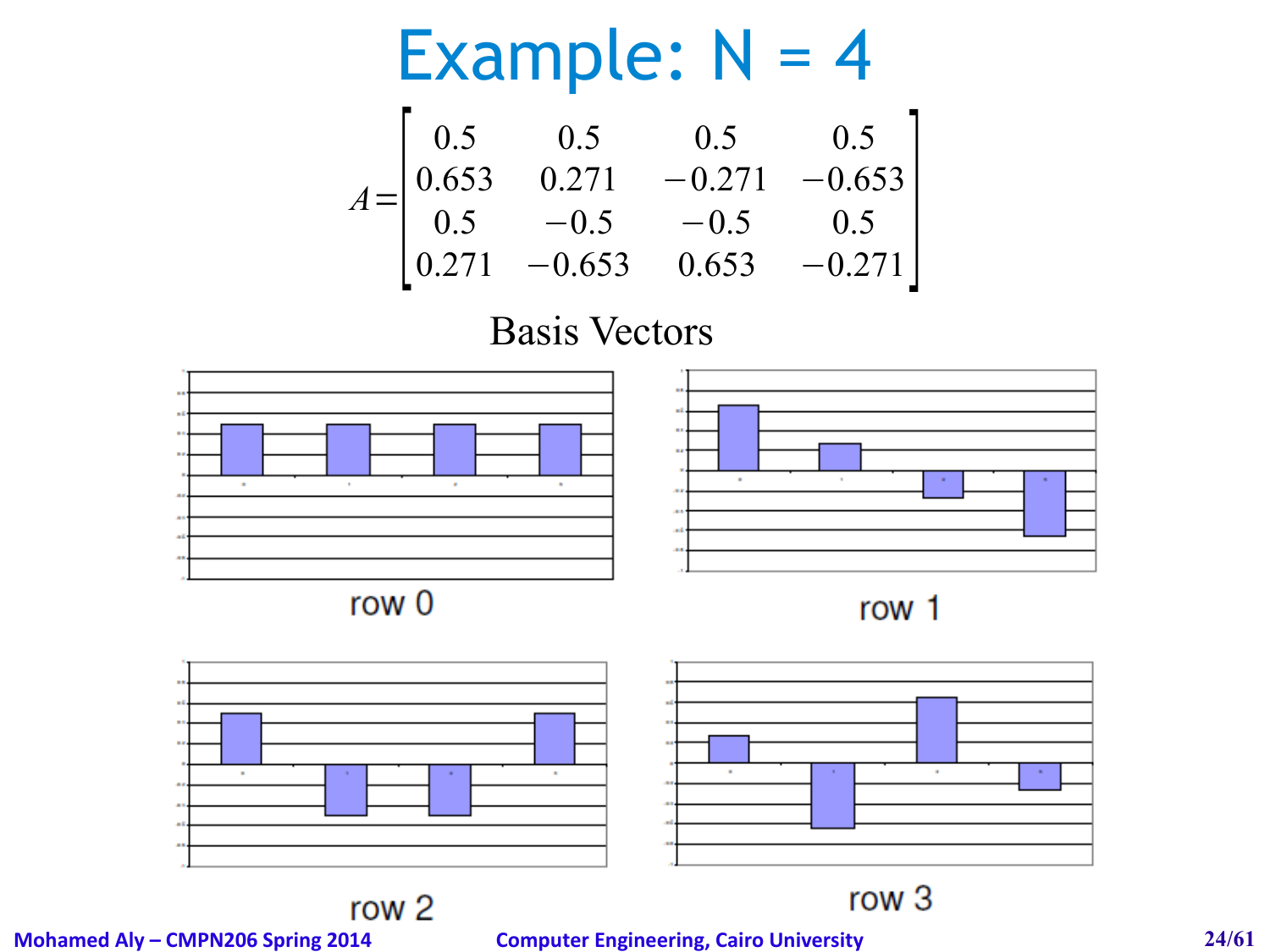- The *first* basis vector is called the DC (Direct Current) component, since it represents a *constant* function
- The rest of the basis vectors represent functions at increasing *spatial frequency* i.e. rates of change in the values. They are called the AC (Alternating Current) components.



**Mohamed Aly – CMPN206 Spring 2014 Computer Engineering, Cairo University 25/61**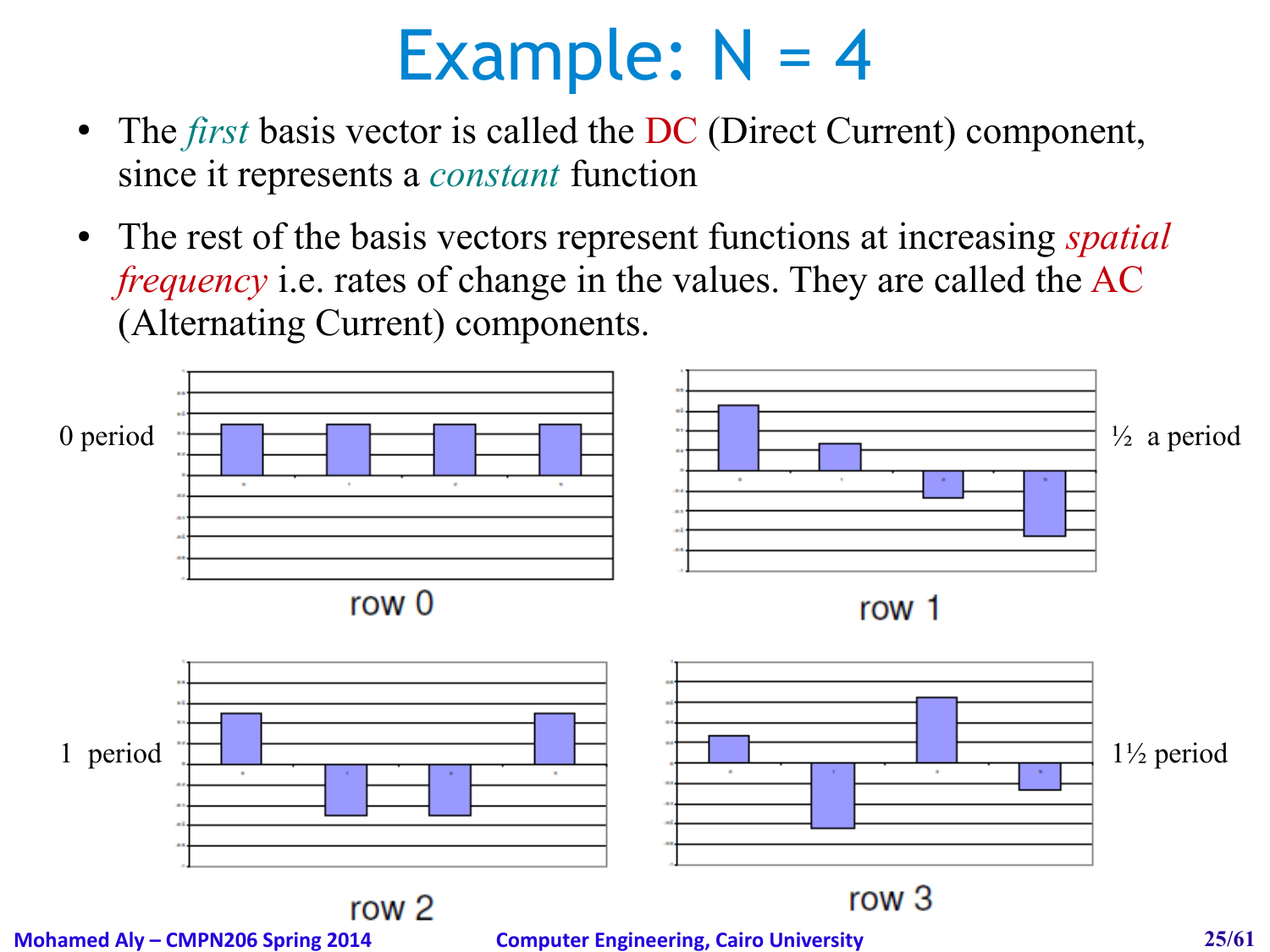• We can decompose any 4-dimensional vector in terms of the basis vectors:

$$
x = A^T y
$$

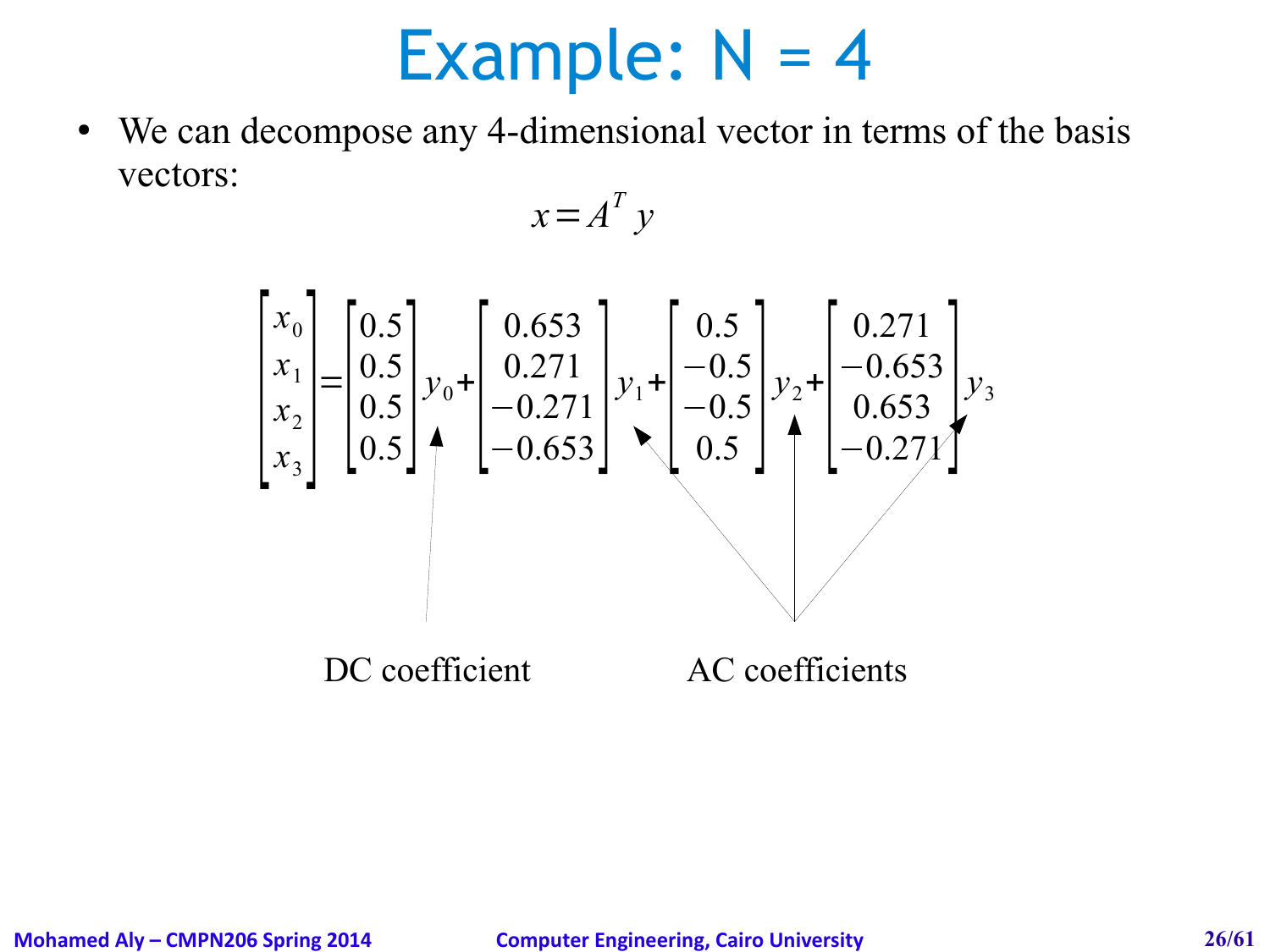| $A =$ | 0.353553<br>0.490393<br>0.461940<br>0.415735<br>0.353553<br>0.277785 | 0.353553<br>0.415735<br>0.191342<br>$-0.097545$<br>$-0.353553$<br>$-0.490393$ | 0.353553<br>0.277785<br>$-0.191342 - 0.461940$<br>$-0.490393$<br>$-0.353553$<br>0.097545 | 0.353553<br>0.097545<br>$-0.277785$<br>0.353553<br>0.415735 | 0.353553<br>$-0.097545$<br>$-0.461940$<br>0.277785<br>0.353553<br>$-0.415735$ | 0.353553<br>$-0.277785$<br>$-0.191342$<br>0.490393<br>$-0.353553$<br>$-0.097545$ | 0.353553<br>$-0.415735$<br>0.191342<br>0.097545<br>$-0.353553$<br>0.490393 | 0.353553<br>$-0.490393$<br>0.461940<br>$-0.415735$<br>0.353553<br>$-0.277785$ |
|-------|----------------------------------------------------------------------|-------------------------------------------------------------------------------|------------------------------------------------------------------------------------------|-------------------------------------------------------------|-------------------------------------------------------------------------------|----------------------------------------------------------------------------------|----------------------------------------------------------------------------|-------------------------------------------------------------------------------|
|       | 0.191342                                                             | $-0.461940$                                                                   | 0.461940                                                                                 | $-0.191342$                                                 | $-0.191342$                                                                   | 0.461940                                                                         | $-0.461940$                                                                | 0 191342                                                                      |
|       | 0.097545                                                             | $-0.277785$                                                                   | 0.415735                                                                                 | $-0.490393$                                                 | 0.490393                                                                      | $-0.415735$                                                                      | 0.277785                                                                   | $-0.097545$                                                                   |

 $\blacksquare$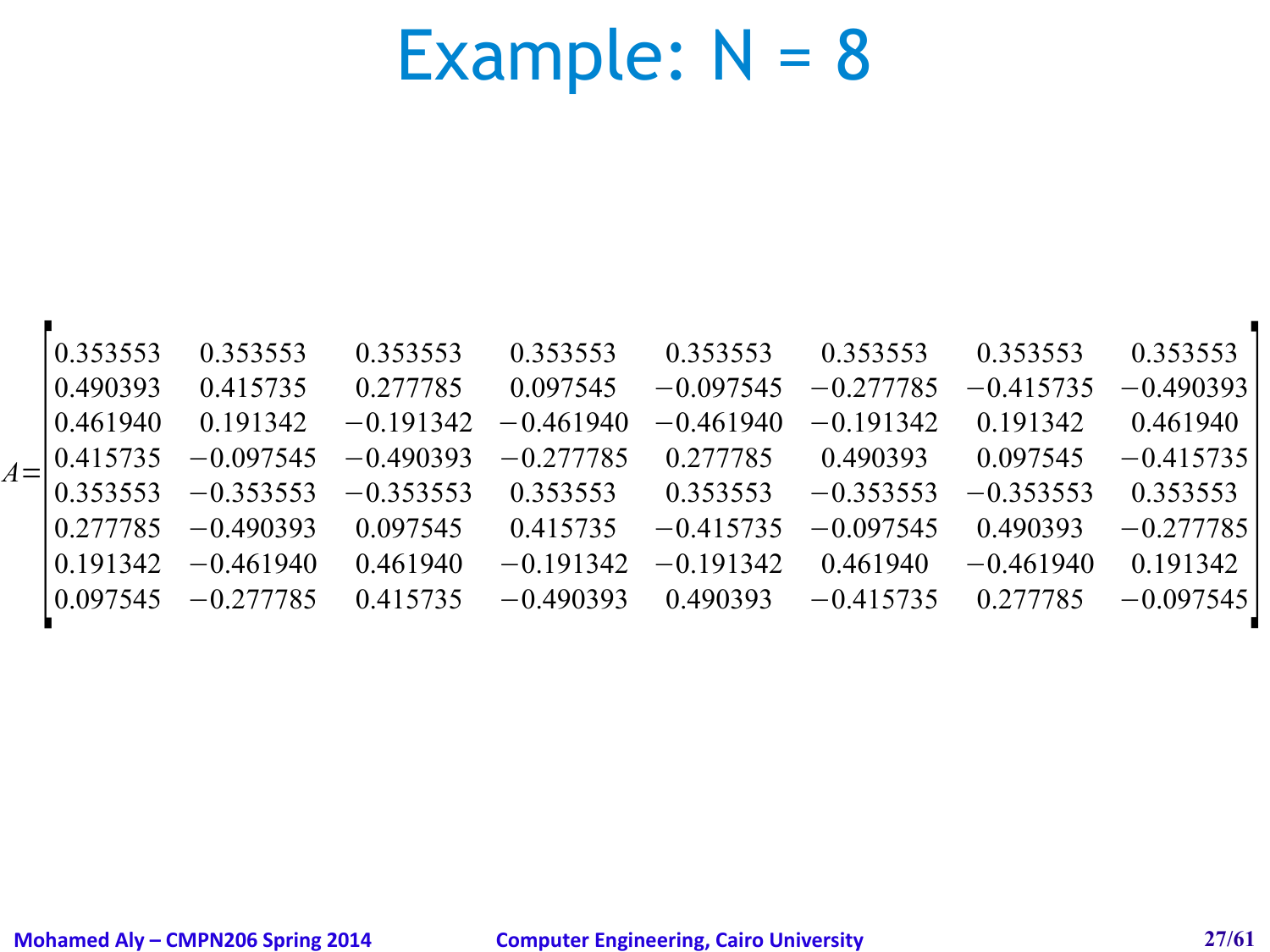

**Mohamed Aly – CMPN206 Spring 2014 Computer Engineering, Cairo University 28/61**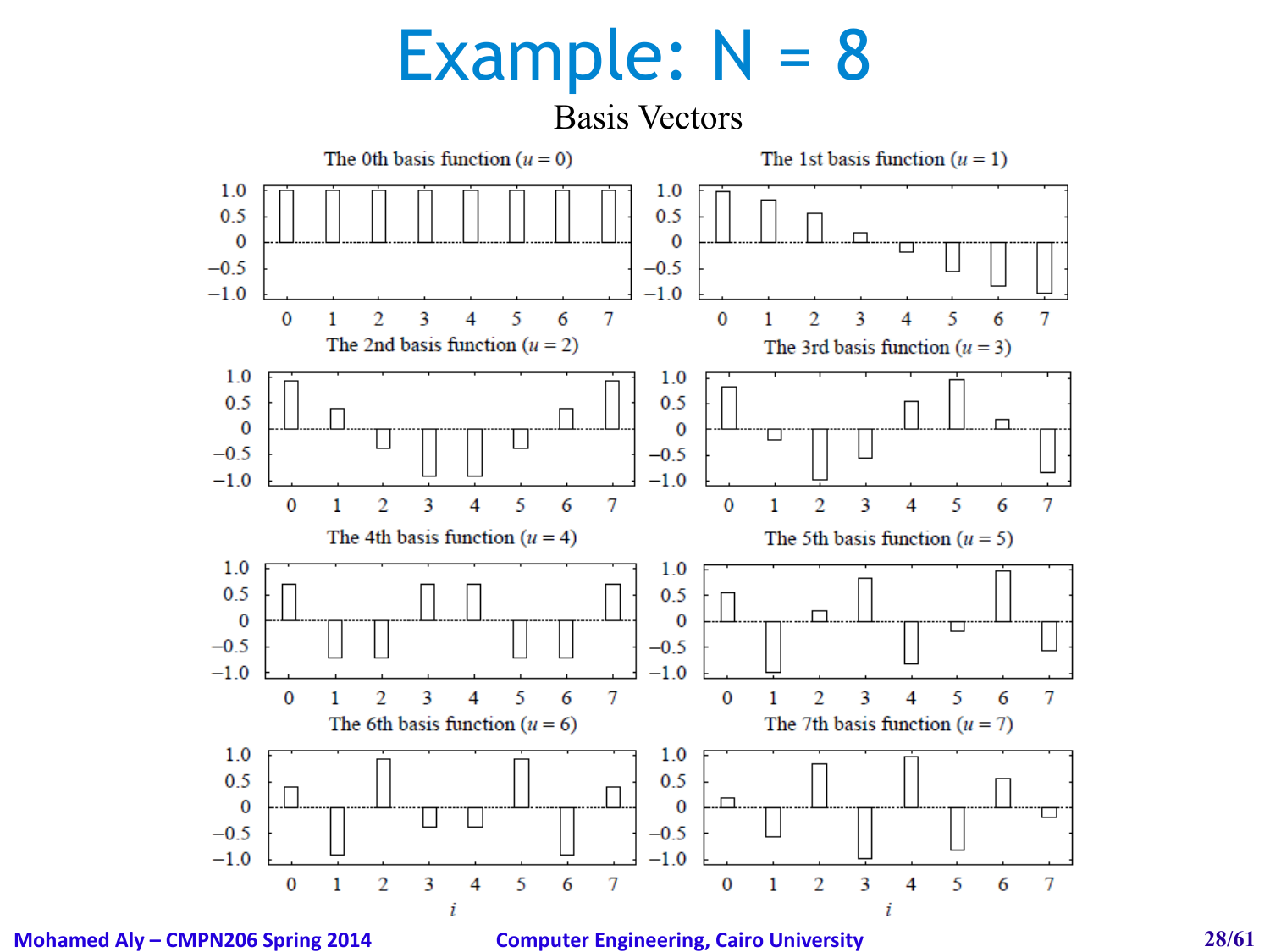



**Mohamed Aly – CMPN206 Spring 2014 Computer Engineering, Cairo University 29/61**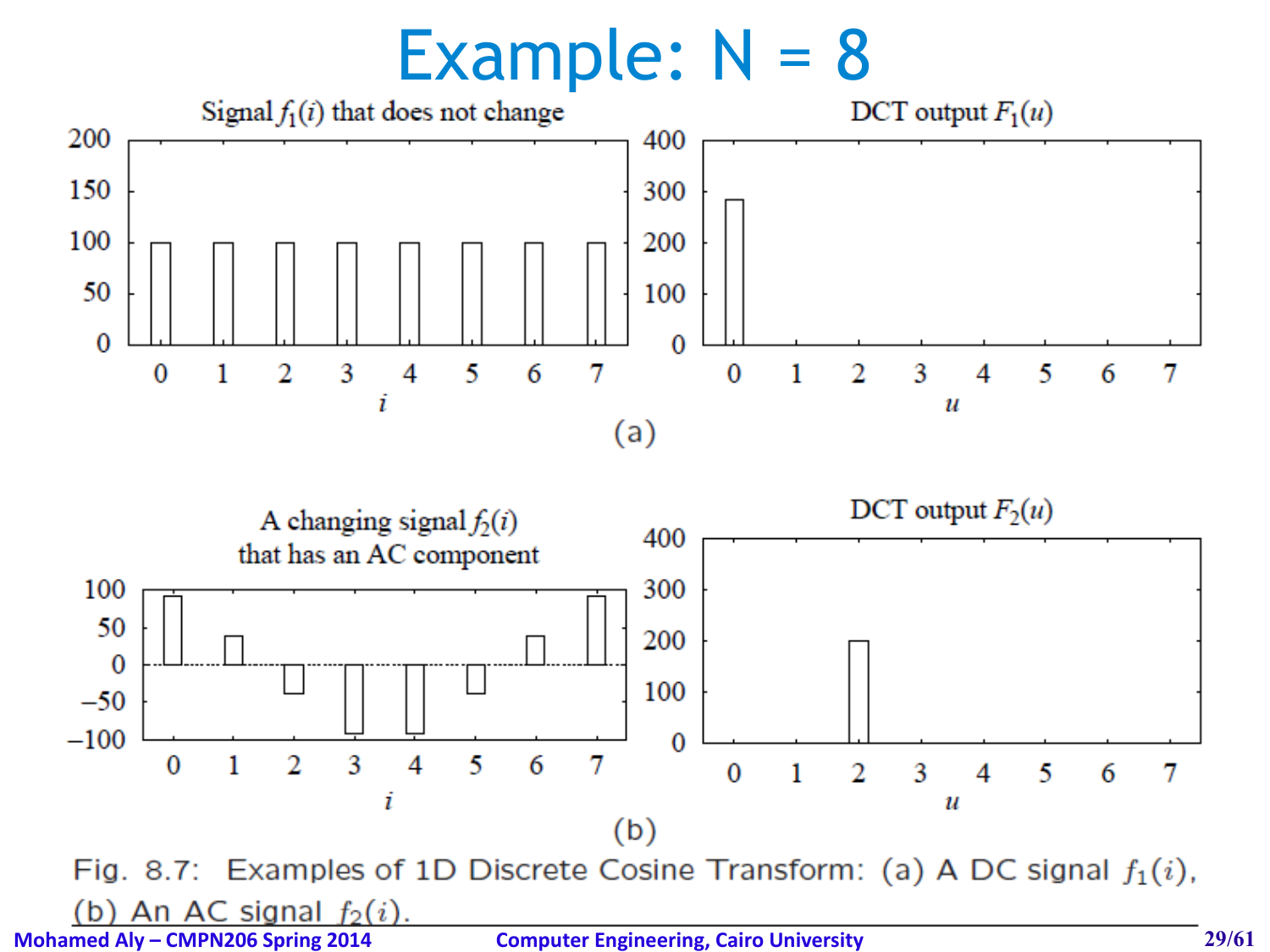



Fig. 8.7 (cont'd): Examples of 1D Discrete Cosine Transform: (c)  $f_3(i)$  =  $f_1(i) + f_2(i)$ , and (d) an arbitrary signal  $f(i)$ . **Mohamed Aly – CMPN206 Spring 2014 Computer Engineering, Cairo University 30/61**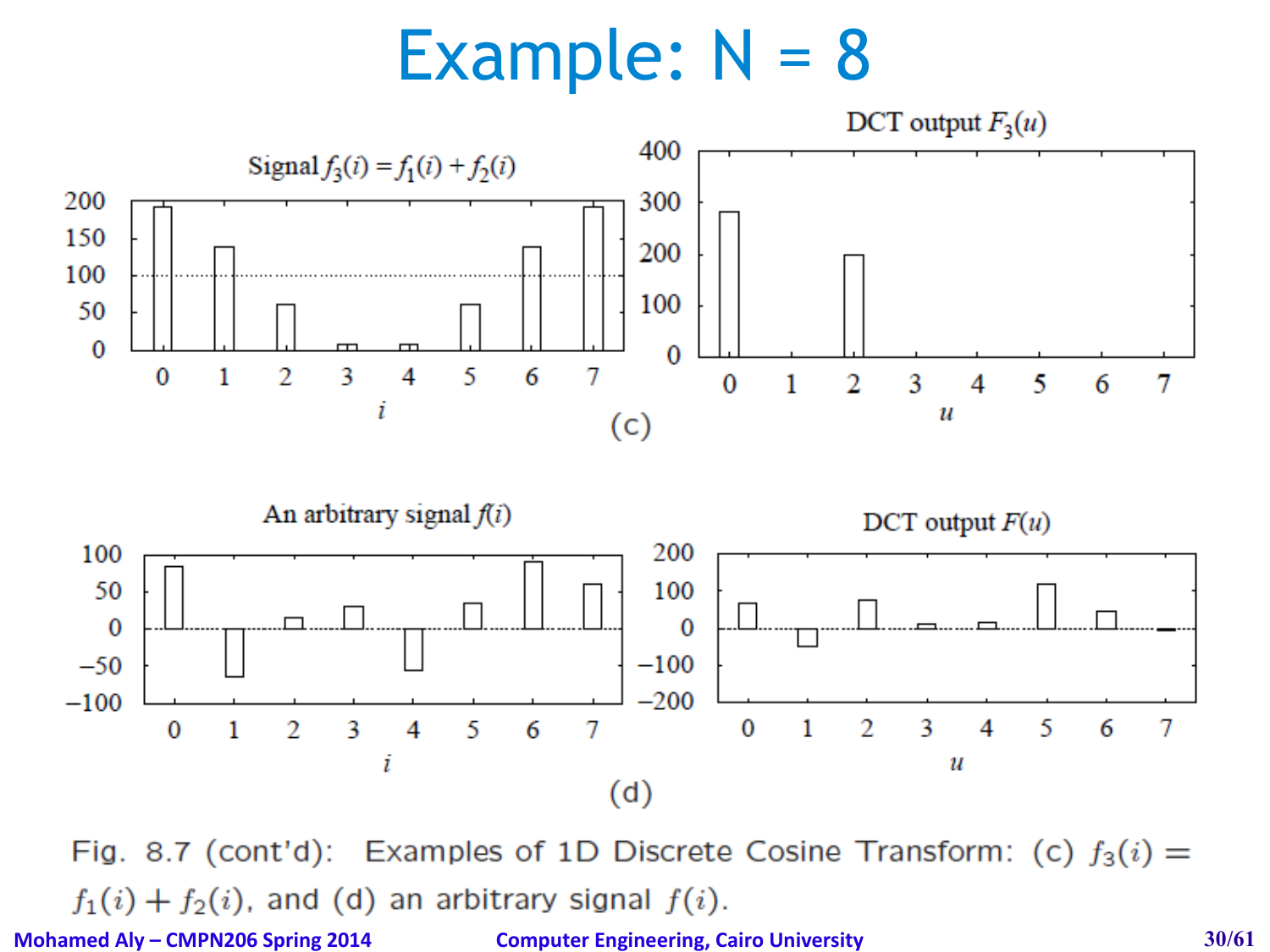#### 2D DCT

• The 1D DCT can be extended to 2D using the fact that the 2D DCT is a *separable* transform:

$$
y_{k,l} = \sum_{i=0}^{N-1} \sum_{j=0}^{N-1} \left( \beta(k) \beta(l) \cos \frac{(2i+1)k \pi}{2N} \cos \frac{(2j+1)l \pi}{2N} \right) x_{i,j}
$$

$$
y_{k,l} = \beta(k)\beta(l)\sum_{i=0}^{N-1} \cos\frac{(2i+1)k\pi}{2N} \left(\sum_{j=0}^{N-1} \cos\frac{(2j+1)l\pi}{2N} x_{i,j}\right)
$$

$$
\beta(i) = \begin{cases} \sqrt{\frac{1}{N}} & \text{for } i = 0\\ \sqrt{\frac{2}{N}} & \text{for } i > 0 \end{cases}
$$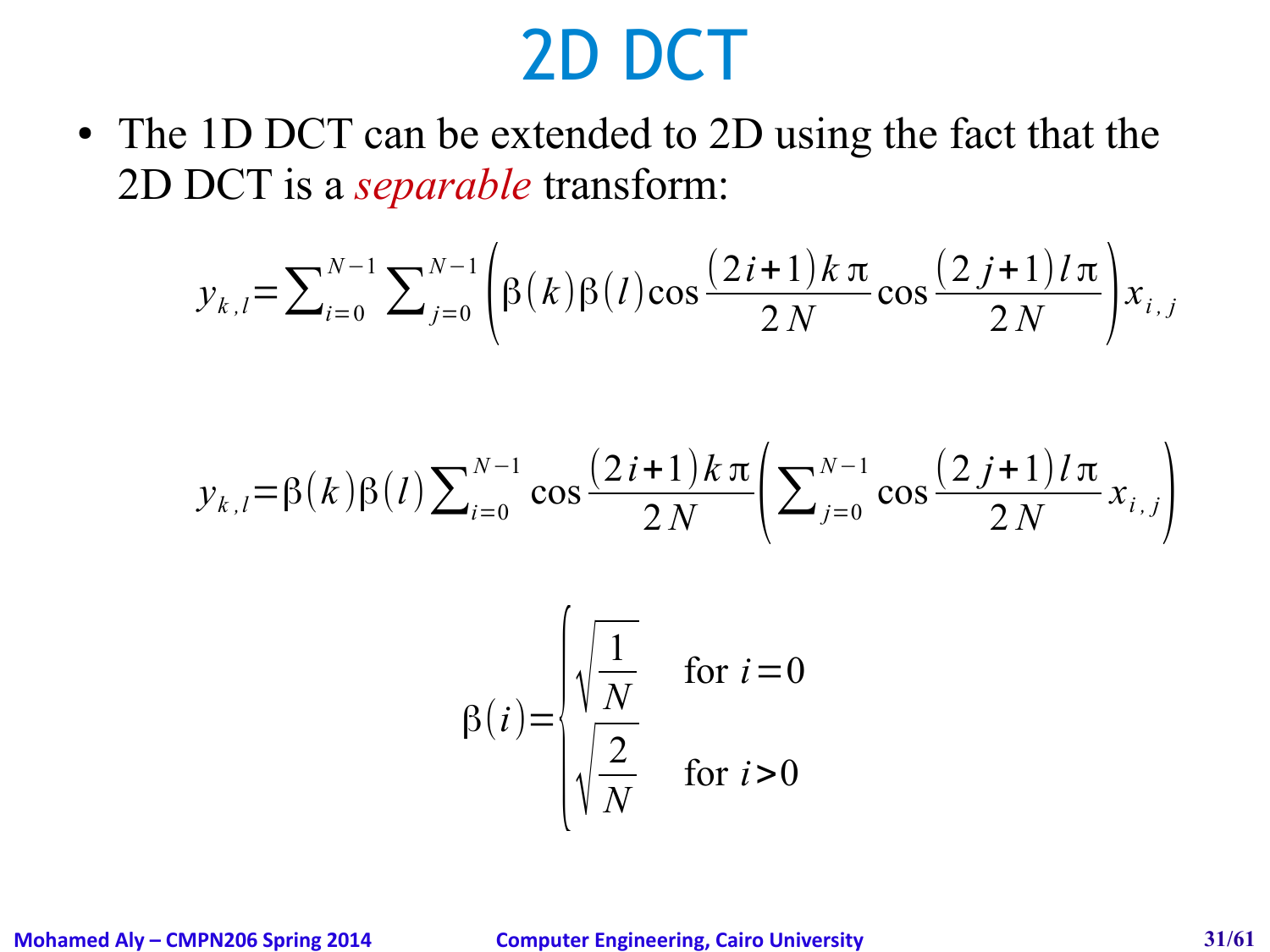## 2D DCT

• This can be written in *matrix form* using the same 1D DCT matrix *A* for *NN* matrices *X* and *Y*:

 $Y = A X A^T$ 

● The *inverse transform* is:

 $X = A^T Y A$ 

● The *basis matrices* are the *outer products* of the rows of *A*:

$$
\alpha_{i,j} = \begin{bmatrix} a_{i,0} \\ a_{i,1} \\ \vdots \\ a_{i,N-1} \end{bmatrix} \begin{bmatrix} a_{j,0} & a_{j,1} & \cdots & a_{j,N-1} \end{bmatrix}
$$

**Mohamed Aly – CMPN206 Spring 2014 Computer Engineering, Cairo University 32/61**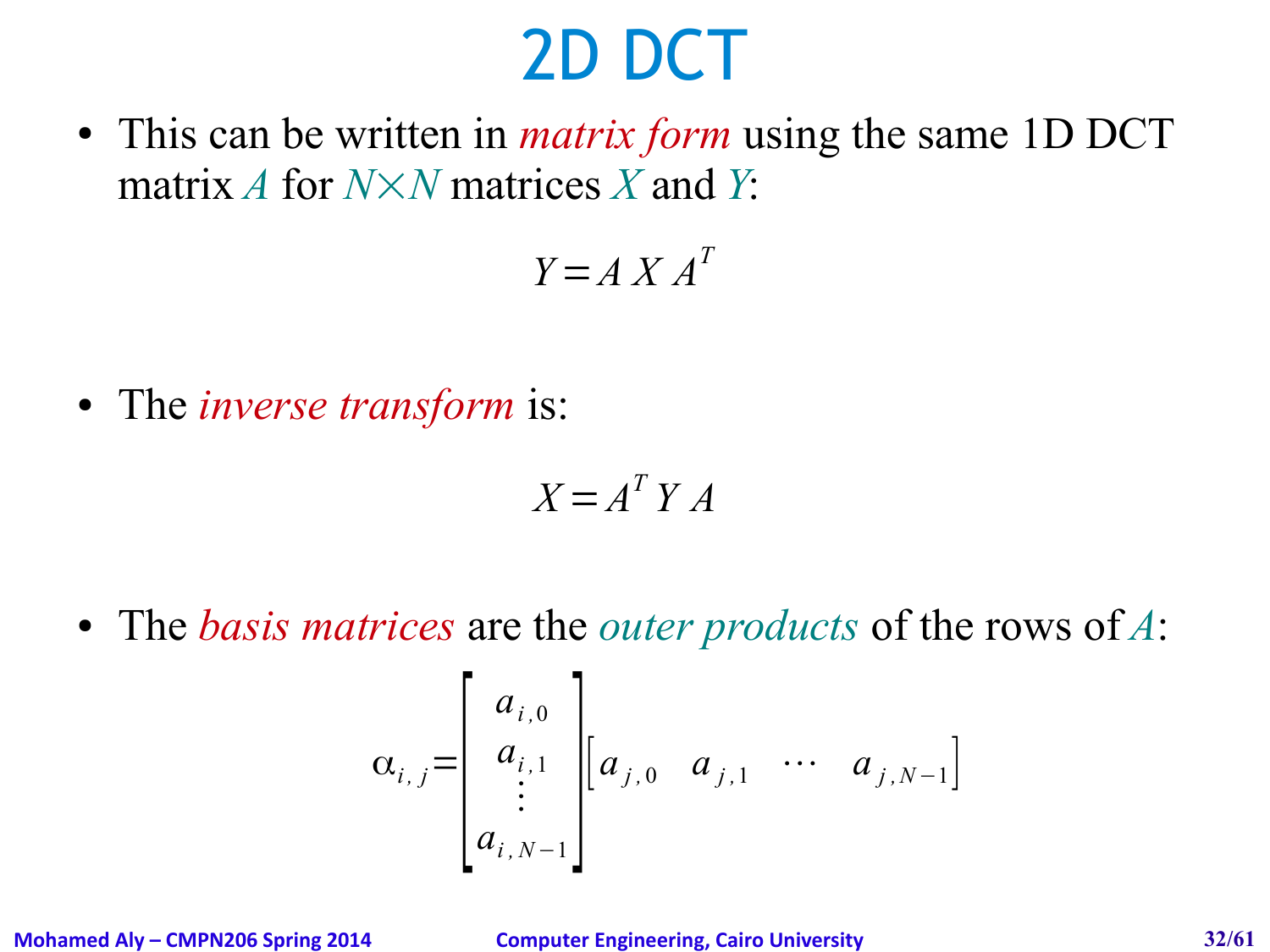#### 2D DCT Basis Matrices

Basis matrices for  $8\times8$  2D DCT

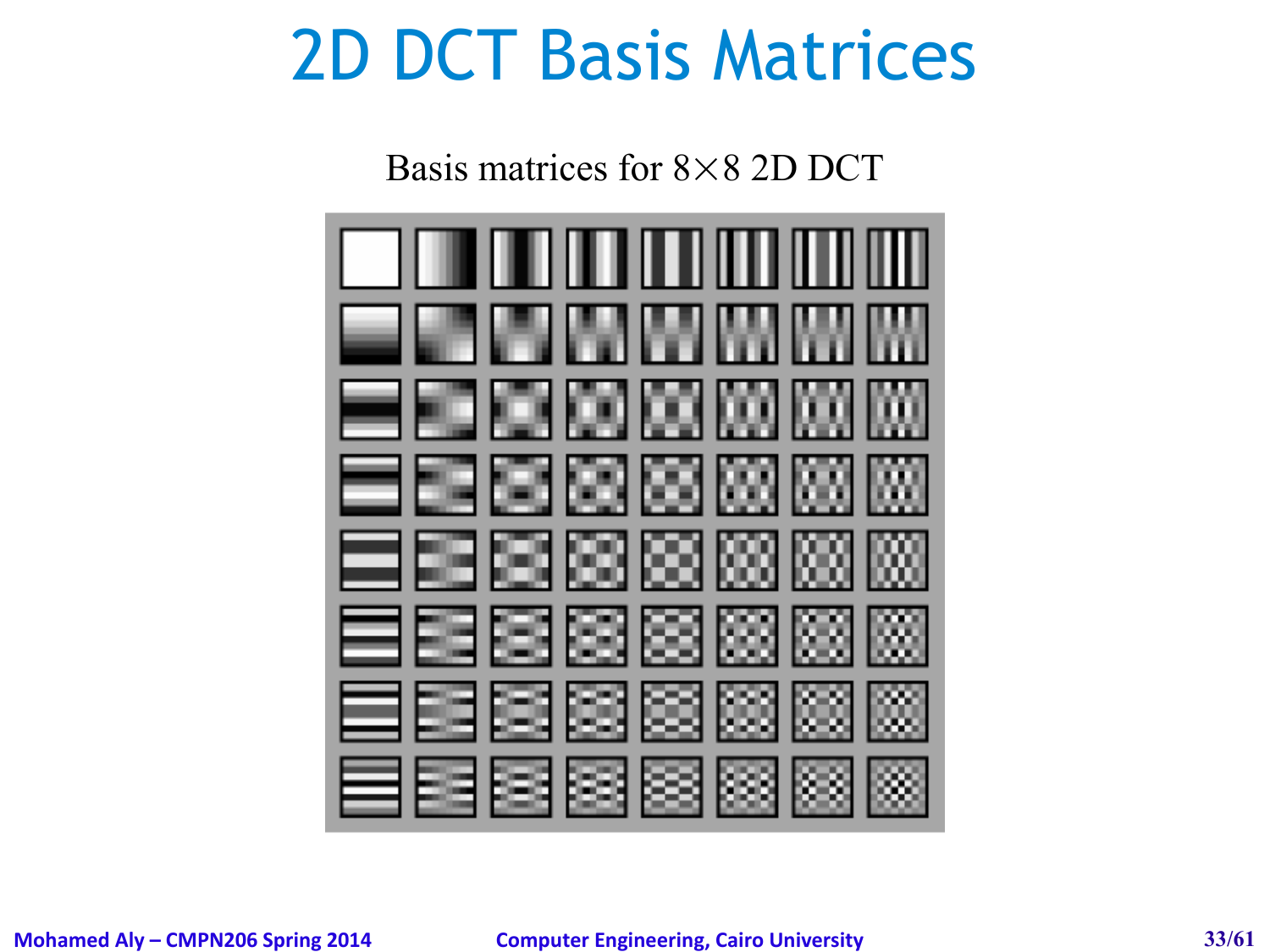# 2D DCT Basis Matrices

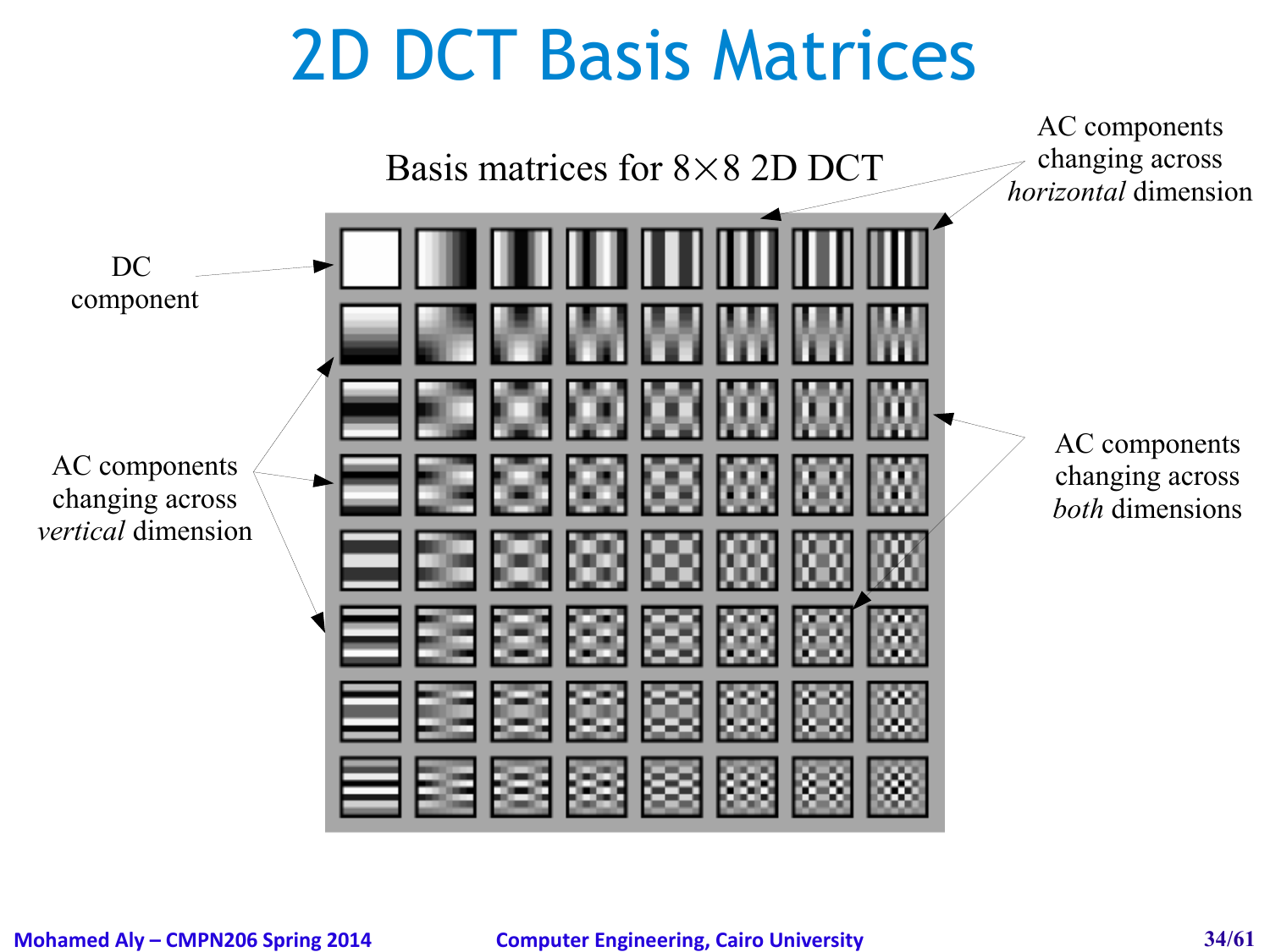# Importance of Coefficients

- The *coefficients* of the 2D DCT transform are not all equally important
	- The DC coefficient is the most important
	- The AC coefficients are less important, especially those with higher *frequency*
- More bits are allocated to important coefficients and fewer are assigned to less important ones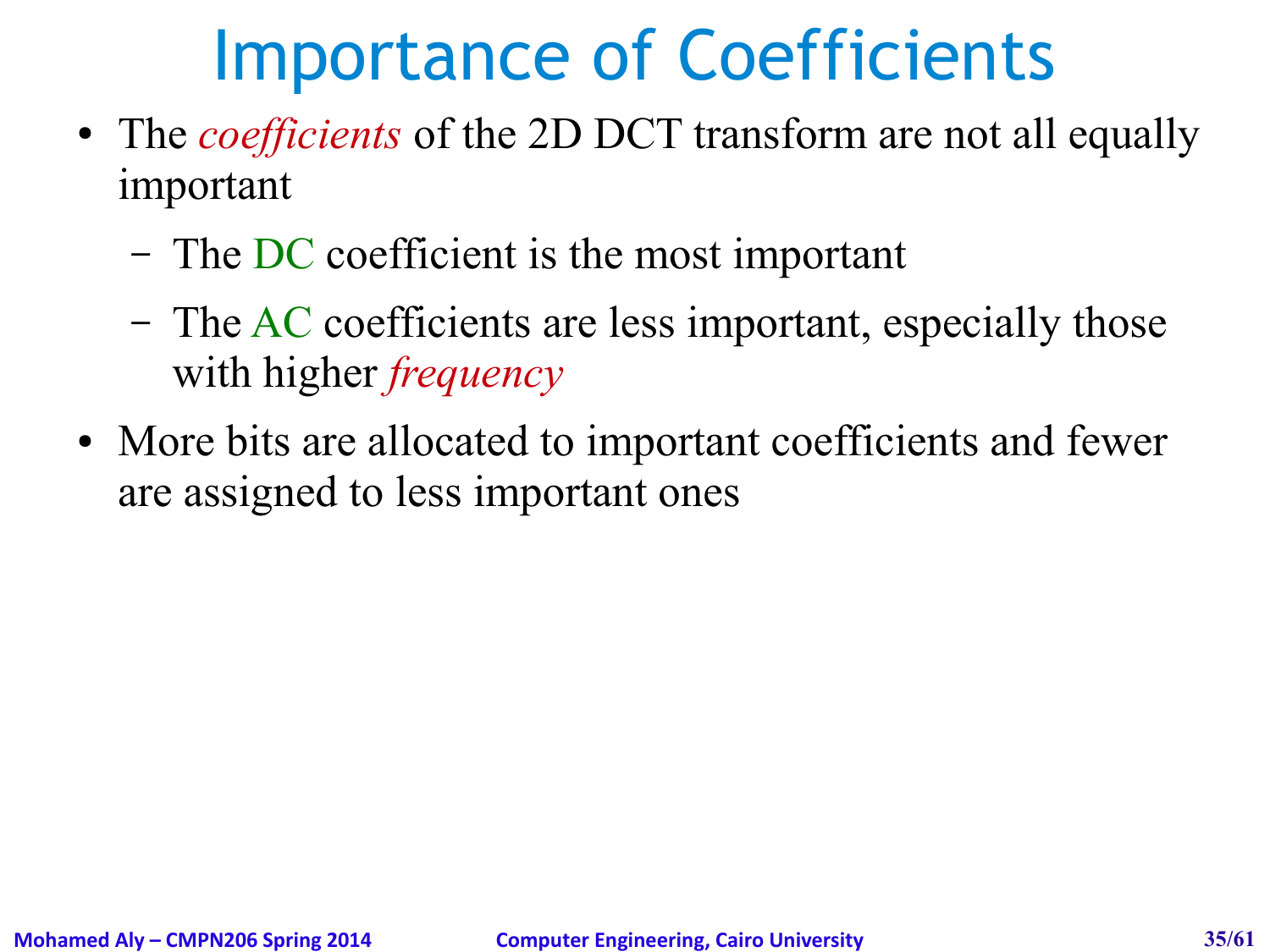# Importance of Coefficients

• Example bit allocation for  $8 \times 8$  DCT blocks:



- Compression: 65 bits for 64 pixels instead of 512 bits i.e. 1.02 bit/pixel
- Compression ratio: 7.88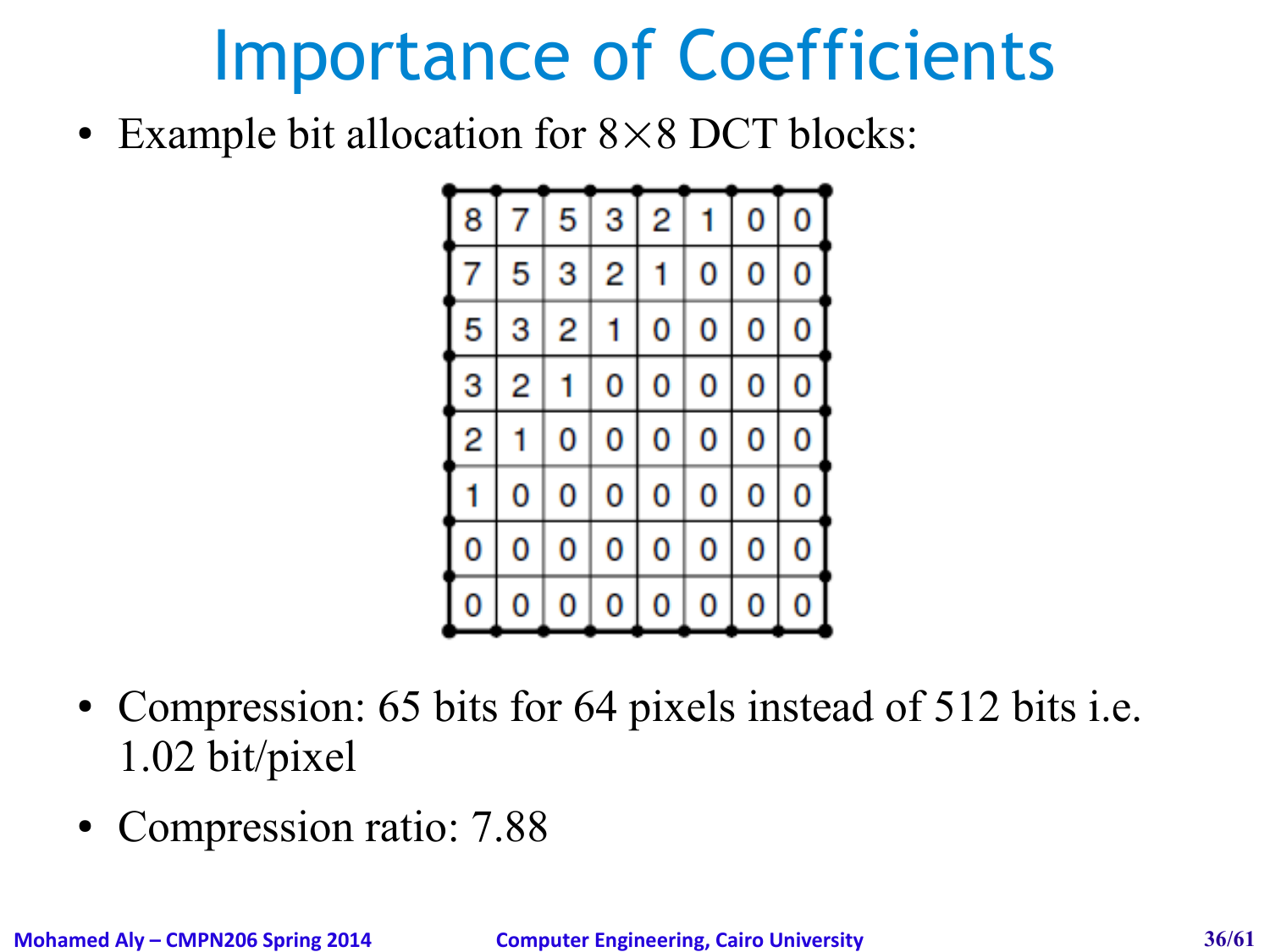# Quantizing Coefficients

- Usually *uniform scalar quantization* is used
- For *N*×*N* blocks, construct an *N*×*N* matrix *Q* called *Quantization Table*
- The element  $q_i$ , specifies the *step* of the *midtread* quantizer for the *coefficient yi, j*
- *Larger* values for *qi, j* indices *fewer* bits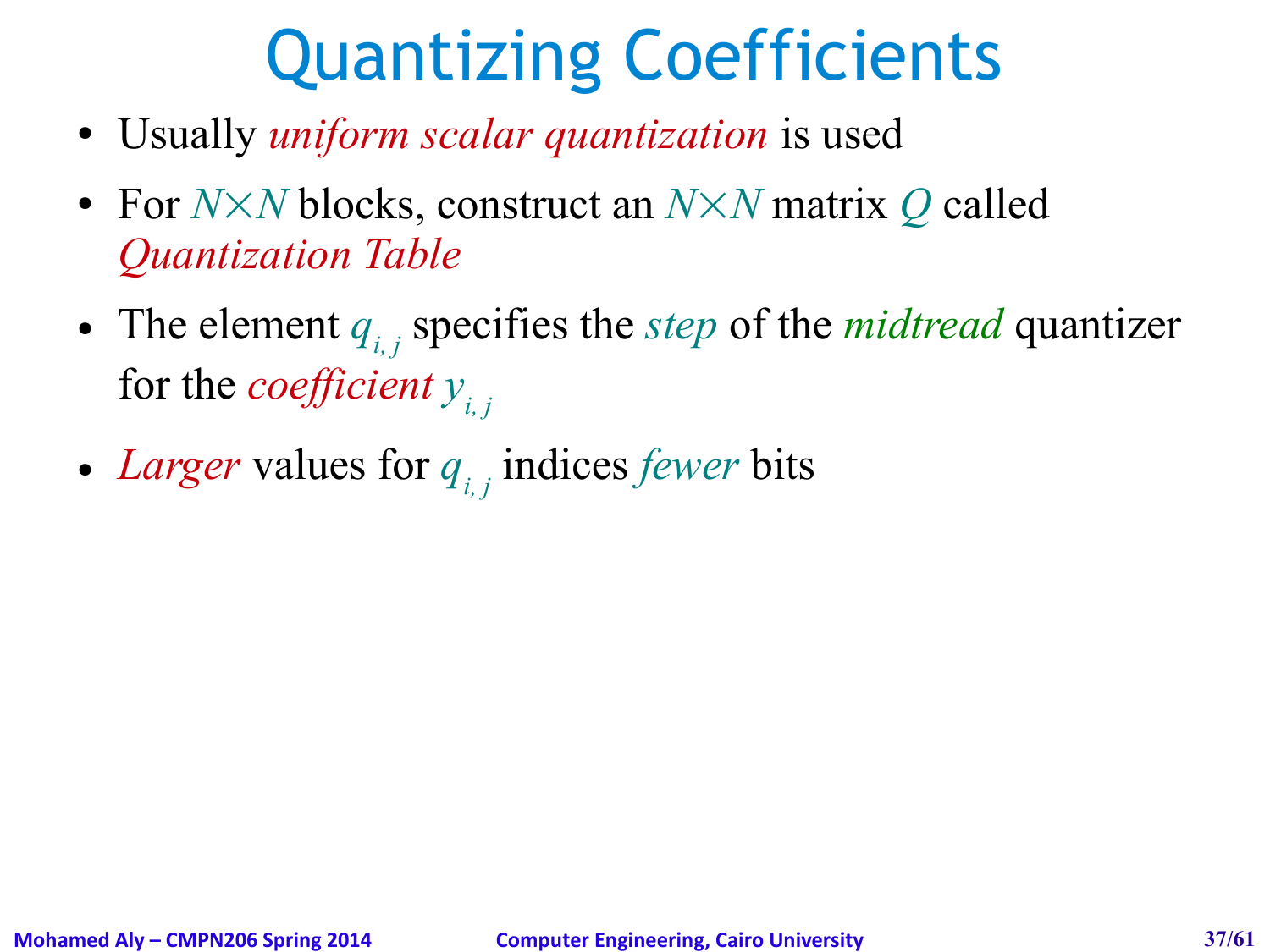# Quantizing Coefficients

• *Encoder*: each *coefficient*  $y_{i,j}$  is encoded as the *label*  $s_{i,j}$ :

$$
S_{i,j} = \left[ \frac{y_{i,j}}{q_{i,j}} + 0.5 \right]
$$

● *Decoder*:  $y'_{i,j} = s_{i,j} q_{i,j}$ 

● Example:

- 
$$
y = 54.2
$$
,  $q = 24$   $\rightarrow s = floor(2.78) = 2$   
\n $\rightarrow y' = 2 * 24 = 48$   
\n-  $y = 54.2$ ,  $q = 12$   $\rightarrow s = floor(5.01) = 5$   
\n $\rightarrow y' = 5 * 12 = 60$   
\n-  $y = 54.2$ ,  $q = 6$   $\rightarrow s = floor(9.03) = 9$   
\n $\rightarrow y' = 9 * 6 = 54$ 

**Mohamed Aly – CMPN206 Spring 2014 Computer Engineering, Cairo University 38/61**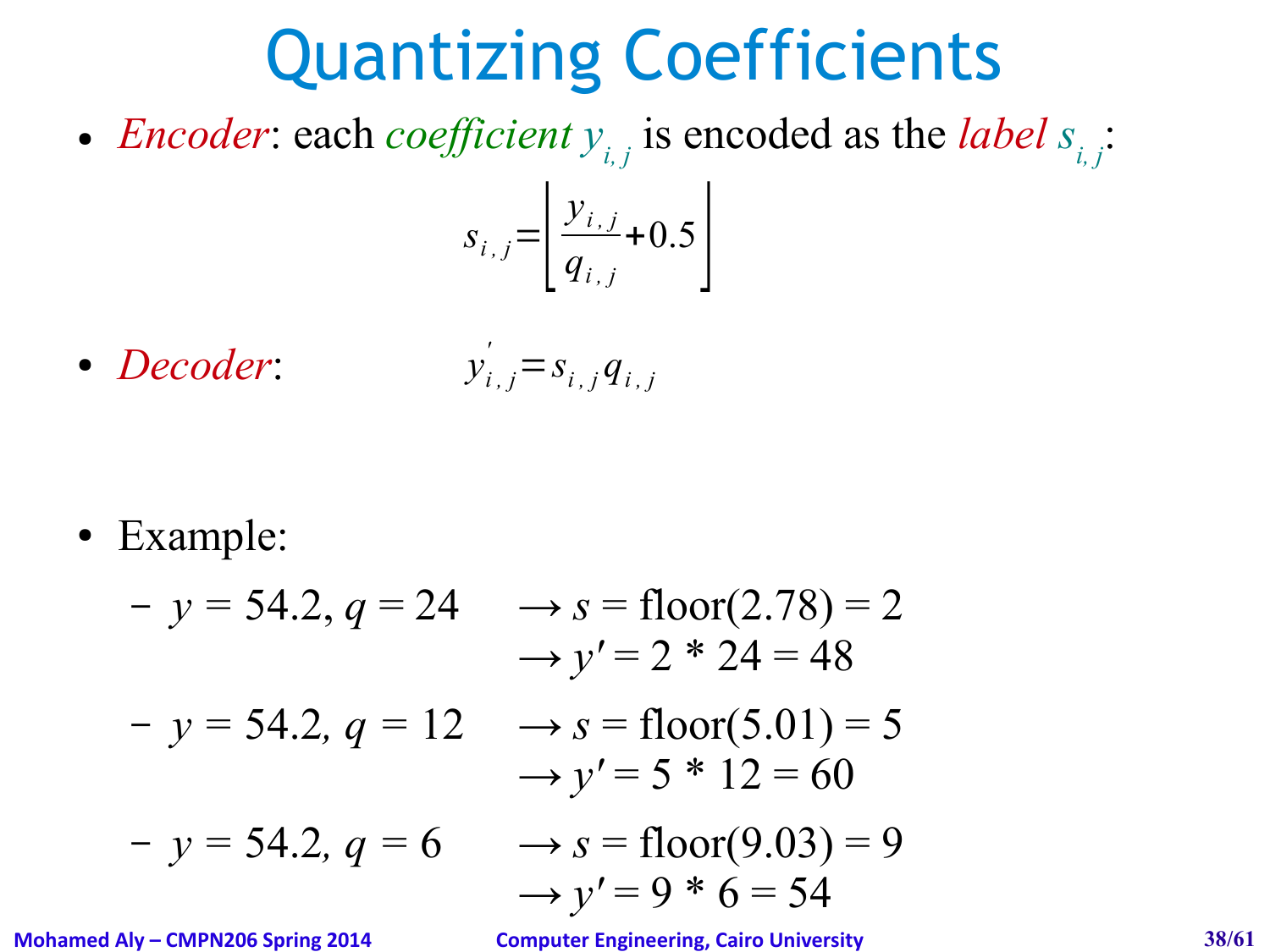#### Example

#### Example  $8\times 8$  Quantization Table

| 16 | 11 | 10 | 16 | 24  | 40  | 51  | 61            |
|----|----|----|----|-----|-----|-----|---------------|
| 12 | 12 | 14 | 19 | 26  | 58  | 60  | 55            |
| 14 | 13 | 16 | 24 | 40  | 57  | 69  | 56            |
| 14 | 17 | 22 | 29 | 51  | 87  | 80  | 62            |
| 18 | 33 | 37 | 56 | 68  | 109 | 103 | 77            |
| 24 | 35 | 55 | 64 | 81  | 104 | 113 | 92            |
| 49 | 64 | 78 | 87 | 103 | 121 |     | $120 \pm 101$ |
| 72 | 92 | 95 | 98 | 112 | 100 | 103 | 99            |

Smaller *q* means more bits allocated

> Larger *q* means less bits allocated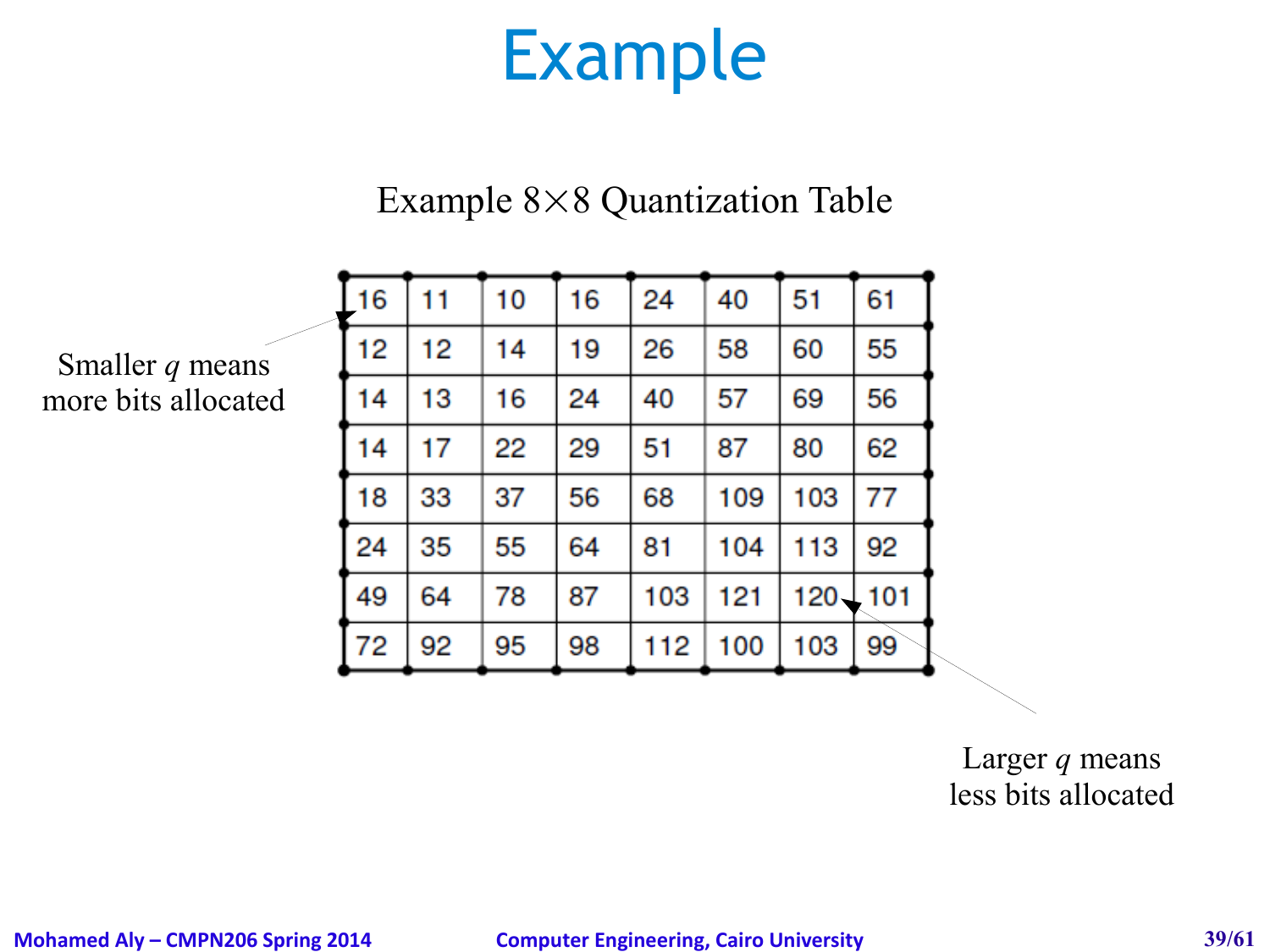# Zig-Zag Coding

- Since most of the high frequency AC coefficients have larger quantization steps, most of them will be *zeros*
- Coding the coefficients in a *zig-zag* order will result in a long run of zeros at the tail of the sequence



#### **Mohamed Aly – CMPN206 Spring 2014 Computer Engineering, Cairo University 40/61**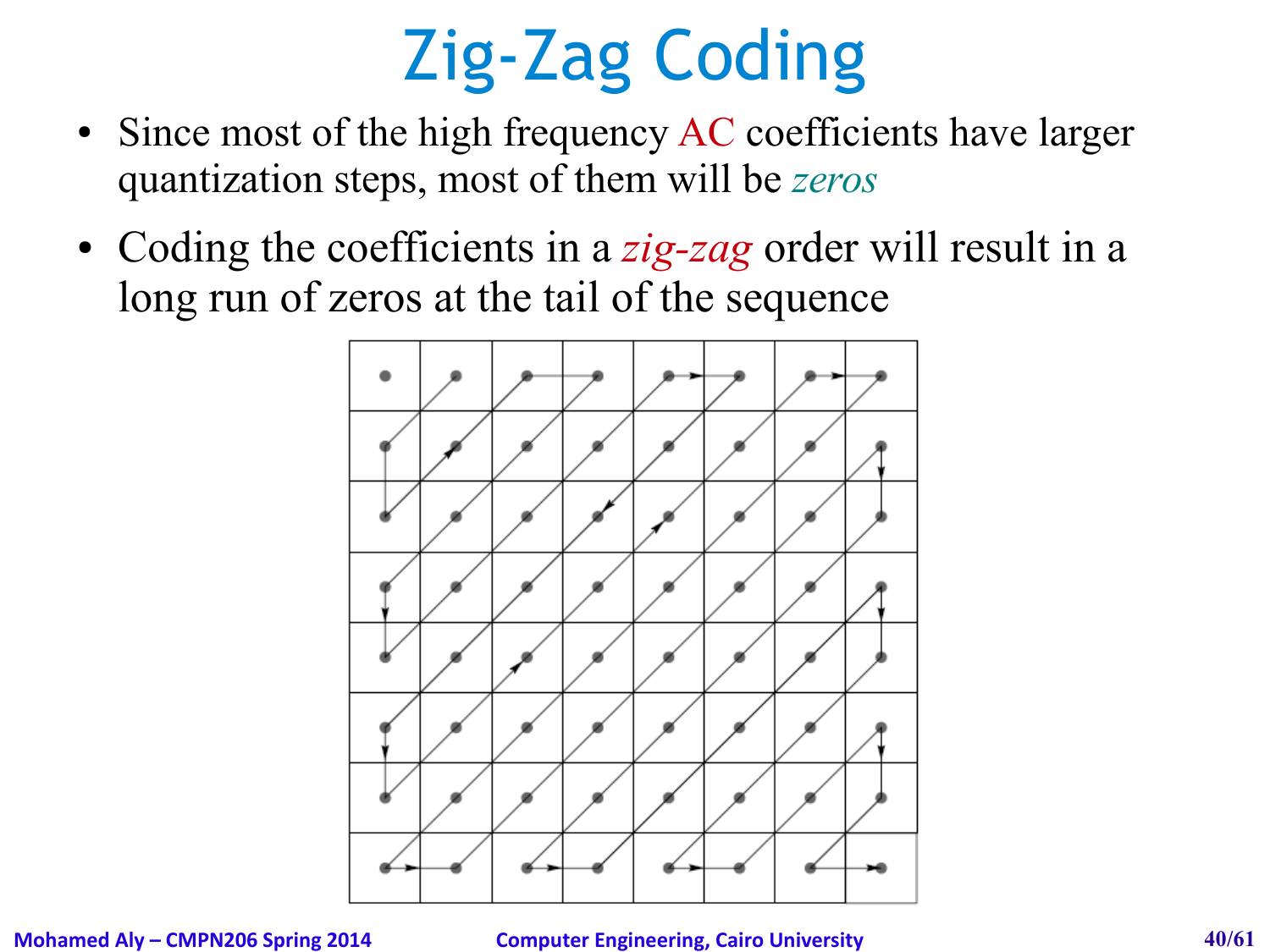# Applications of DCT

- Image Coding
	- JPEG
- Video Coding
	- MPEG
	- H.263, H.264
- Audio Coding
	- MP3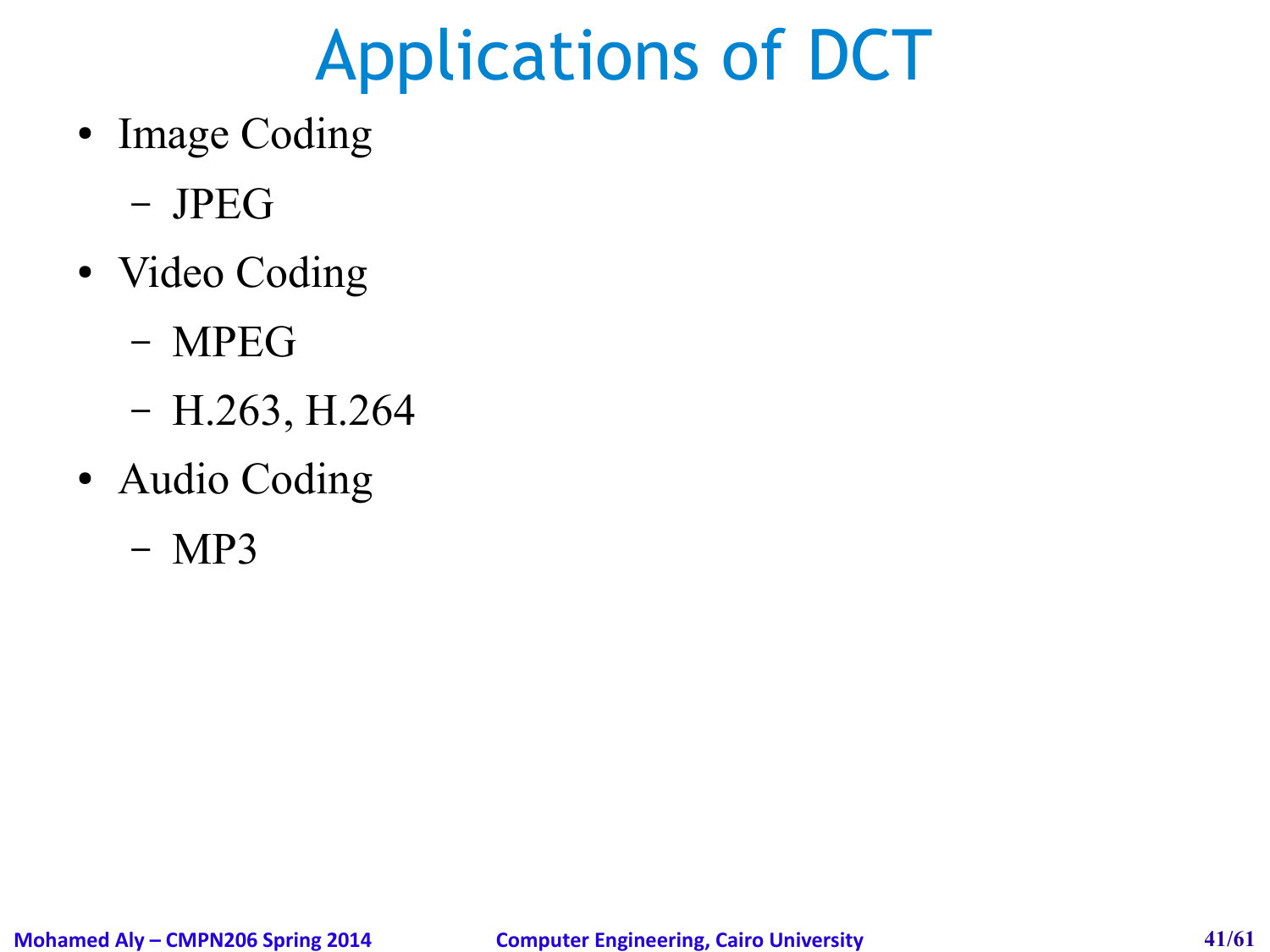# Other Transforms

- Discrete Sine Transform
- Discrete Walsh-Hadamard Transform
- Karhunen-Loeve Transform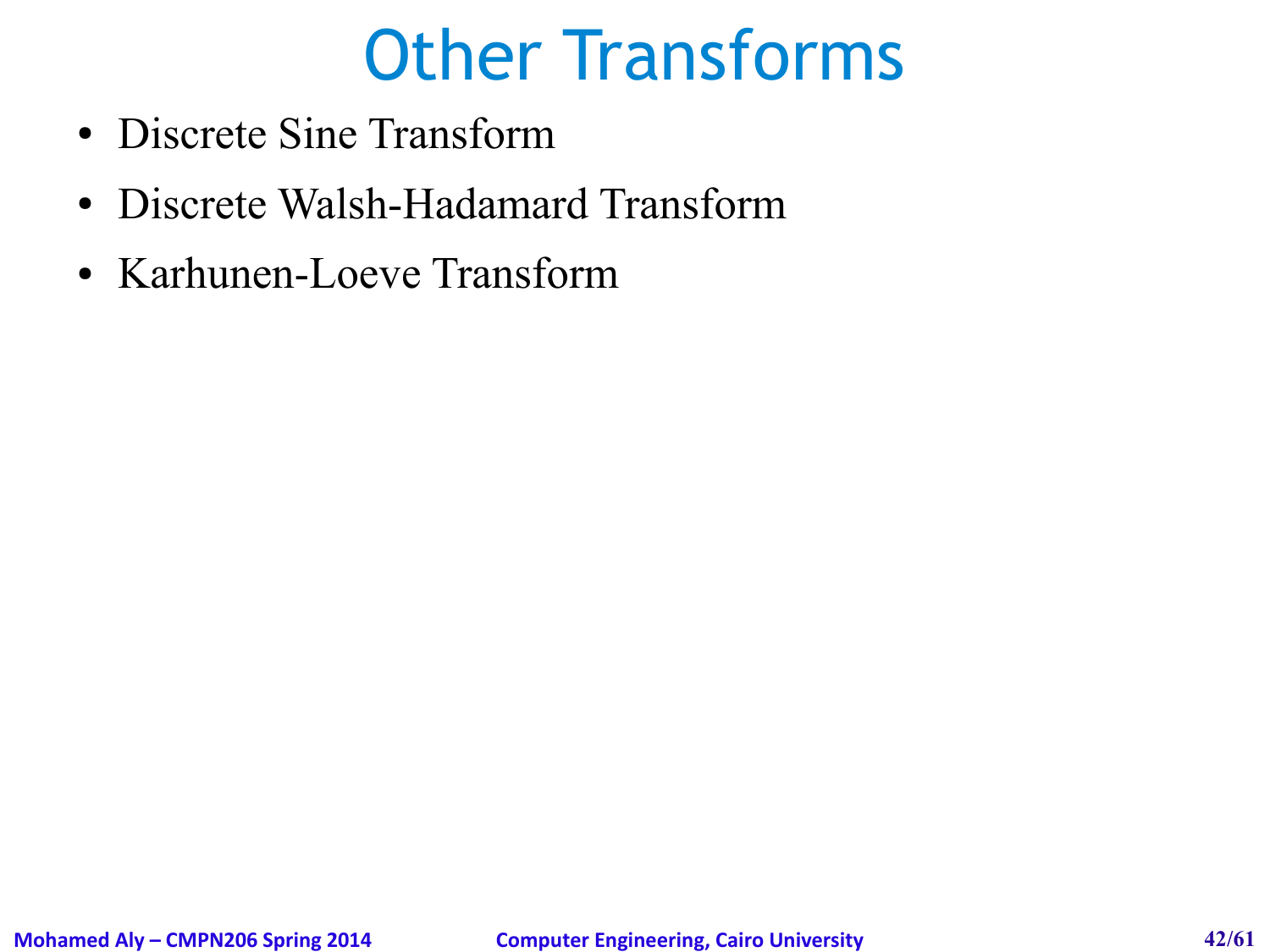# Differential Coding

- As we saw for uniform quantizers, for the same number of quantization *levels M*, the *step*  $\triangle$  of the quantizer depends on *variance* of the source input *x*
- For *uniformly distributed* values, the *variance* depends on the *dynamic range*  $x_{\text{max}} - x_{\text{min}}$  i.e. the larger dynamic range the larger the step

$$
\Delta = \frac{X_{\text{max}} - X_{\text{min}}}{M}
$$

• The step also determines the amount of *quantization noise* incurred i.e. the larger the step the larger the noise, since the maximum error in any interval is:  $\Delta/2$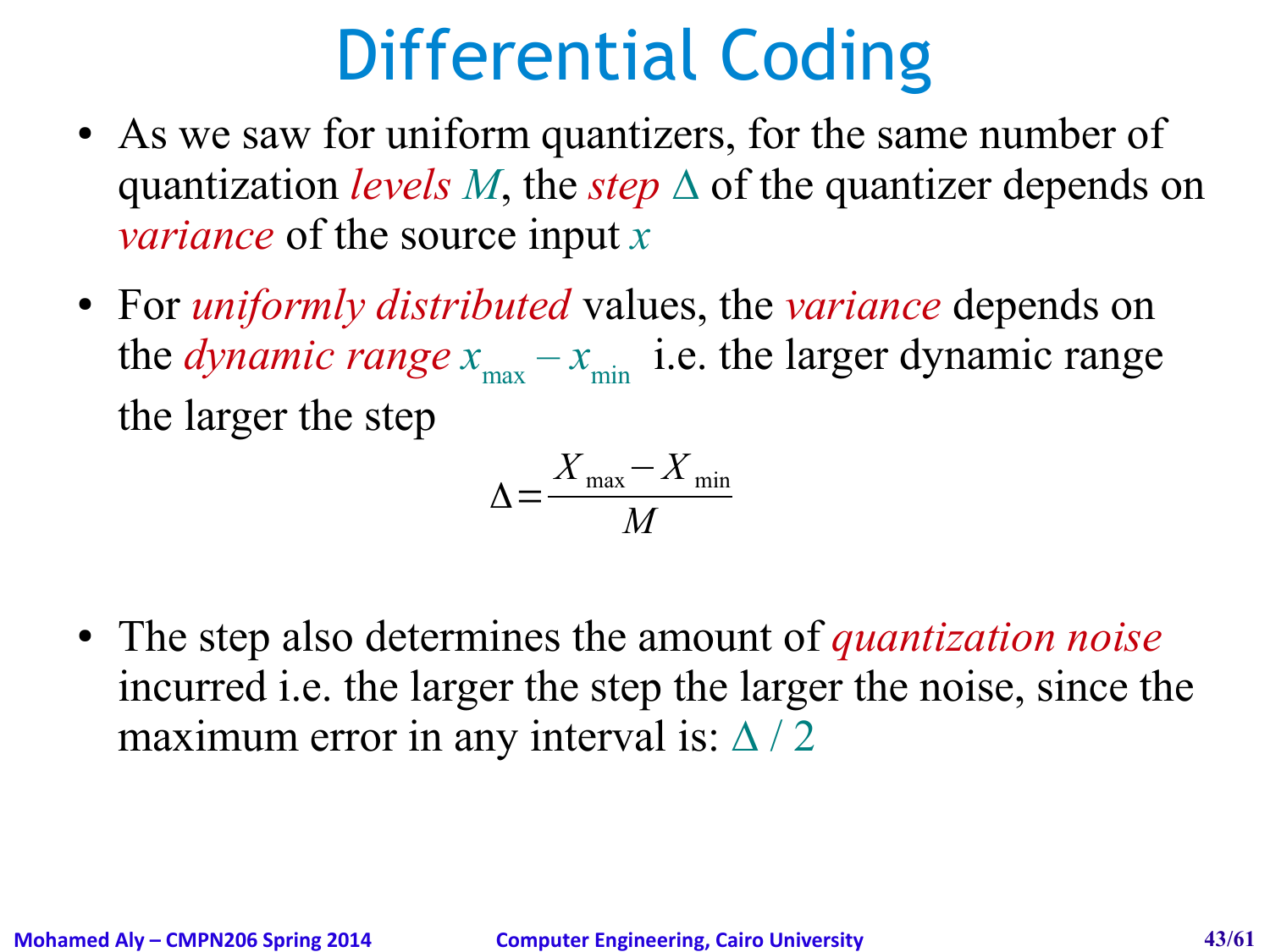# Differential Coding: Idea

- If the source output sequence  $\{x_{n}\}$  (quantizer input) does not change much, the *difference* sequence  $\{d_n = x_n - x_{n-1}\}$ :
	- has *lower* variance and dynamic range than  $\{x_n\}$
	- has a distribution that is highly peaked around 0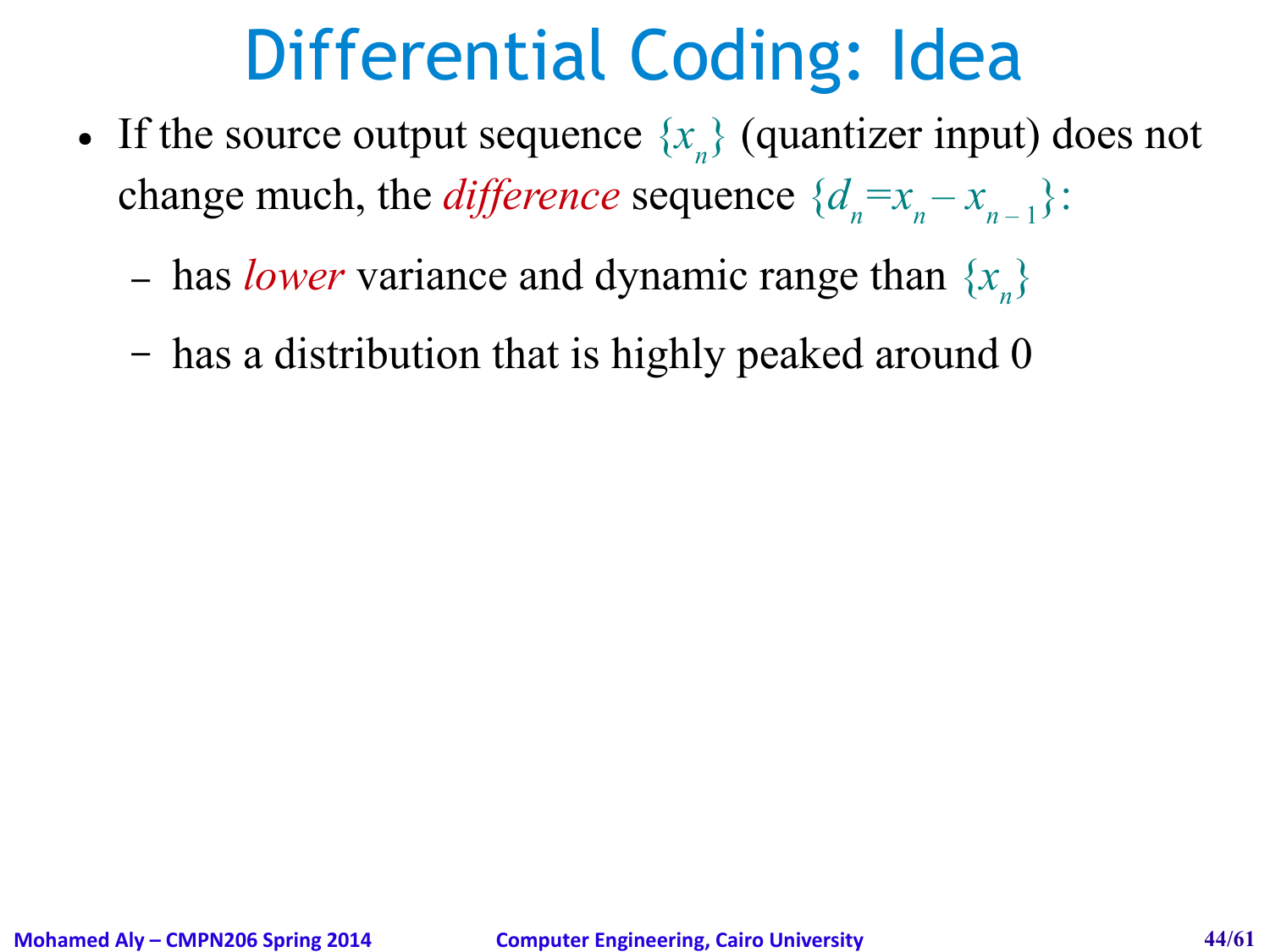#### Example

- Consider the cosine signal below that was sampled at 30 samples per cycle
- The dynamic range of the sample signal is  $[-1, 1]$ 
	- For 4-level quantizer, the step  $\Delta = 0.5$
	- Errors lie in the range  $[-0.25, 0.25]$
- If we take the difference between each sample and its predecessor, the dynamic range is  $[-0.2, 0.2]$ 
	- For 4-level quantizer, the step  $\Delta = 0.1$
	- Errors lie in the range  $[-0.05, 0.05]$
- For the same number of bits, coding the difference signal instead of the signal itself we can reduce the error



**Mohamed Aly – CMPN206 Spring 2014 Computer Engineering, Cairo University 45/61**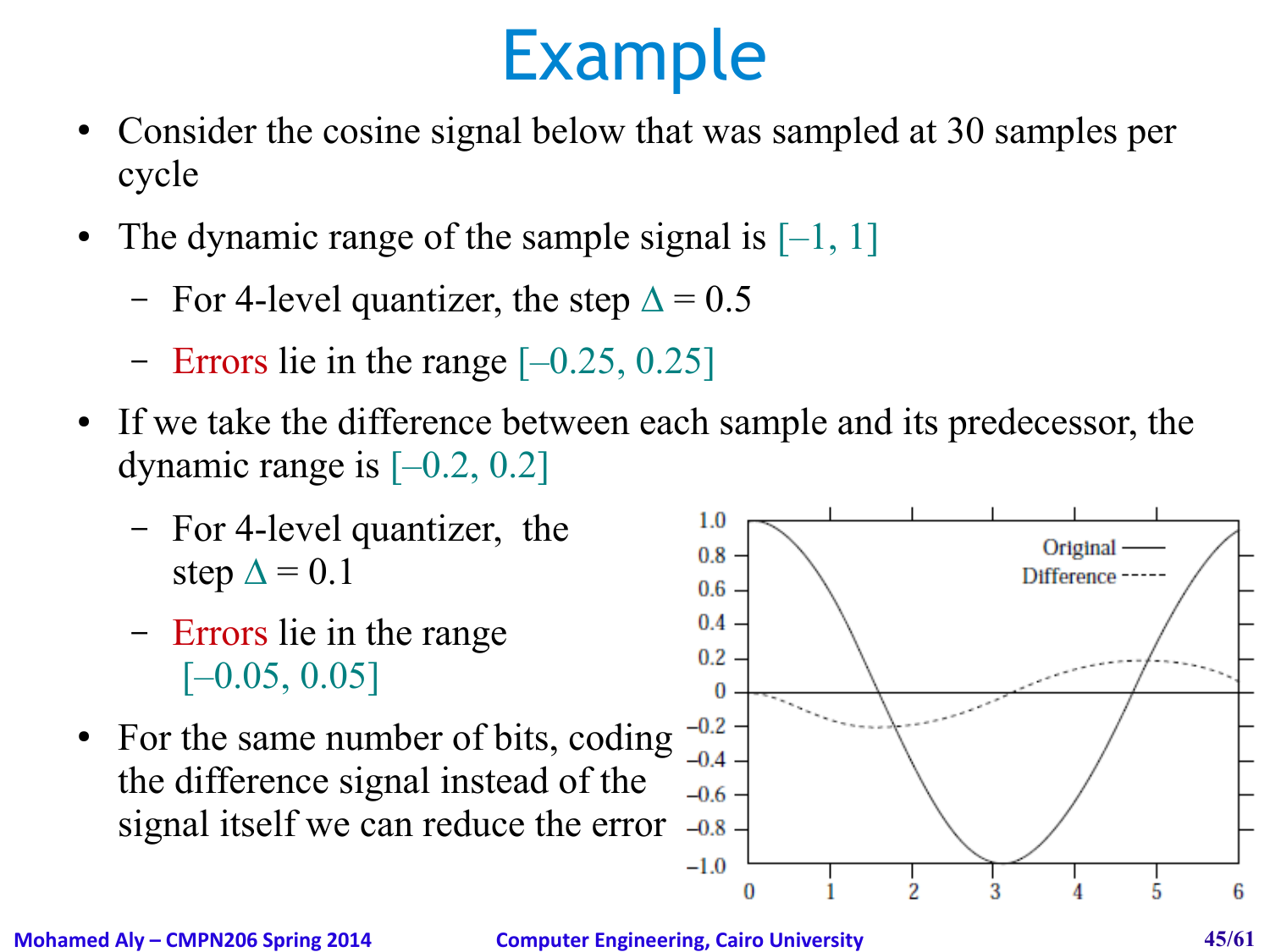# Example

- The *histogram* of the *pixel values* include almost all values in the range [0, 255]
- More than 99% of *pixel differences* lie in the range [-31, 31]
- We can code the image using 6 bits per difference, instead of 8 bits per pixel

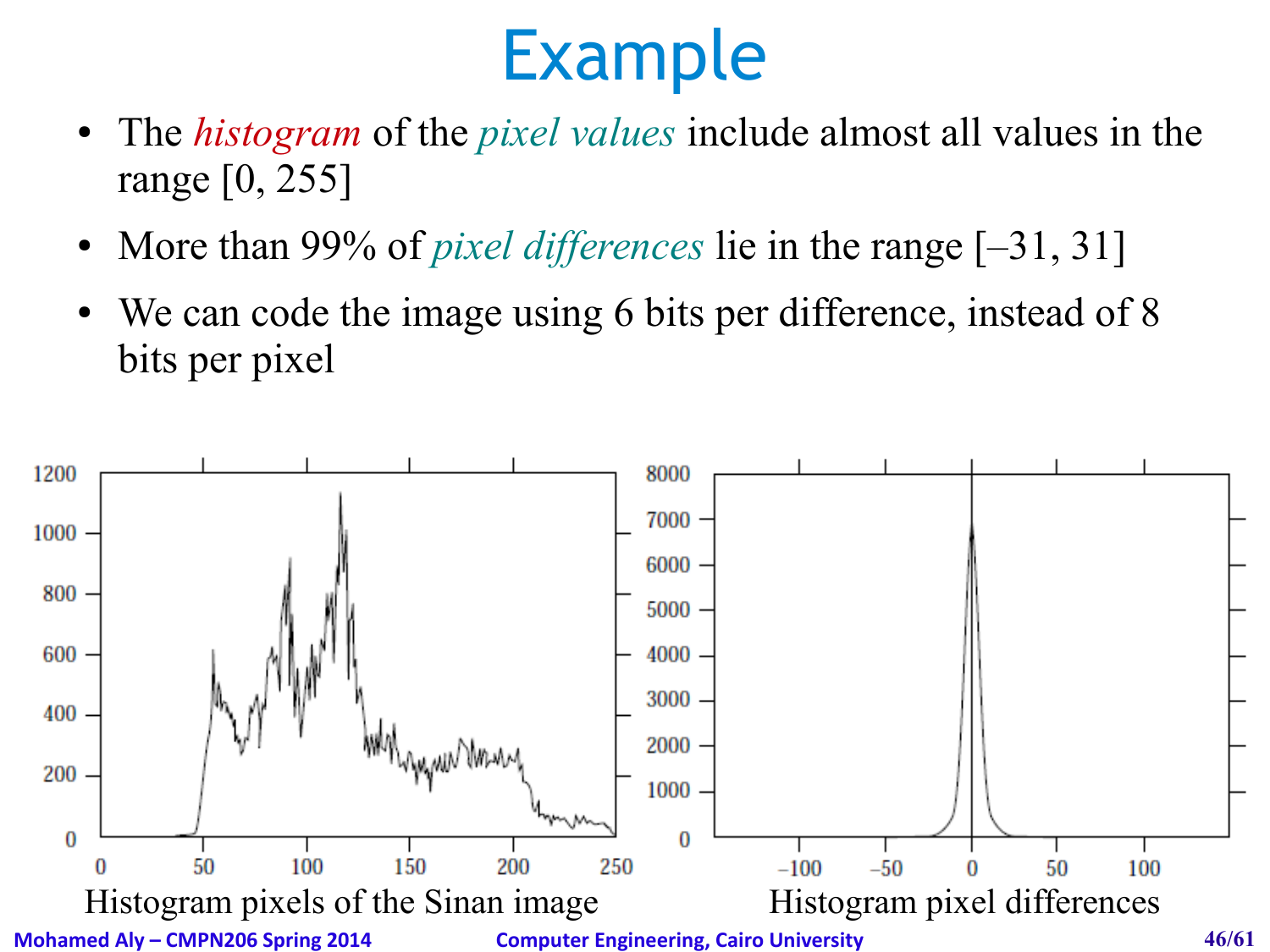#### Differential Pulse Code Modulation (DPCM)

- The basic algorithm for *differential coding*
- Used in many applications, especially in speech and audio compression
- Used as a building block in other compression standards too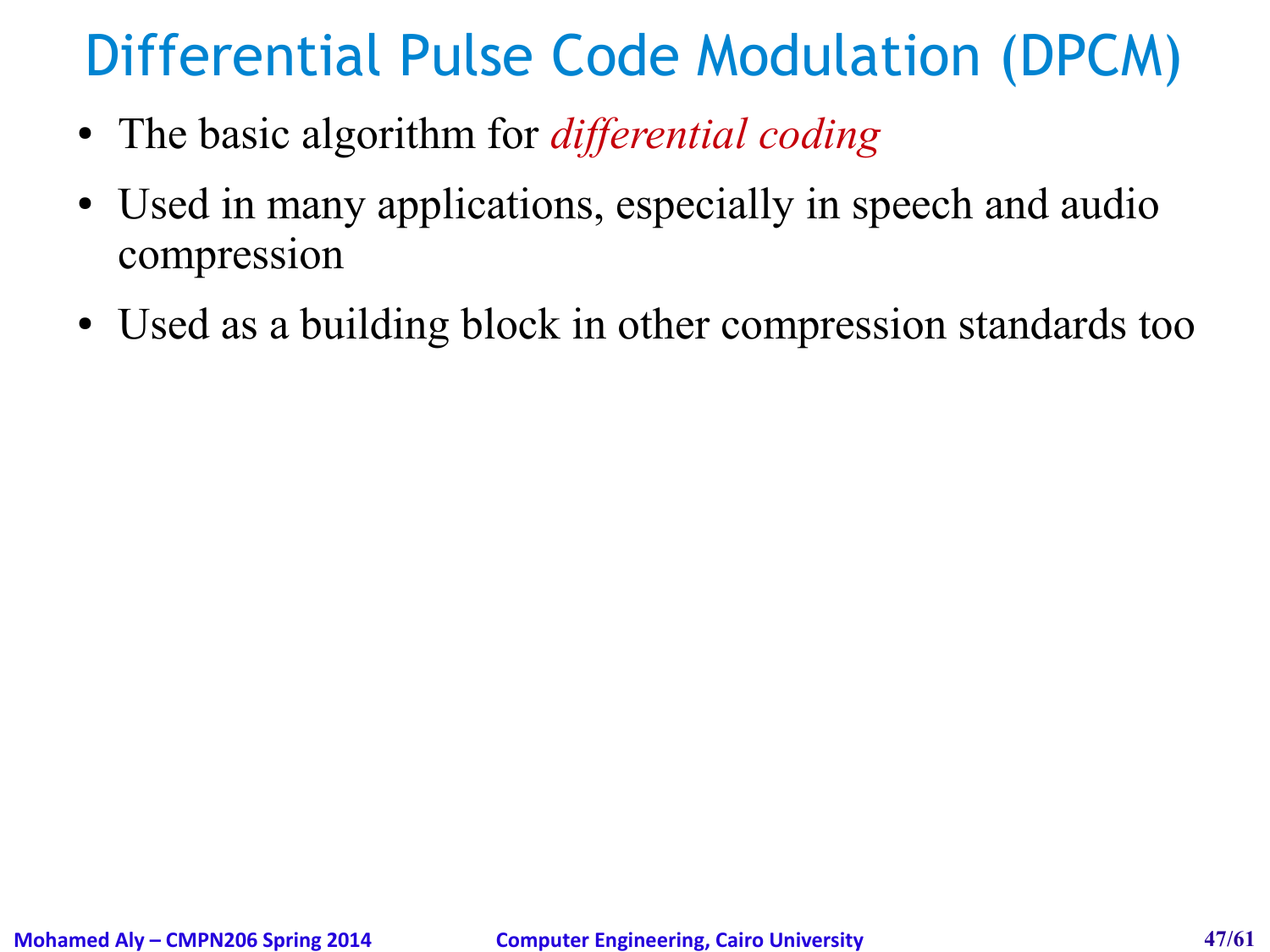# DPCM 1

- *Encoder*:
	- Starts with a sequence  $\{x_n\}$  that needs to be coded
	- Forms the *difference* sequence  $\{d_n = x_n x_{n-1}\}$
	- This sequence is then *quantized* to obtain  $\{\hat{d}_n = d_n + q_n\}$ where *q<sup>n</sup>* is the *quantization error*
- *Decoder*:
	- Forms the *reconstructed* sequence  $\{\hat{x}_n = \hat{x}_{n-1} + \hat{d}\}$ *n* }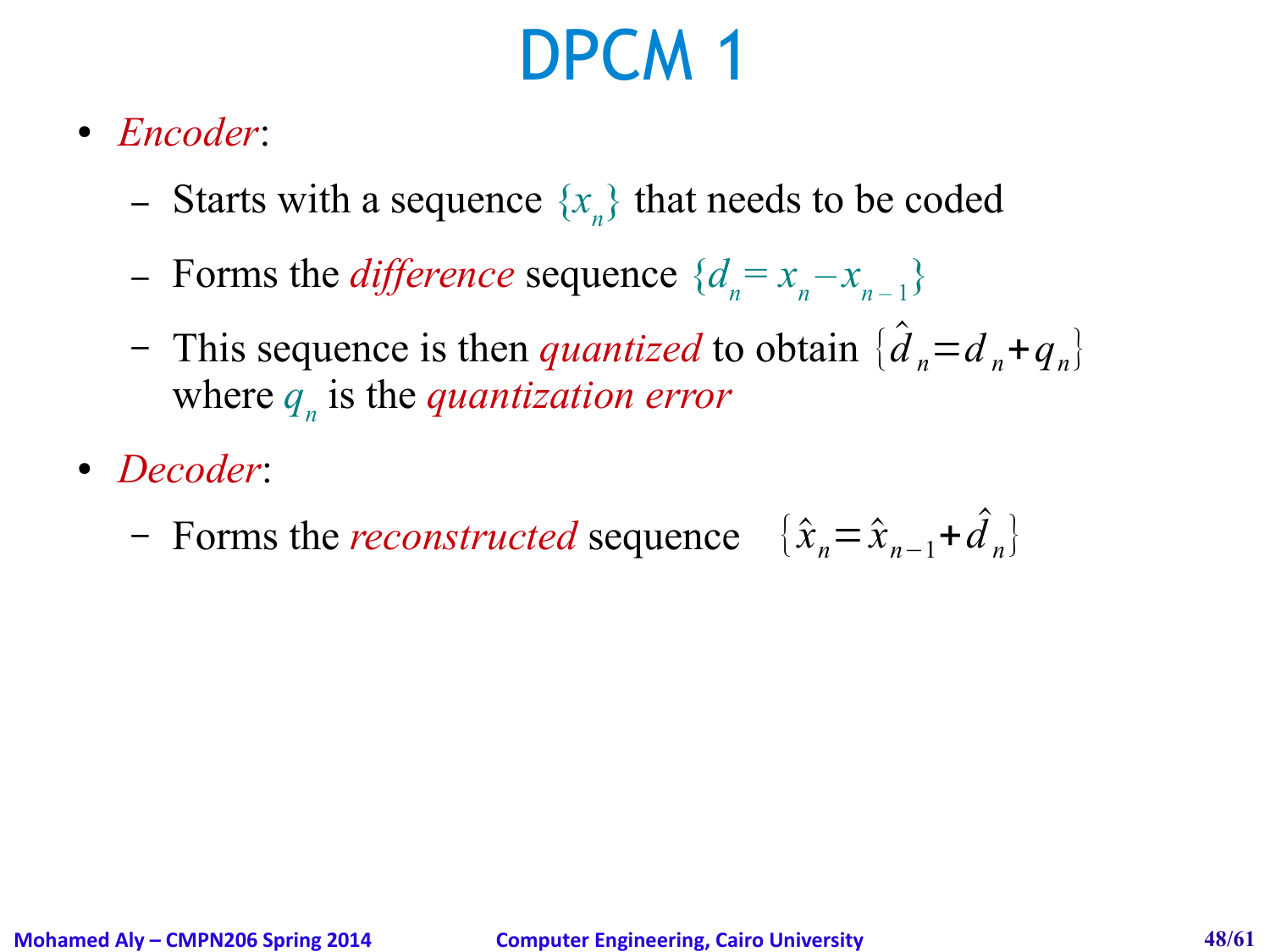#### Example

- Encoder:
	- $\{x_n\} = \{6.2, 9.7, 13.2, 5.9, 8, 7.4, 4.2, 1.8\}$
	- ${d}_n$  = { $d_n$ } = {6.2, 3.6, 3.5, 7.3, 2.1, 0.6, 3.2, 2.4}
	- $\{\hat{d}$ *n*</sub>} = {6, 4, 4, −6, 2, 0, −4, −2} – Using a 7-level quantizer:
- Decoder:
	- $\{\hat{x}_n\}$  = {6, 10, 14,8, 10, 10, 6, 4}
	- Reconstruction error: {0.2,−0.3,−0.8,−2.1,−2,−2.6,−1.8,2.2}
- Note that the *magnitude* of the reconstruction error *increases* over time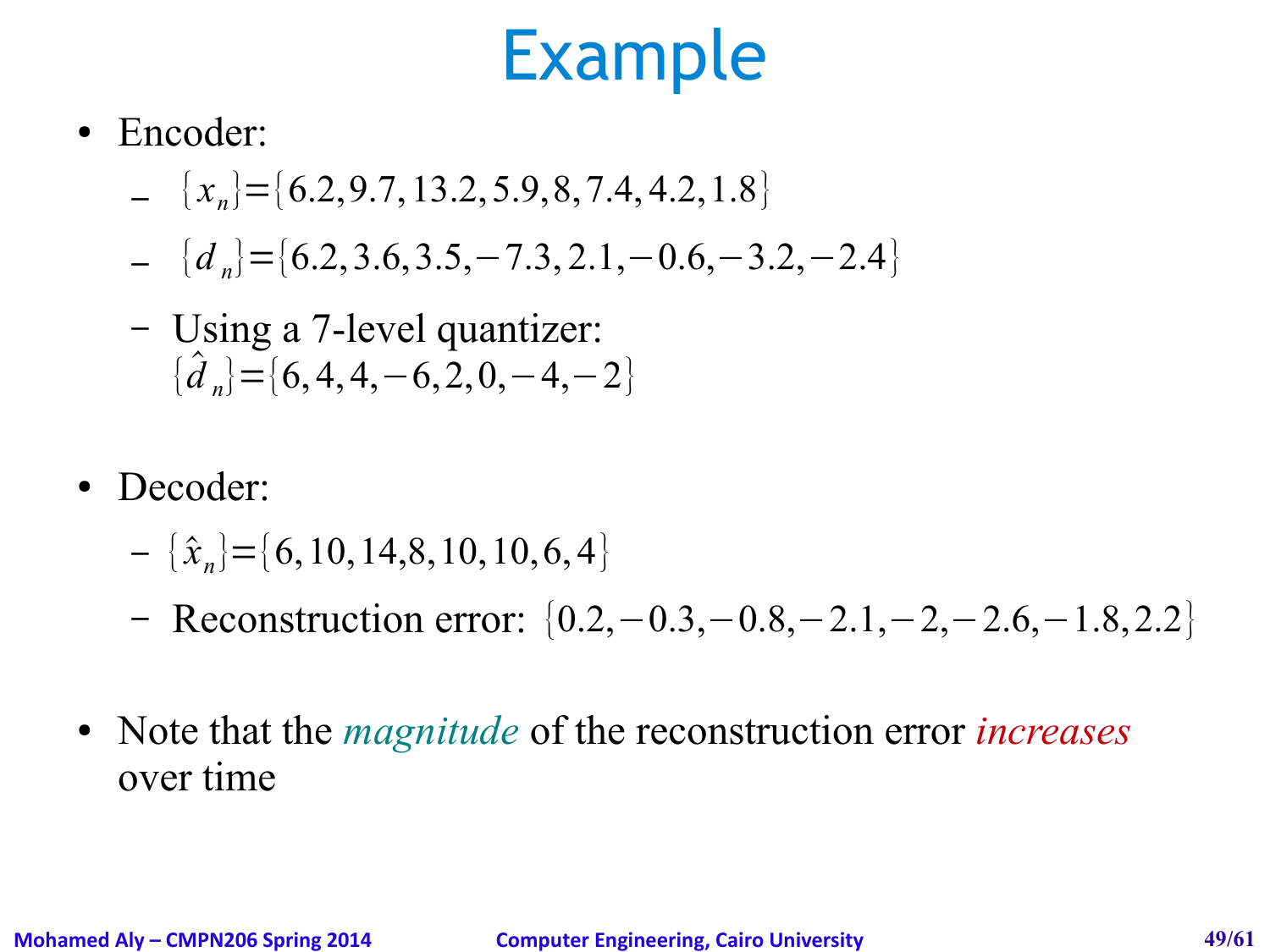# DPCM 1 Problem

- The *quantization errors* accumulate at the *decoder* over time
- Assume both the encoder and decoder start with  $x_0$ :

$$
d_1 = x_1 - x_0
$$
  
\n
$$
\hat{d}_1 = d_1 + q_1
$$
  
\n
$$
\hat{x}_1 = x_0 + \hat{d}_1 = x_0 + d_1 + q_1 = x_1 + q_1
$$

$$
d_2 = x_2 - x_1
$$
  
\n
$$
\hat{d}_2 = d_2 + q_2
$$
  
\n
$$
\hat{x}_2 = \hat{x}_1 + \hat{d}_2 = x_1 + q_1 + d_2 + q_2 = x_2 + q_1 + q_2
$$
  
\n
$$
\vdots
$$
  
\n
$$
\hat{x}_n = x_n + \sum_{k=1}^n q_k
$$

• A better solution would be for the encoder to use the *predicted* values for computing the differences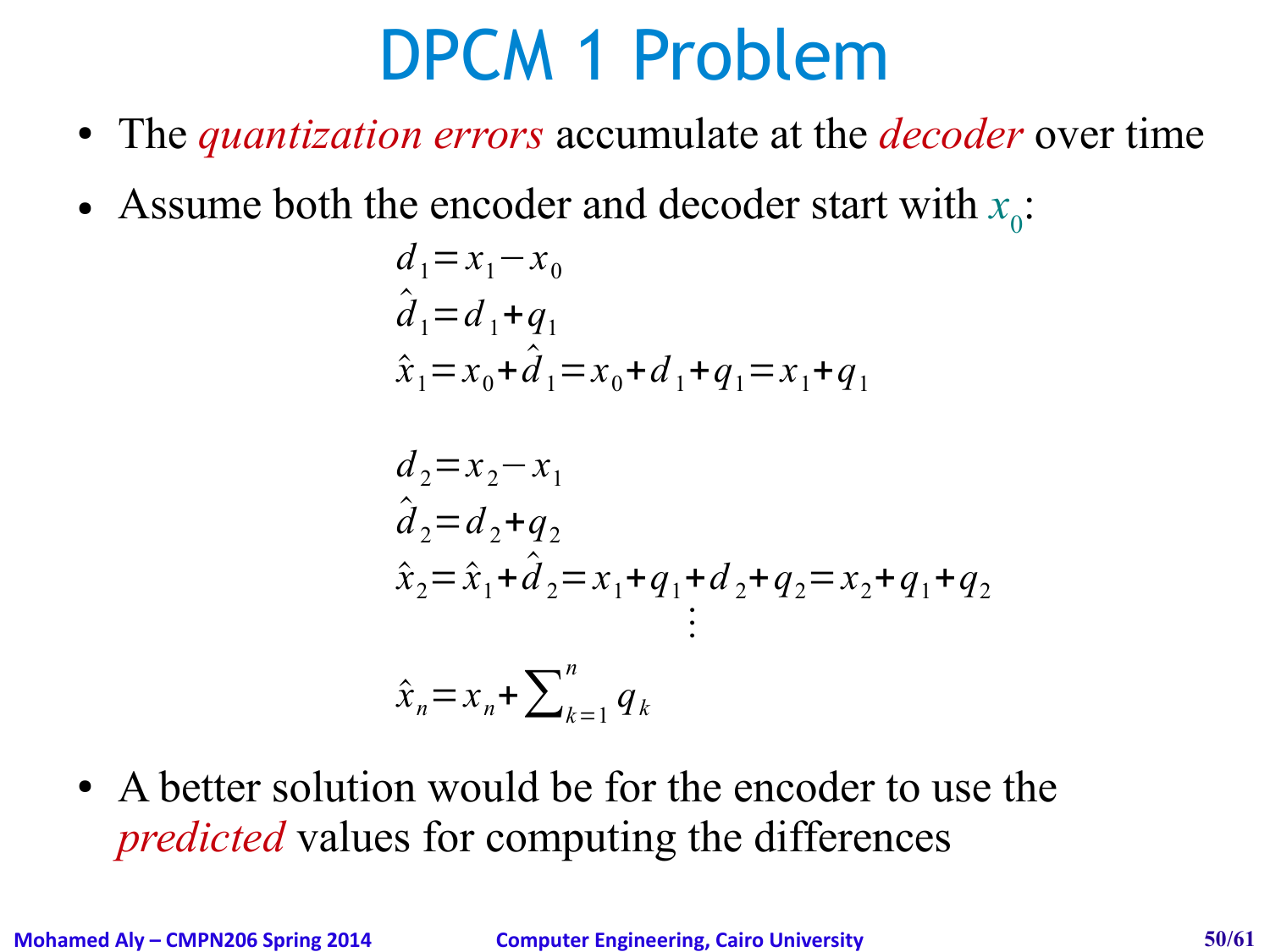# DPCM 2

- *Encoder*:
	- Starts with a sequence  $\{x_n\}$  and  $\hat{x}_0 = x_0$
	- − Forms the *difference* sequence  $\{d_n = x_n \hat{x}_{n-1}\}$
	- This sequence is then *quantized* to obtain  $\{\hat{d}_n = d_n + q_n\}$ where *q<sup>n</sup>* is the *quantization error*
- *Decoder*:
	- Forms the *reconstructed* sequence  $\{\hat{x}_n = \hat{x}_{n-1} + \hat{d}\}$ *n* }

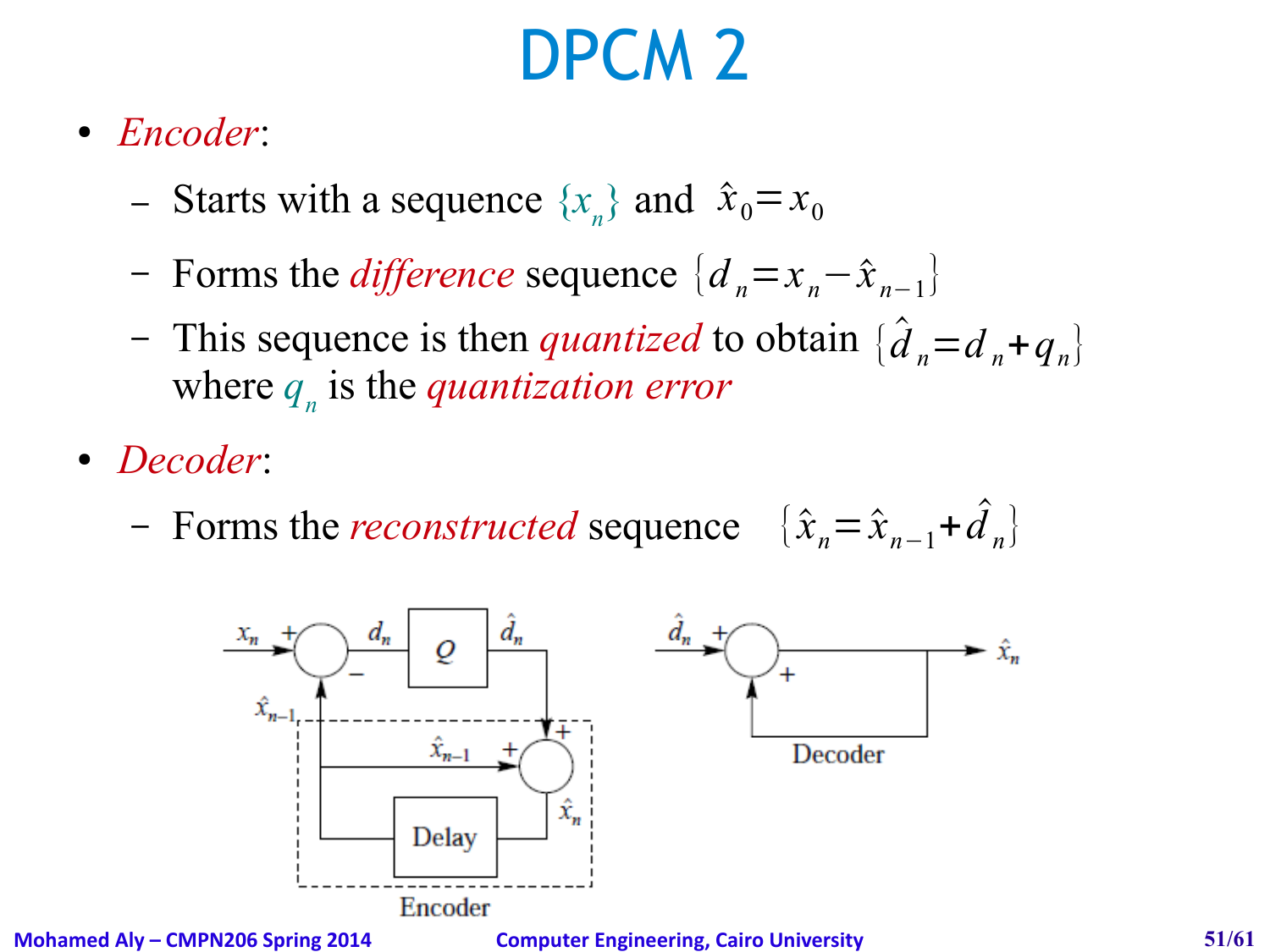#### Problem Solved

- The *quantization errors* do *not* accumulate anymore
- Assume both the encoder and decoder start with  $x_0$ :

$$
d_1 = x_1 - x_0
$$
  
\n
$$
\hat{d}_1 = d_1 + q_1
$$
  
\n
$$
\hat{x}_1 = x_0 + \hat{d}_1 = x_0 + d_1 + q_1 = x_1 + q_1
$$

$$
d_2 = x_2 - \hat{x}_1
$$
  
\n
$$
\hat{d}_2 = d_2 + q_2
$$
  
\n
$$
\hat{x}_2 = \hat{x}_1 + \hat{d}_2 = \hat{x}_1 + d_2 + q_2 = x_2 + q_2
$$
  
\n
$$
\vdots
$$
  
\n
$$
\hat{x}_n = x_n + q_n
$$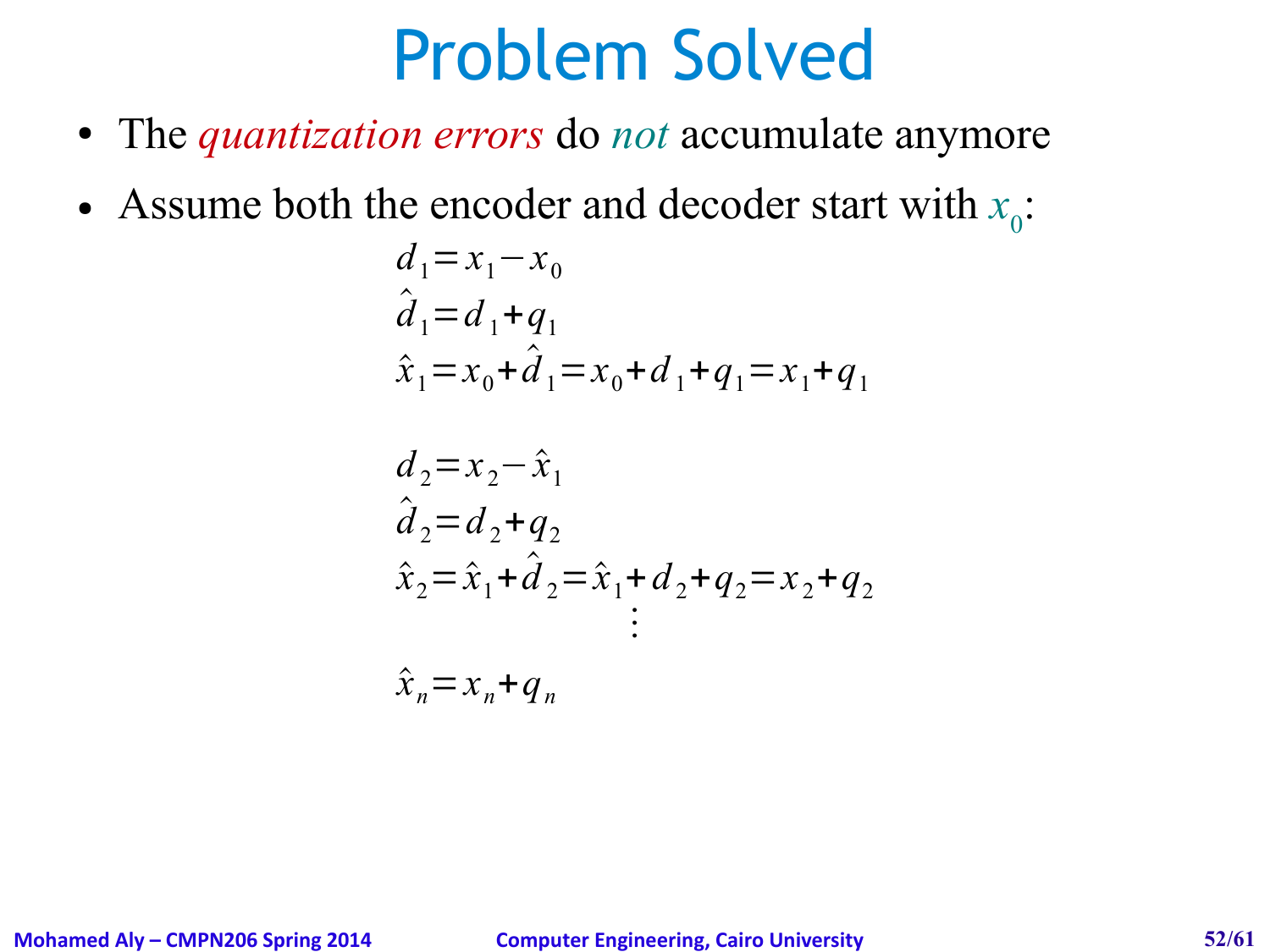#### Example

- Approach 1:  $\{d_n = x_n x_{n-1}\}$
- Approach 2:  $\{d_n = x_n \hat{x}_{n-1}\}\)$
- Second approach provides *lower* errors than first



**Mohamed Aly – CMPN206 Spring 2014 Computer Engineering, Cairo University 53/61**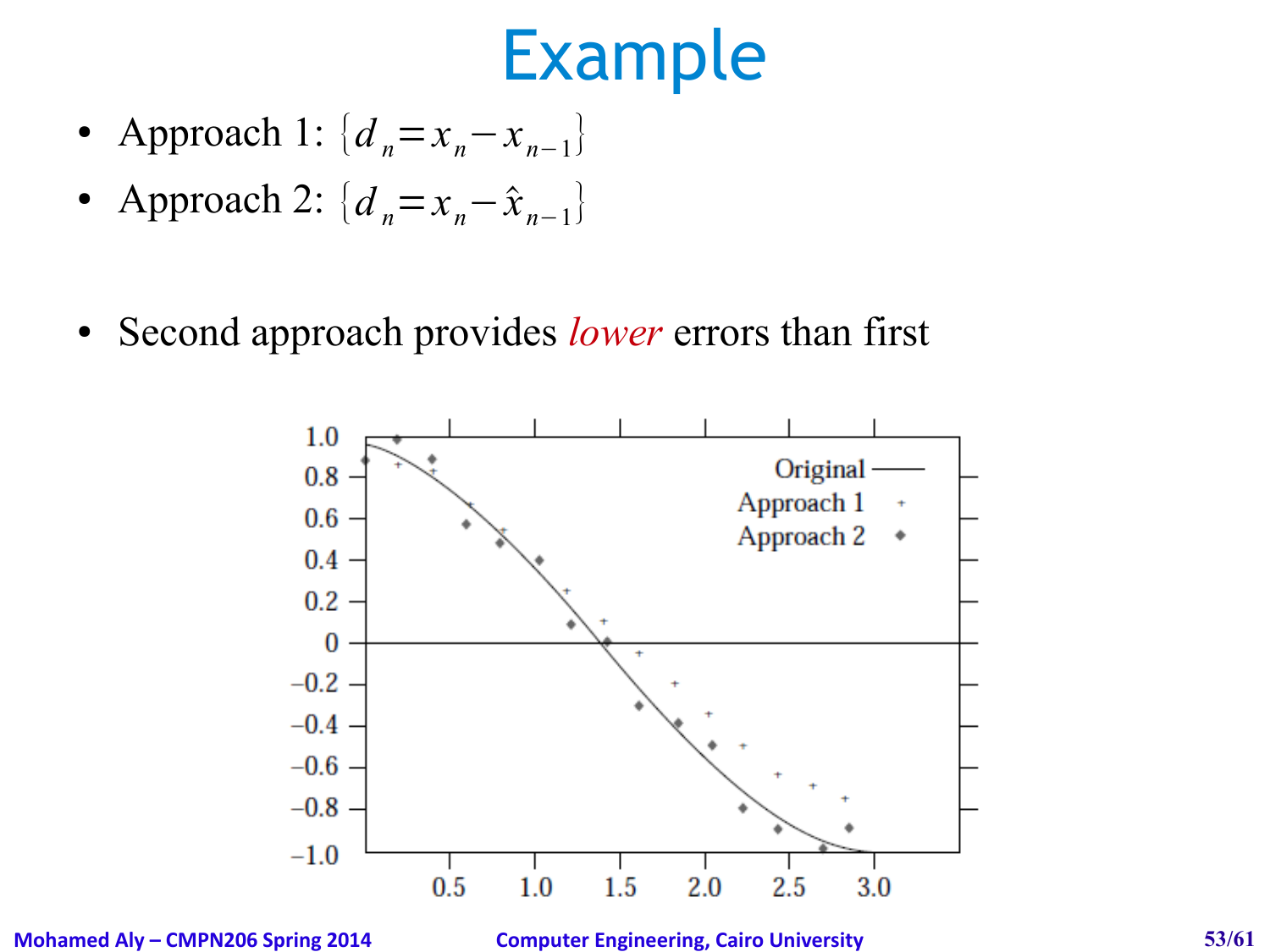#### DPCM 3

• In general, we want the difference values  $d_n$  to be small i.e. we want  $\hat{x}_{n-1}$  to be as close as possible to  $x_n$ 

$$
\left\{d_n = x_n - \hat{x}_{n-1}\right\}
$$

• For this to happen, we usually use a number of past values of the sequence  $\{\hat{x}_n\}$  to *predict* the value  $x_n$ 

$$
p_n = f(\hat{x}_{n-1}, \hat{x}_{n-2}, \cdots, \hat{x}_0)
$$

and then use that to compute the *differences*:

$$
\left\{d_n = x_n - p_n\right\}
$$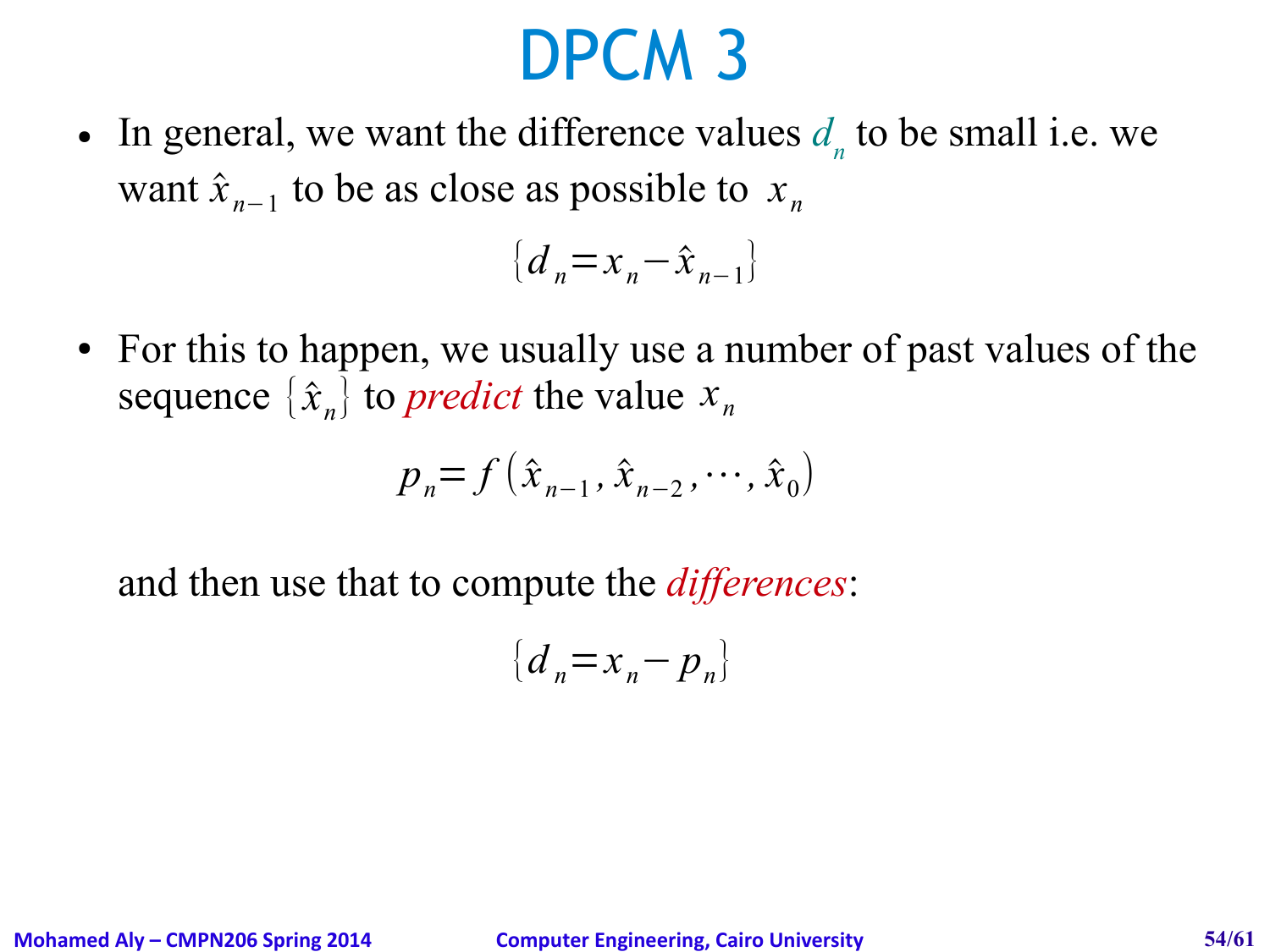# DPCM 3

- *Encoder*:
	- Starts with a sequence  $\{x_n\}$  and  $p_0 = x_0$
	- $p_n$  is  $p_n = f(\hat{x}_{n-1}, \hat{x}_{n-2}, \dots, \hat{x}_0)$  $\blacksquare$  Forms the *difference* sequence  $\{d_n = x_n - p_n\}$  where the prediction
	- This sequence is then *quantized* to obtain {*d* ̂ where *q<sup>n</sup>* is the *quantization error*  $_{n} = d_{n} + q_{n}$
- *Decoder*:
	- Forms the *reconstructed* sequence  $\{\hat{x}_n = \hat{x}_{n-1} + \hat{d}\}$ *n* }



**Mohamed Aly – CMPN206 Spring 2014 Computer Engineering, Cairo University 55/61**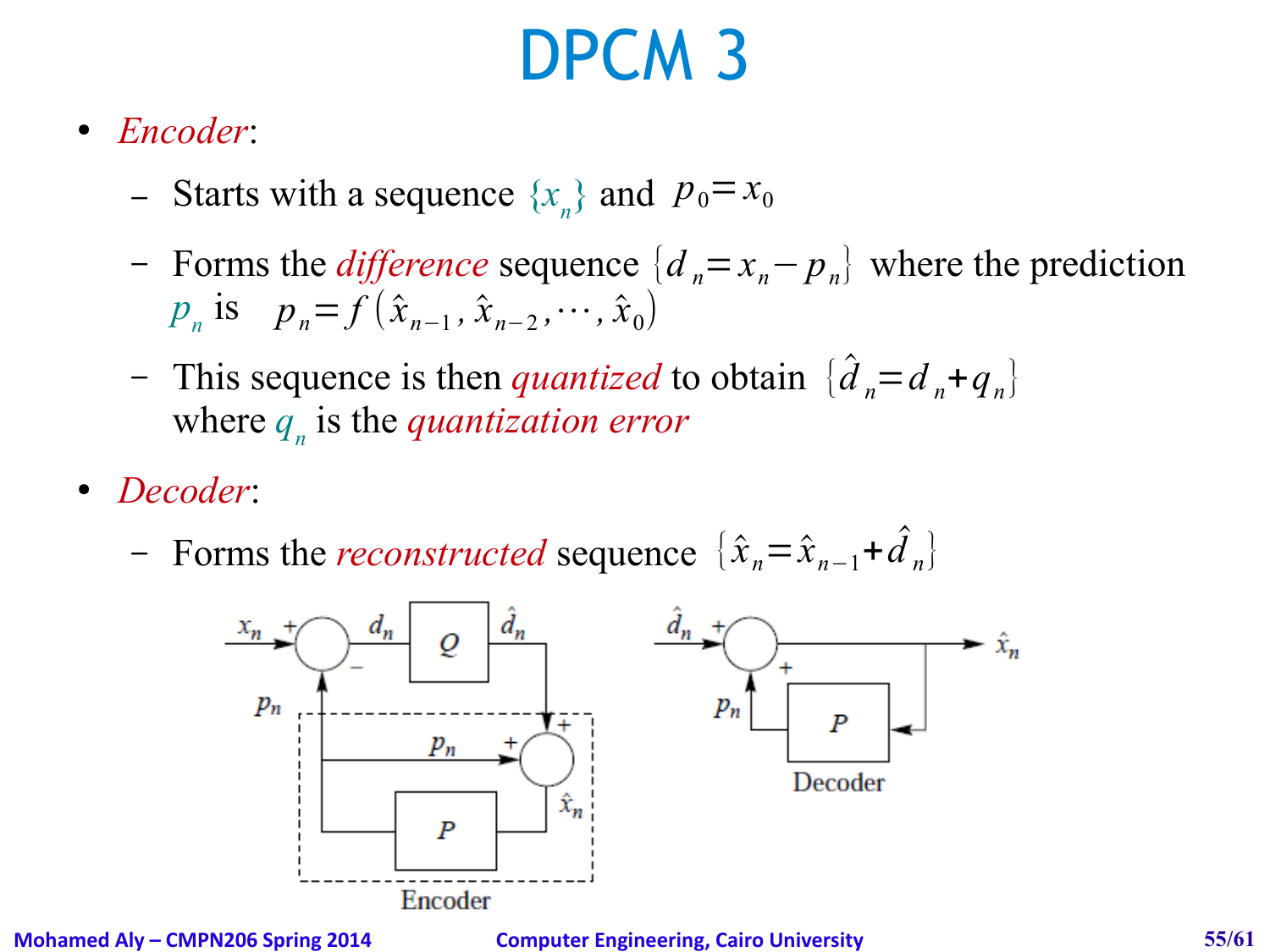#### Prediction

- The prediction is done in a way to *minimize* the *variance* of the difference sequence
- If we assume the *predictor* is a *linear* function of the past predicted values i.e.

$$
p_n = \sum_{i=1}^{N} a_i \hat{x}_{n-i}
$$

we can find the coefficients that minimize the variance using Wiener-Hopf equations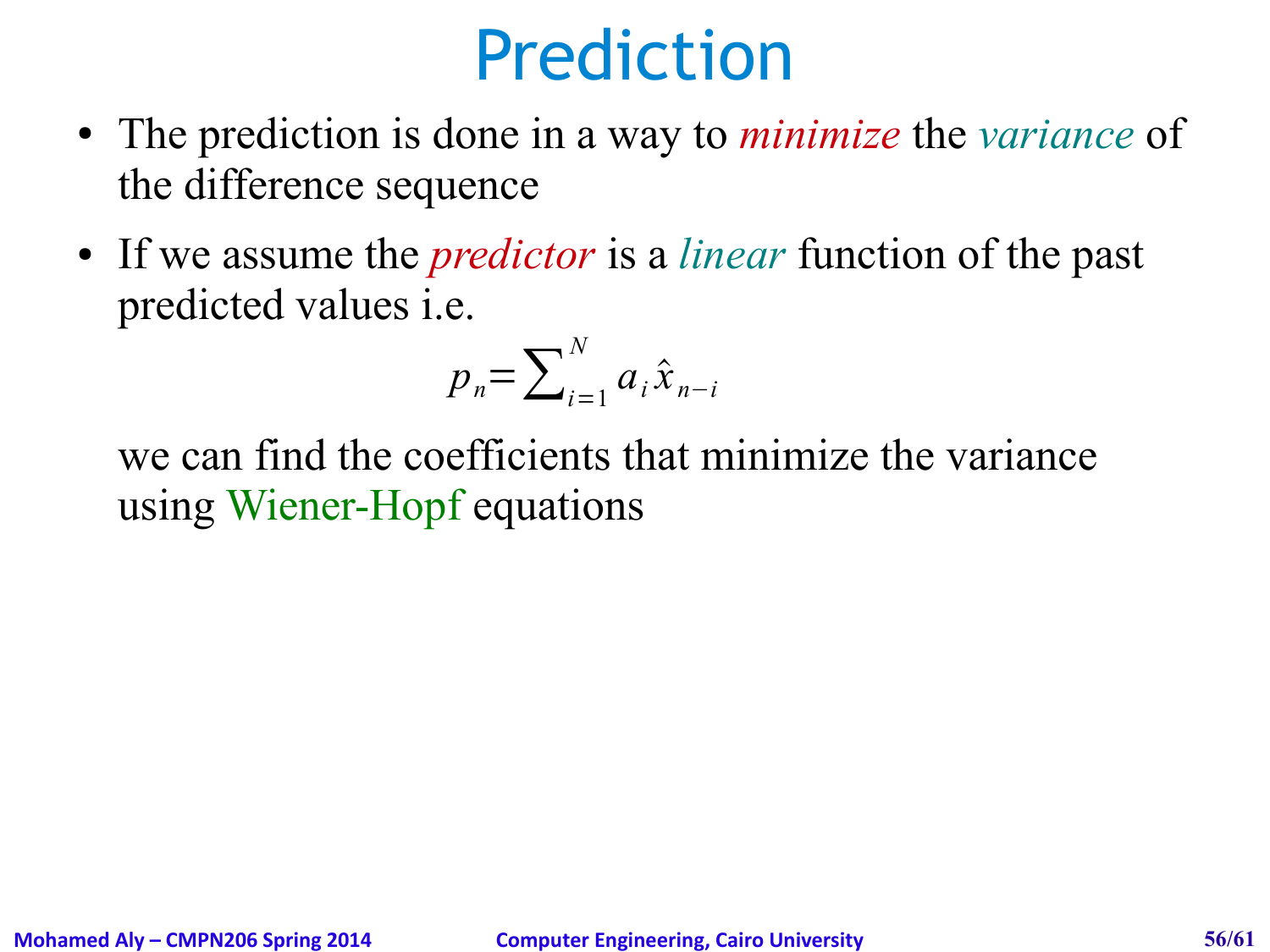• Using a simple pixel predictor

$$
p[j, k] = \begin{cases} \hat{x}[j, k-1] & \text{for } k > 0\\ \hat{x}[j-1, k] & \text{for } k = 0 \text{ and } j > 0\\ 128 & \text{for } j = 0 \text{ and } k = 0 \end{cases}
$$

together with a 4-level uniform quantizer and Arithmetic Coding of the output

- Average bit rate of 1 bit/pixel
- Compare to JPEG for the same rate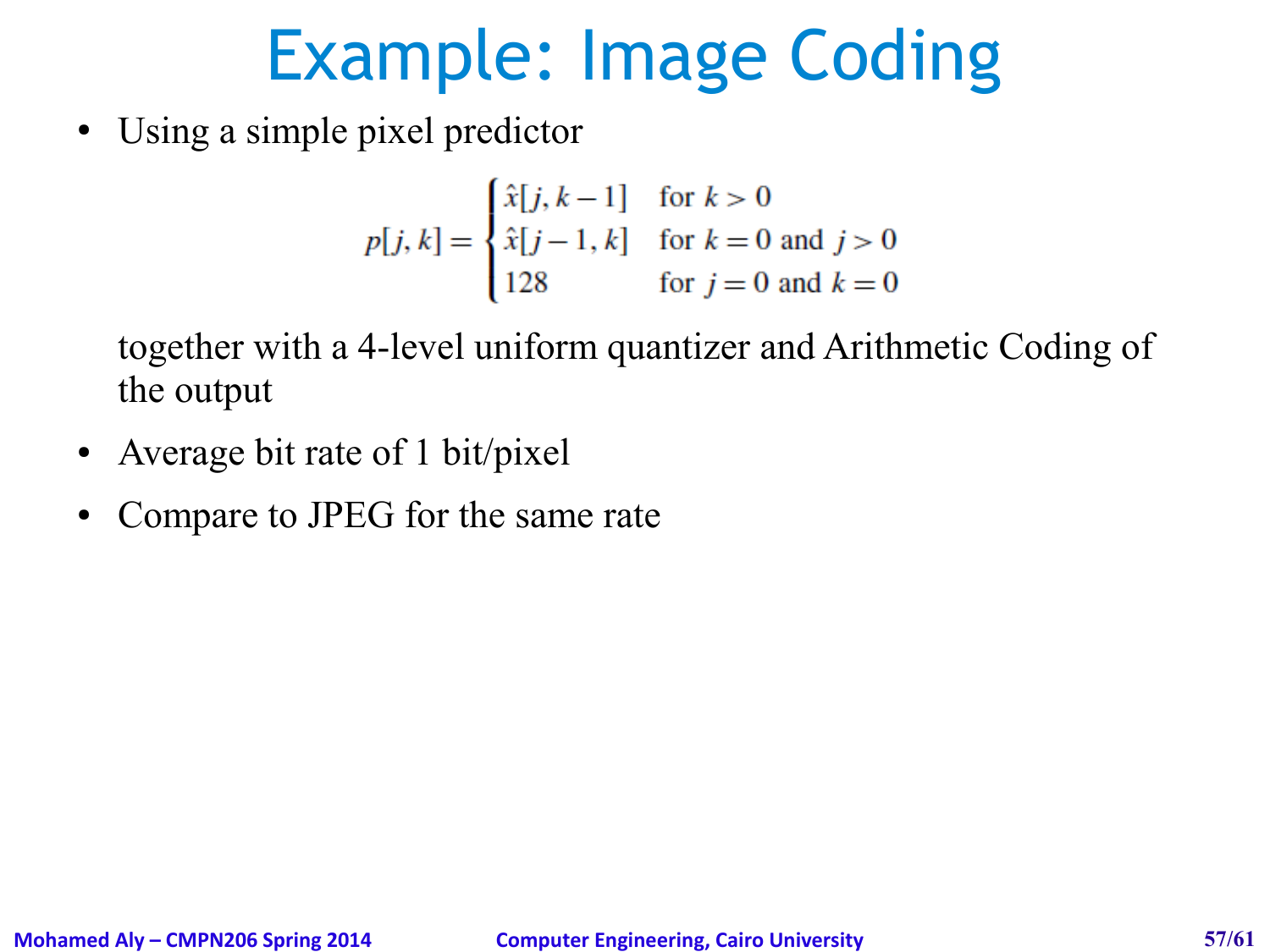- DPCM image worse than JPEG at the same rate
- SNR = 22.3 dB compared to 32.5 dB for JPEG!



**FIGURE 11.18** Left: Reconstructed image using differential encoding at 1 bit per pixel. Right: Reconstructed image using JPEG at 1 bit per pixel.

**Mohamed Aly – CMPN206 Spring 2014 Computer Engineering, Cairo University 58/61**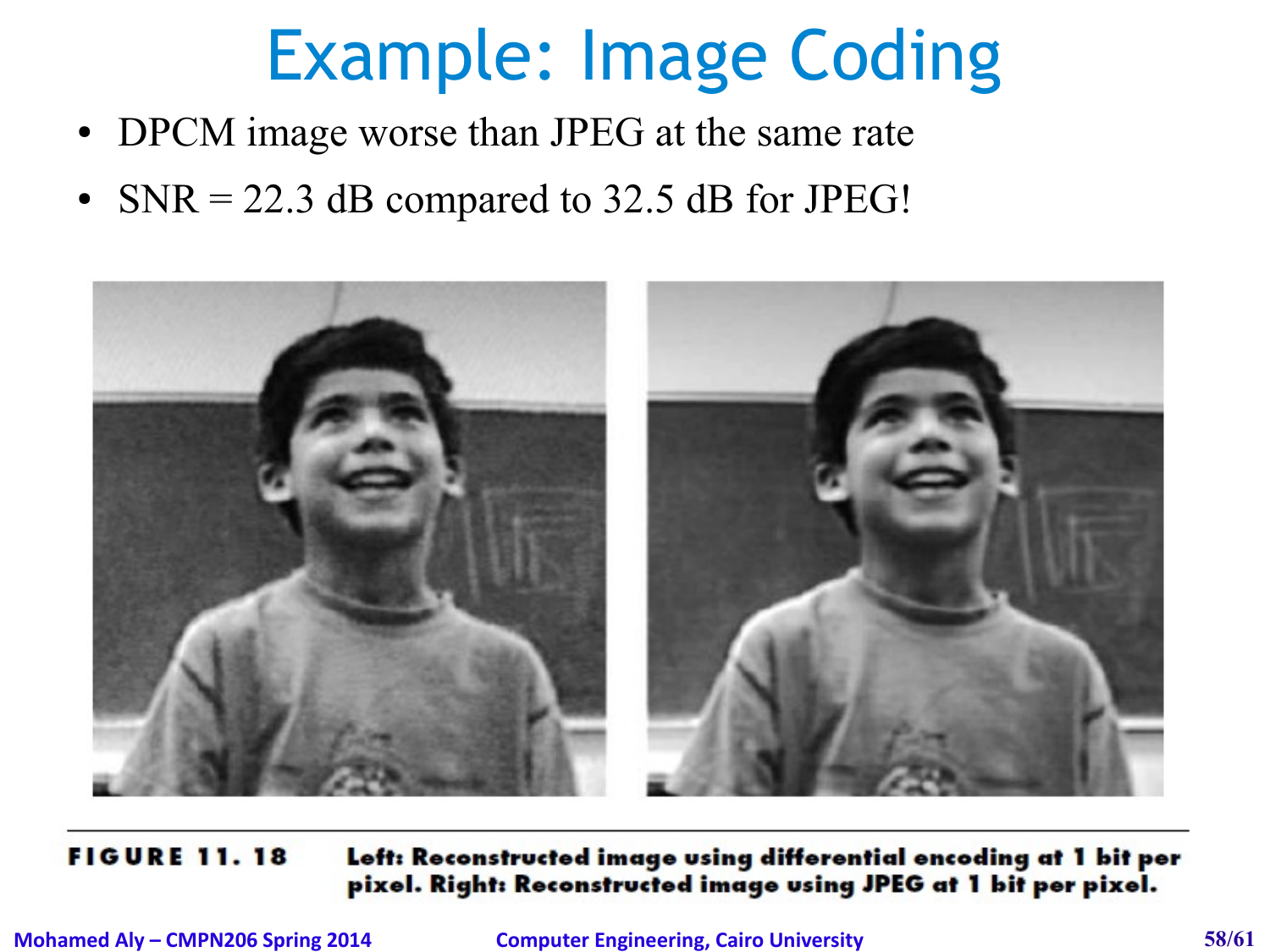• A more advanced predictor: compute the values

$$
p_1 = 0.5 \times \hat{x}[j-1, k] + 0.5 \times \hat{x}[j, k-1]
$$
  
\n
$$
p_2 = 0.5 \times \hat{x}[j-1, k-1] + 0.5 \times \hat{x}[j, k-1]
$$
  
\n
$$
p_3 = 0.5 \times \hat{x}[j-1, k-1] + 0.5 \times \hat{x}[j-1, k]
$$

and choose the prediction as  $p[j, k] = \text{median}\{p_1, p_2, p_3\}$ 

- Average bit rate of 1 bit/pixel
- Compare to JPEG for the same rate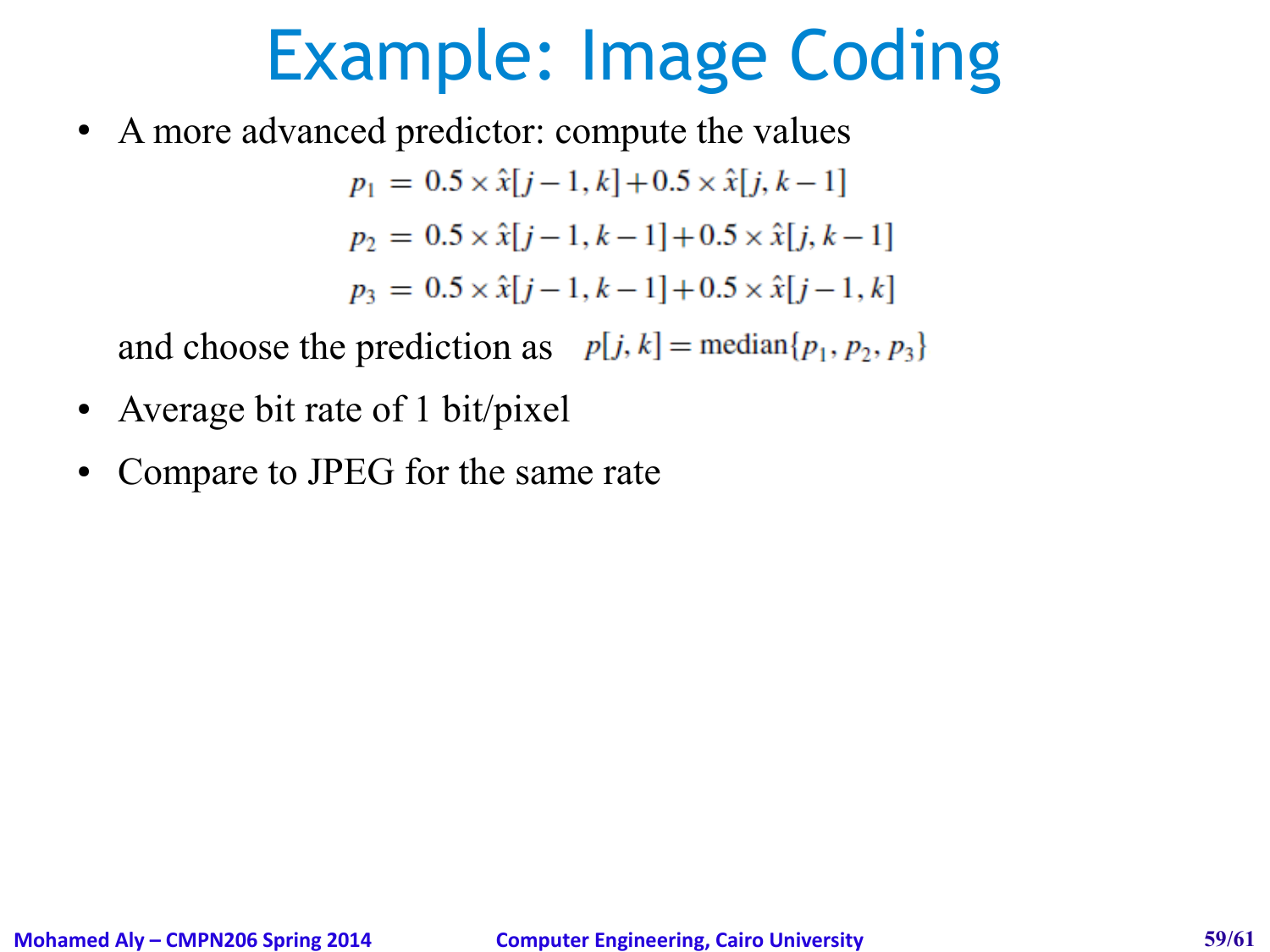- DPCM image still worse, but much better than before
- SNR = 29.2 dB (22.3 previously) compared to 32.5 dB for JPEG!
- Differential Coding can be very useful with good prediction models!!



#### **FIGURE 11.19** Left: Reconstructed image using differential encoding at 1 bit per pixel using median predictor and recursively indexed quantizer. Right: Reconstructed image using JPEG at 1 bit per pixel.

**Mohamed Aly – CMPN206 Spring 2014 <b>Computer Engineering, Cairo University** 60/61